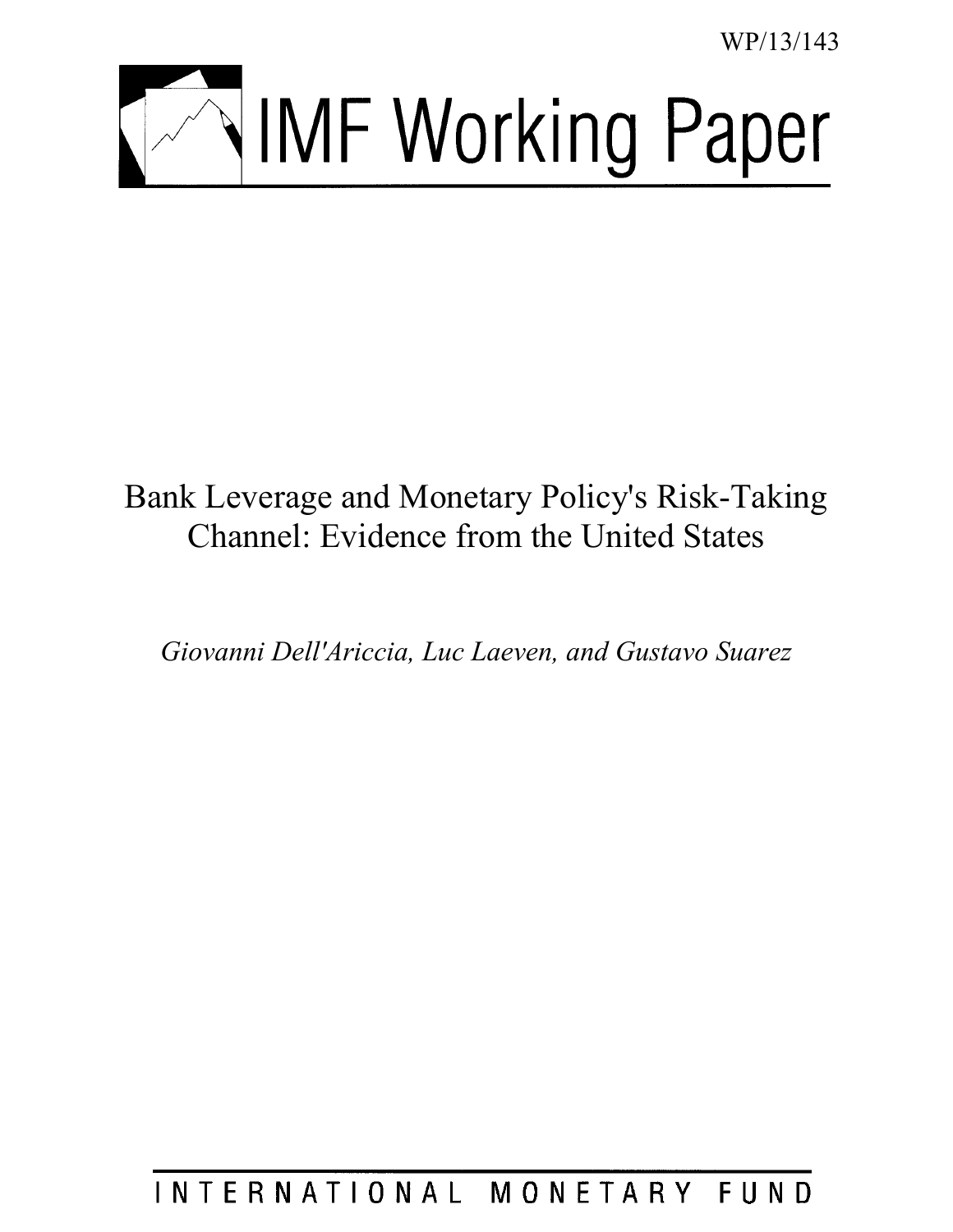## **IMF Working Paper**

#### Research Department

## **Bank Leverage and Monetary Policy's Risk-Taking Channel: Evidence from the United States**

#### **Prepared by Giovanni Dell'Ariccia, Luc Laeven, and Gustavo Suarez1**

Authorized for distribution by Stijn Claessens

June 2013

**This Working Paper should not be reported as representing the views of the IMF.**  The views expressed in this Working Paper are those of the author(s) and do not necessarily represent those of the IMF or IMF policy. Working Papers describe research in progress by the author(s) and are published to elicit comments and to further debate.

#### **Abstract**

We present evidence of a risk-taking channel of monetary policy for the U.S. banking system. We use confidential data on the internal ratings of U.S. banks on loans to businesses over the period 1997 to 2011 from the Federal Reserve's survey of terms of business lending. We find that ex-ante risk taking by banks (as measured by the risk rating of the bank's loan portfolio) is negatively associated with increases in short-term policy interest rates. This relationship is *less* pronounced for banks with relatively low capital or during periods when banks' capital erodes, such as episodes of financial and economic distress. These results contribute to the ongoing debate on the role of monetary policy in financial stability and suggest that monetary policy has a bearing on the riskiness of banks and financial stability more generally.

JEL Classification Numbers: E43; E52; G21

 $\overline{a}$ 

Keywords: Interest rates, monetary policy, banks, leverage, risk

Author's E-Mail Address: GDellariccia@imf.org, LLaeven@imf.org, Gustavo.a.Suarez@frb.gov

<sup>&</sup>lt;sup>1</sup> Gustavo Suarez is a Senior Economist at the Federal Reserve Board. We are thankful to Tobias Adrian, William Bassett, Francisco Covas, Aart Kraay, Maria Soledad Martinez Peria, Robert Marquez, Teodora Paligorova, Hyun Shin, Fabian Valencia, and seminar participants at the World Bank for useful comments on previous drafts of this paper, and to Scott Aubuchon, Suzanne Chang, and Roxana Mihet for excellent research assistance. The views expressed here are those of the authors and not those of the IMF, IMF Board, Federal Reserve Board, or Federal Reserve System.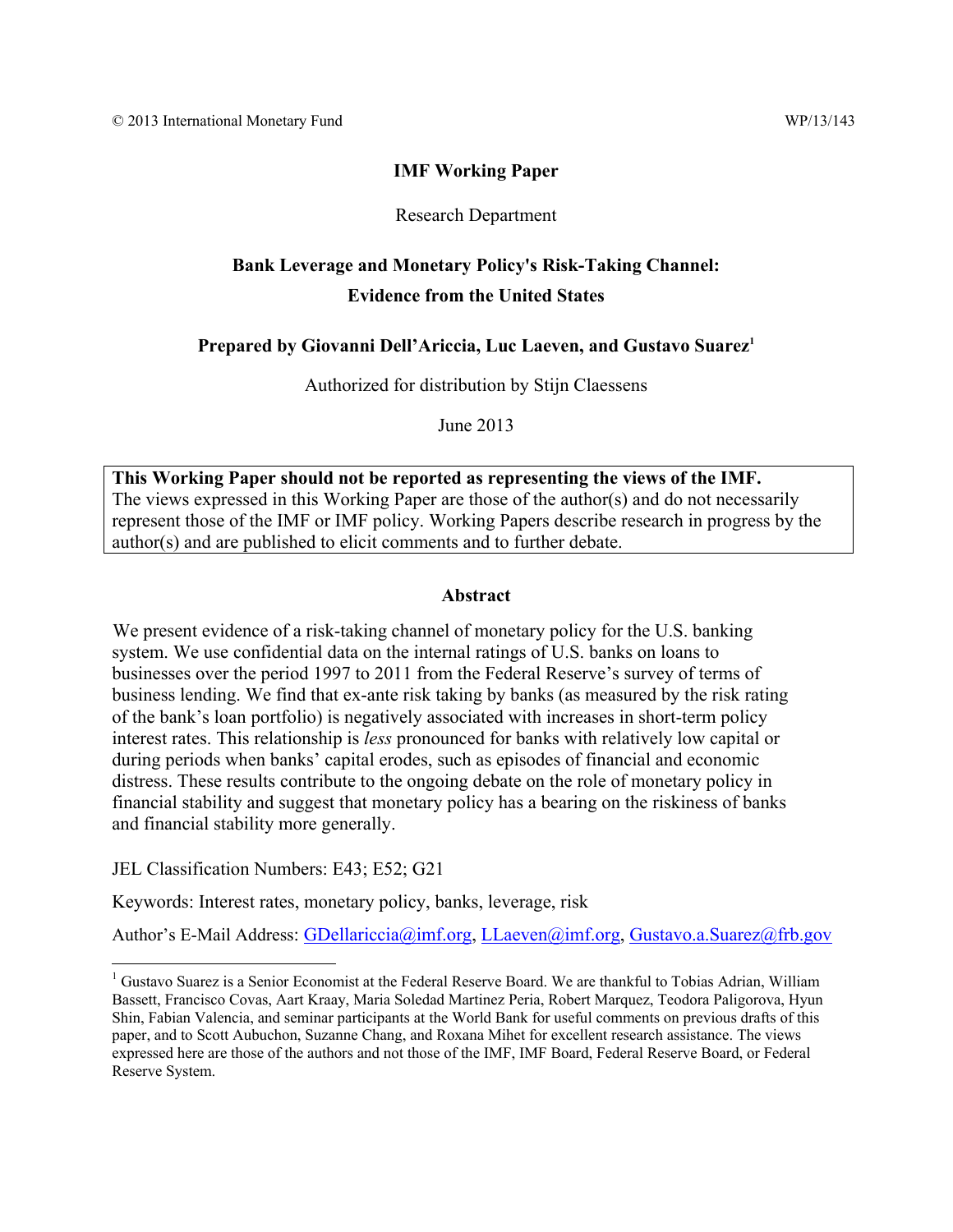| Contents                                                                                                                                                        | Page |
|-----------------------------------------------------------------------------------------------------------------------------------------------------------------|------|
|                                                                                                                                                                 |      |
|                                                                                                                                                                 |      |
|                                                                                                                                                                 |      |
|                                                                                                                                                                 |      |
| B. Financial Stability Considerations and Monetary Policy:                                                                                                      |      |
|                                                                                                                                                                 |      |
|                                                                                                                                                                 |      |
|                                                                                                                                                                 |      |
|                                                                                                                                                                 |      |
|                                                                                                                                                                 |      |
|                                                                                                                                                                 |      |
|                                                                                                                                                                 |      |
|                                                                                                                                                                 |      |
|                                                                                                                                                                 |      |
|                                                                                                                                                                 |      |
|                                                                                                                                                                 |      |
| Tables                                                                                                                                                          |      |
|                                                                                                                                                                 |      |
|                                                                                                                                                                 |      |
|                                                                                                                                                                 |      |
|                                                                                                                                                                 |      |
| 5. Loan Risk Ratings, the Federal Funds Rate, and Bank Capital for                                                                                              |      |
|                                                                                                                                                                 |      |
| 6. Loan Risk Ratings, the Federal Funds Rate, and Bank Capital in Small Banks32                                                                                 |      |
| 7. Loan Risk Ratings, the Federal Funds Rate, and Bank Capital in States                                                                                        |      |
|                                                                                                                                                                 |      |
| 8. Loan Risk Rating, the Federal Funds Rate, and Bank Capital and State Cyclicality 34<br>9. Loan Risk Ratings, the Federal Funds Rate, and Bank Capital during |      |
|                                                                                                                                                                 |      |
| 10. Loan Risk Ratings, Bank Capital, and Regional Monetary Policy Conditions 36                                                                                 |      |
| 11. Loan Risk Rating, the Federal Funds Rate, Bank Capital, and the State of the Economy 37                                                                     |      |
| 12. Loan Risk Rating, Bank Capital, and Long Periods of Low Interest Rates39                                                                                    |      |
| Figures                                                                                                                                                         |      |
|                                                                                                                                                                 |      |
| Appendix Table 1. Frequency of Keywords Appearing in FOMC Minutes40                                                                                             |      |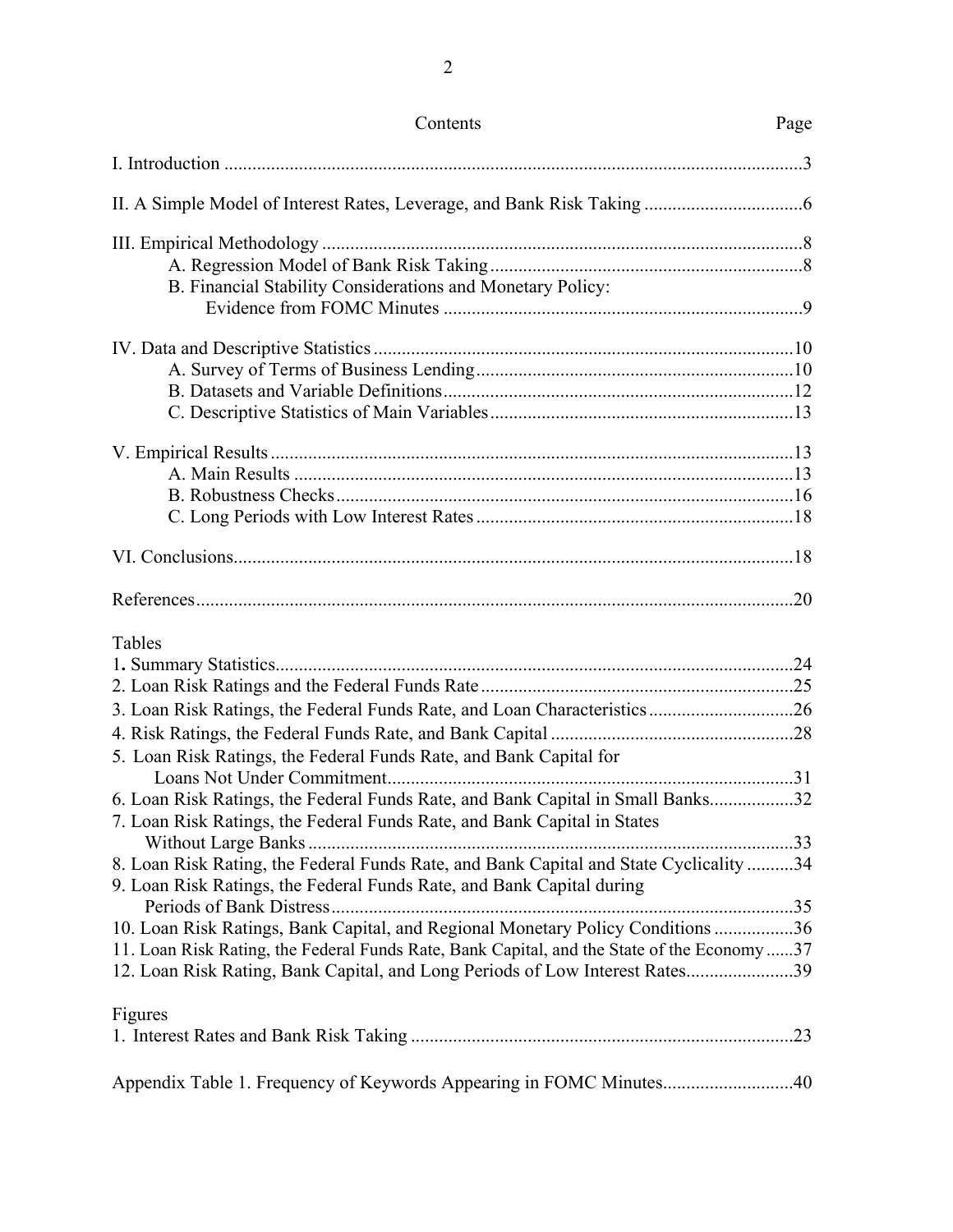#### **I. INTRODUCTION**

The recent global financial crisis has reignited the debate on the link between short-term interest rates and bank risk taking, also known as monetary policy's "risk-taking" channel: the notion that interest rate policy affects the quality and not just the quantity of bank credit. Specifically, many hold the view that interest rates were held low for too long in the run up to the crisis (Taylor, 2009), and that this helped to fuel an asset price boom, spurring financial intermediaries to increase leverage and take on excessive risks (Borio and Zhu, 2008, Adrian and Shin, 2009). More recently, a related debate has ensued on whether continued expectations of exceptionally low interest rates are setting the stage for the next financial crisis (see, for example, Rajan, 2010, and Farhi and Tirole, 2012). These exceptionally loose monetary conditions in various countries are further maintained through unconventional monetary policy measures, including asset purchases and swaps of short-term paper for longer dated securities. Despite the obvious policy interest, the empirical evidence on this topic is scant, especially for the United States.

A growing theoretical literature analyzes the role of monetary policy in altering bank fragility in the presence of asymmetric information and funding liquidity risk. These models predict that banks may engage in riskier activities when monetary policy is expansive and agency problems are severe (e.g., Adrian and Shin, 2010; Freixas, Martin, and Skie, 2011; Diamond and Rajan, 2012; Dell'Ariccia, Laeven, and Marquez, 2013; and Acharya and Naqvi, 2012).

In this paper, we study the link between short-term interest rates and bank risk taking using confidential data on individual U.S. banks' loan ratings from the Federal Reserve's Survey of Terms of Business Lending (STBL). The paper makes three important contributions to the literature. First, to our knowledge, the paper is the first to present evidence of an inverse relationship between interest rates and bank risk taking, using disaggregated commercial bank loan data for the United States, which is critical to assess the impact on general credit conditions. (To the best of our knowledge, we are the first to use detailed STBL data for the purpose of studying the link between interest rates and bank risk taking.<sup>2</sup>)

Second, the paper constructs an ex-ante measure of bank risk taking (unlike much of the existing literature<sup>3</sup>) using confidential loan-level data on the riskiness of loans of U.S. banks. This allows us to focus on the risk attitude of banks at the time a loan is issued, rather than on expost loan performance which could be affected by subsequent events.

Third, the paper links the strength of the relationship between policy rates and bank risk taking to the capital structure of the banking system. This provides a link with an important

<u>.</u>

 $2^2$  STBL data have been used before to study the determinants of risk taking in bank loans, but not to test their relationship with monetary policy conditions (e.g., Carpenter, Whitesell, and Zakrajšek, 2001, and Black and Hazelwood, 2013).

 $3$  An exception is Jimenez et al. (2008) who use credit history information on past doubtful loans as an ex ante measure of firm credit risk. Our measure of ex ante risk taking differs from their in the sense that ours is based on the bank's assessment of risk at the time the loan was made.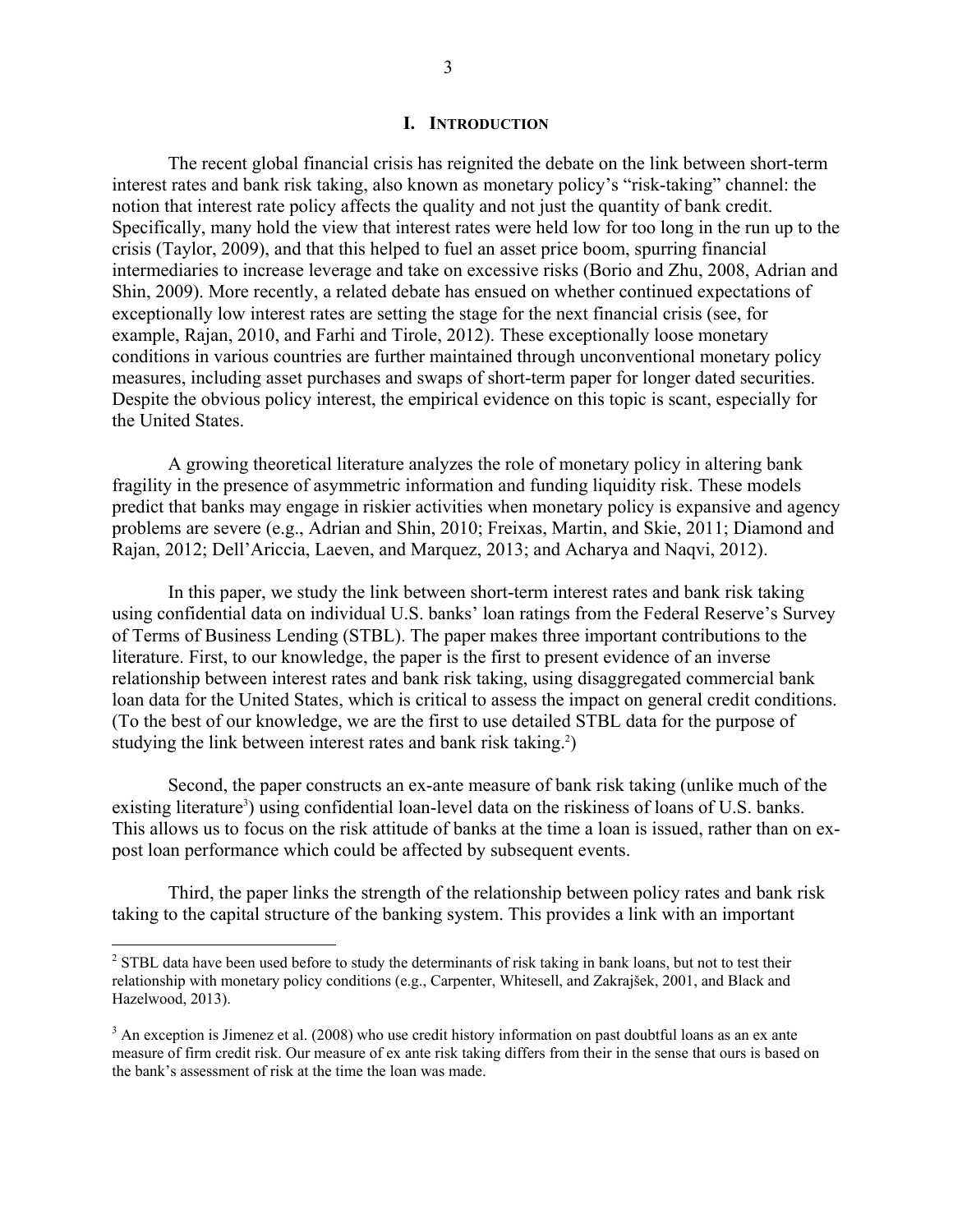segment of the theoretical literature on banking which predicts that risk taking is a function of a bank's capital structure.

As a way of background, we present a simple model of bank risk taking in which banks operate under limited liability and with asymmetric information about borrower quality. The model predicts that bank risk taking is negatively associated with interest rates. The policy rate determines the bank's deposit rate and affects bank incentives to take risk through two opposite channels. First, there is a pass-through effect: higher deposit rate translate into higher lending rates. So the reward for the bank in case of success is higher. Second, there is the classical riskshifting effect associated with the higher cost of liabilities. In this simplified model the first effect prevails. Its strength, however, depends on the leverage/capital of banks. For less capitalized banks, the classical risk-shifting effect is stronger and minimizes the net effect of a change in the policy rate. Note that our model serves solely as background to help motivate the empirical work. Other more elaborate existing models give similar predictions. The model by no means should be seen as the contribution of this paper. This is an empirical paper.

Consistent with the predictions of the model (and similar models), we find that bank risk taking—as measured by the risk ratings of the bank's loan portfolio—is negatively associated with short-term interest rates—as proxied by the federal funds rate<sup>4</sup>—and that this negative relationship is more pronounced for highly capitalized banks.

There is a growing empirical literature on the link between interest rates and bank risk taking. Using U.S. data on lending standards, Lown and Morgan (2006) find that credit standards tend to tighten following a monetary policy contraction (which raises interest rates), but results are not statistically significant. Maddaloni and Peydro (2011) find stronger (statistically significant) results using euro area lending survey data: credit standards are loosened when overnight rates are lowered. Moreover, using Taylor rule residuals, they find that holding rates low for prolonged periods of time softens lending standards even further. Similarly, Altunbas, Gambacorta, and Marquez-Ibañez (2010), using rating agency estimates of default probabilities as a proxy for risk taking, find that increases in interest rates and negative Taylor rule residuals are positively associated with default risk measures. A recent paper by Paligorova and Santos (2012) studies syndicated loan pricing for U.S. corporates together with data from the Federal Reserve's Senior Loan Officer Opinion Survey (SLOOS) results on bank lending standards and finds that loan pricing of riskier borrowers is more favorable (relative to safer borrowers) during periods of loose monetary policy, and that this effect is more pronounced for banks with greater risk appetite. (None of these studies uses the STBL data employed in this paper).

The paper is most closely related to Jimenez et al. (2008) and Ioannidou, Ongena, and Peydro (2009), who use detailed information on borrower quality from credit registry databases for Spain and Bolivia. They find a positive association between low interest rates at loan

<sup>&</sup>lt;sup>4</sup> Our focus is on short-term interest rates. While current monetary policy, by setting the policy rate, has a direct influence only on short-term real interest rates, its effect on long-term interest rates depends on the degree to which the conduct of monetary policy affects inflationary expectations, and more generally about markets' expectations of monetary policy in the future.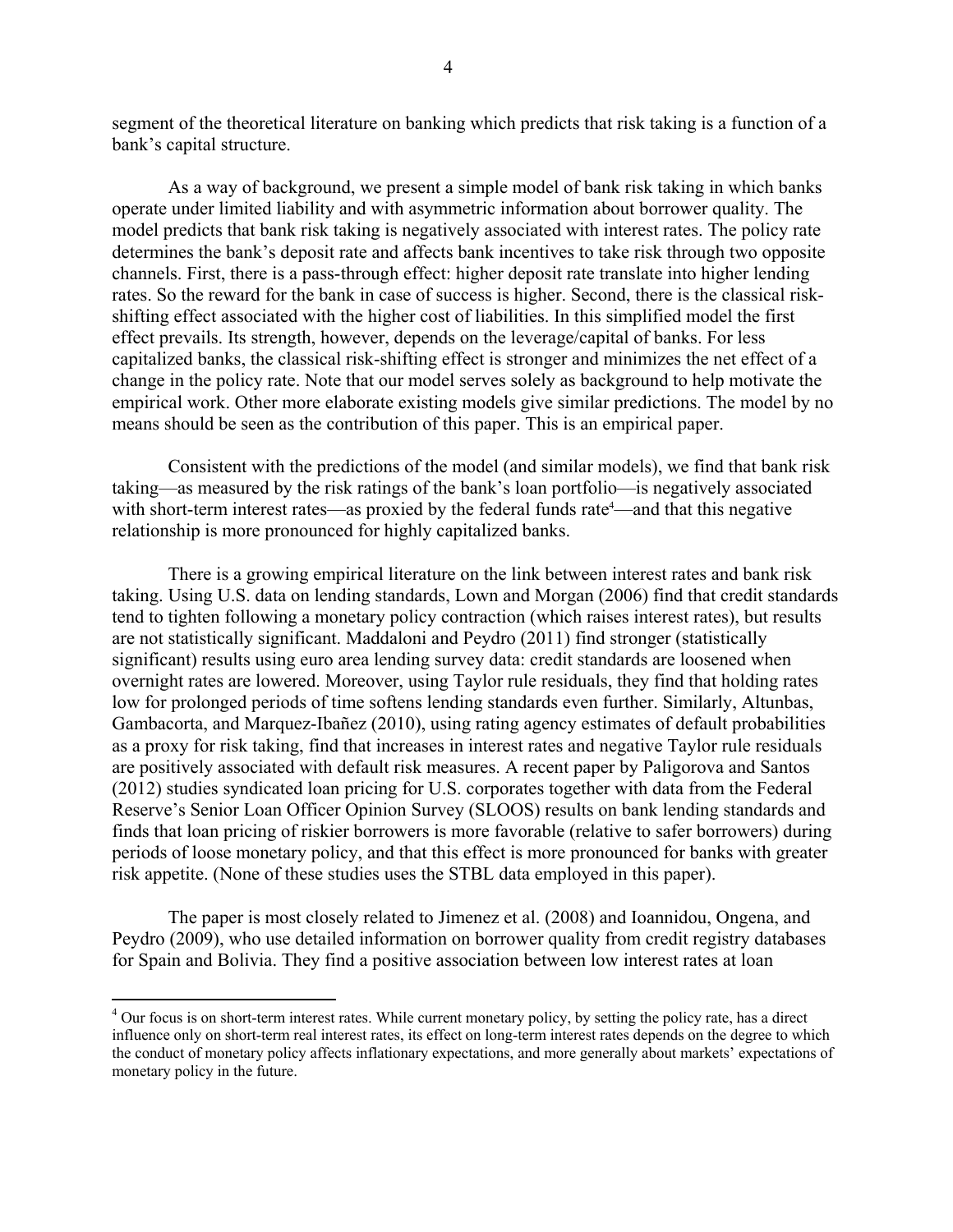origination and the probability of extending loans to borrowers with bad credit history or no history at all (i.e., risky borrowers). They also find that low rates decrease the riskiness of banks' overall loan portfolios. Therefore, holding interest rates low for a short period of time may improve the overall quality of banks' loan portfolios, but holding interest rates low for a prolonged period of time could increase loan default risk substantially over the medium term. Additionally, Jimenez et al. (2008) show that lower overnight interest rates induce banks to increase leverage and to lend to riskier new applicants, granting them loans that are larger and longer-term.

These studies vary in the use of bank risk measures, and most studies do not consider the role of bank leverage (the exception is Jimenez et al., 2008). Bank risk is mostly measured using information on changes in lending standards observed in lending surveys (e.g., Maddaloni and Peydro, 2011) or using ex-post measures of bank risk based on loan default rates, which are derived from either credit registers (Jimenez et al., 2008<sup>5</sup>) or rating agency estimates (Altunbas, Gambacorta, and Marquez-Ibañez, 2010). In the former case, information about the strictness of lending criteria on new loans is used as a proxy for lending standards. A loosening of lending standards is then interpreted as indicative of improved access to credit for low-quality borrowers. However, lending surveys, such as the ECB's Bank Lending Survey (BLS) or the Federal Reserve's SLOOS, generally provide information only about whether lending standards have changed relative to the recent past, not about the absolute level of strictness of lending criteria. Further, a decline in lending standards may reflect an improvement in the quality of the borrower pool, in which case the implications for risk taking are ambiguous. This is in contrast to the STBL survey we use, which captures the absolute level of risk on new business loans. The STBL has the additional advantage that it includes information on the marginal pricing of loans.

Moreover, most recent studies are conducted using non-U.S. data (specifically, data on Bolivia, Spain, or the euro area). One exception is Buch, Eickmeier, and Prieto (2011) but unlike us they use aggregate responses to the STBL rather than individual bank responses, which are not publicly available. The advantage of using U.S. data as we do (aside from the U.S. being of immediate interest, as the largest economy in the world and the epicenter of the recent global financial crisis) is twofold. The combination of STBL and Call Report data on balance sheets of individual banks offers relatively long time series (contrary to, say, euro area surveys) and information on a relatively large sample of banks with ample heterogeneity across banks in terms of leverage and other relevant bank characteristics (such as bank size, ownership, etc.). This is in contrast to data from countries such as Bolivia and Spain, which have more concentrated banking systems with fewer banks. For the above reasons, the STBL offers a preferable way to measure the marginal pricing of loans and the ex-ante risk taking of banks, and we therefore see our results as an important contribution to the literature.

Importantly, both the theoretical model and our empirical results should not be interpreted as implying that the additional risk taking associated with lower rates is "excessive." As it is the case with many other theoretical models and empirical results in this literature, our

 $<sup>5</sup>$  In addition to this ex-post measure of future loan defaults, Jimenez et al. (2008) also use an ex-ante measure of</sup> credit risk based on past doubtful loans.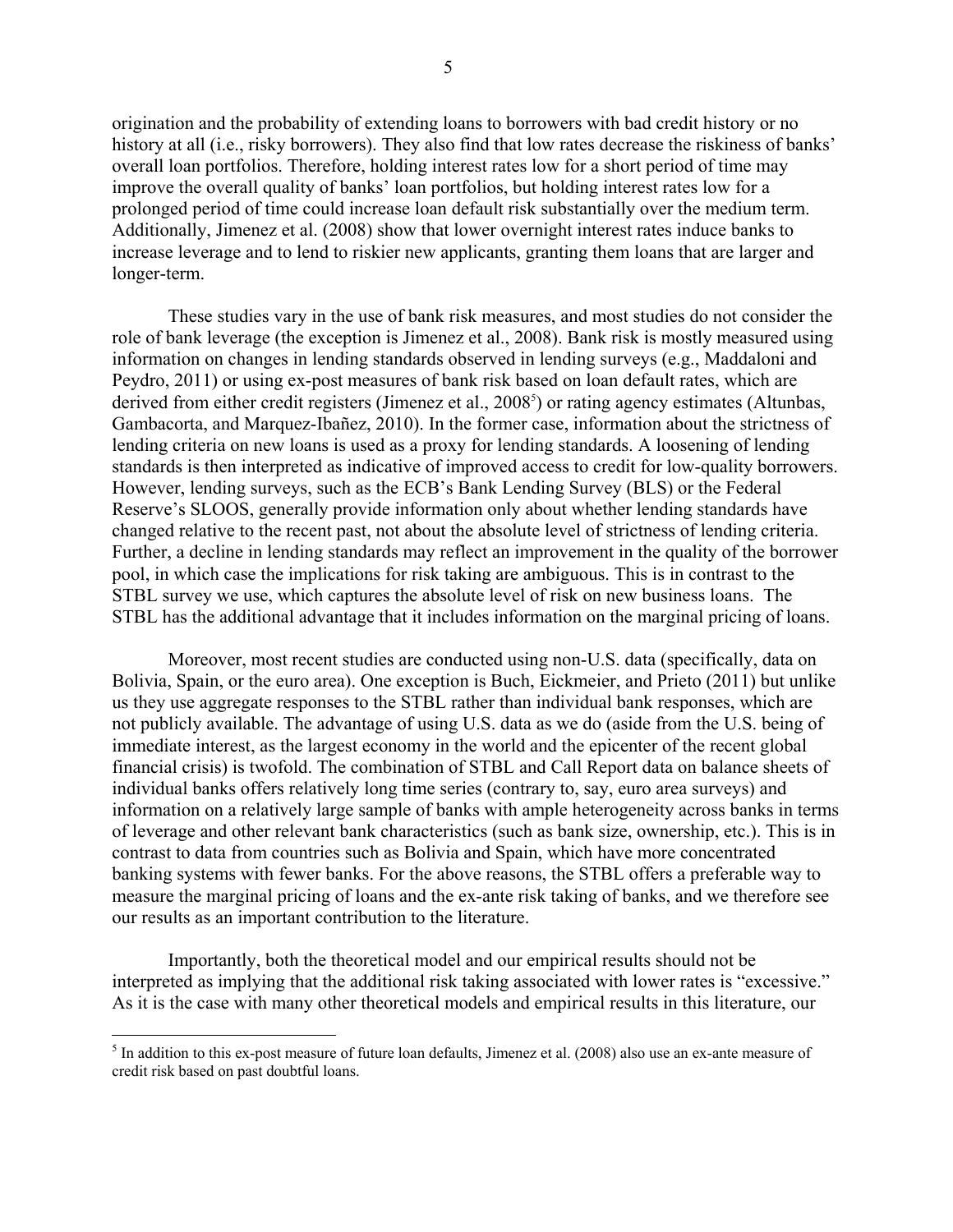model and statistical results are not well suited to answer whether or not the additional risk taking of banks facing more accommodative monetary policy is excessive (for an exception, see Stein,  $2012$ ). $^{6}$ 

The paper proceeds as follows: Section II presents a simple model of bank risk taking that incorporates real interest rates and bank leverage. Section III presents the methodology used to assess the link between interest rates and bank risk taking. Section IV presents the data and descriptive statistics of the main variables used in the empirical analysis of this paper. Section V presents and interprets the empirical results, including a number of robustness tests and extensions. Section VI concludes.

## **II. A SIMPLE MODEL OF INTEREST RATES, LEVERAGE, AND BANK RISK TAKING**

In this section, we present a highly simplified version of the model in Dell'Ariccia, Laeven, and Marquez (2013). For a model in the same spirit but where banks choose among portfolios with different risk/return characteristics, see Cordella and Levy-Yeyati (2003). Consider a perfectly competitive banking system. Loans are risky and a bank's portfolio needs to be monitored to increase the probability of repayment. The bank is endowed with a monitoring technology. It can exert monitoring effort q which guarantees an identical probability of loan repayment. This monitoring effort entails a cost equal to  $(1/2)ca<sup>2</sup>$  per dollar lent.

Bank owners/managers raise deposits (or more generally issue debt liabilities) and invest their own money to fund the bank's loan portfolio. Let k represent the portion of bank assets financed with the bank owner's money (consistent with other models, this can be interpreted as the bank's equity or capital), and  $1 - k$  the fraction of the bank's portfolio financed by deposits. In this simplified version of the model, we treat k as exogenous. Dell'Ariccia, Laeven, and Marquez (2013) show that similar results are obtained when k is endogenized.

Banks are protected by limited liability and repay depositors only in case of success. Let r<sup>\*</sup> be the economy's reference rate in real terms, which for simplicity and without loss of generality can be normalized to be the real risk-free interest rate (we will use "reference" and "risk free" interchangeably). Deposits are fully insured and thus insensitive to risk taking. It follows that the deposit rate is equal to the reference rate, so that  $r_D = r^*$ .

Equity, however, is more costly, with a yield  $r_E = (r^* + \xi)/q$ , with  $\xi \ge 0$ . The cost  $r_E$ can be interpreted as the opportunity cost for the bank owner/manager of investing in the bank, adjusted to reflect the bank's risk through the probability of success q. 7 The term ξ represents an equity premium in line with existing literature (see, for instance, Hellmann, Murdock, and

<sup>&</sup>lt;sup>6</sup> Although our results can inform the design of optimal monetary policy, by themselves, they cannot determine whether past or present monetary policy is actually optimal.

<sup>&</sup>lt;sup>7</sup> We assume that the premium on equity,  $\xi$ , is independent of the real interest rate r<sup>\*</sup>. However, from an asset pricing perspective these are likely to be correlated through underlying common factors that may drive the risk premium as well as the risk free rate. Our results continue to hold as long as the within-period correlation between ξ and  $r^*$  is sufficiently different from (positive) one.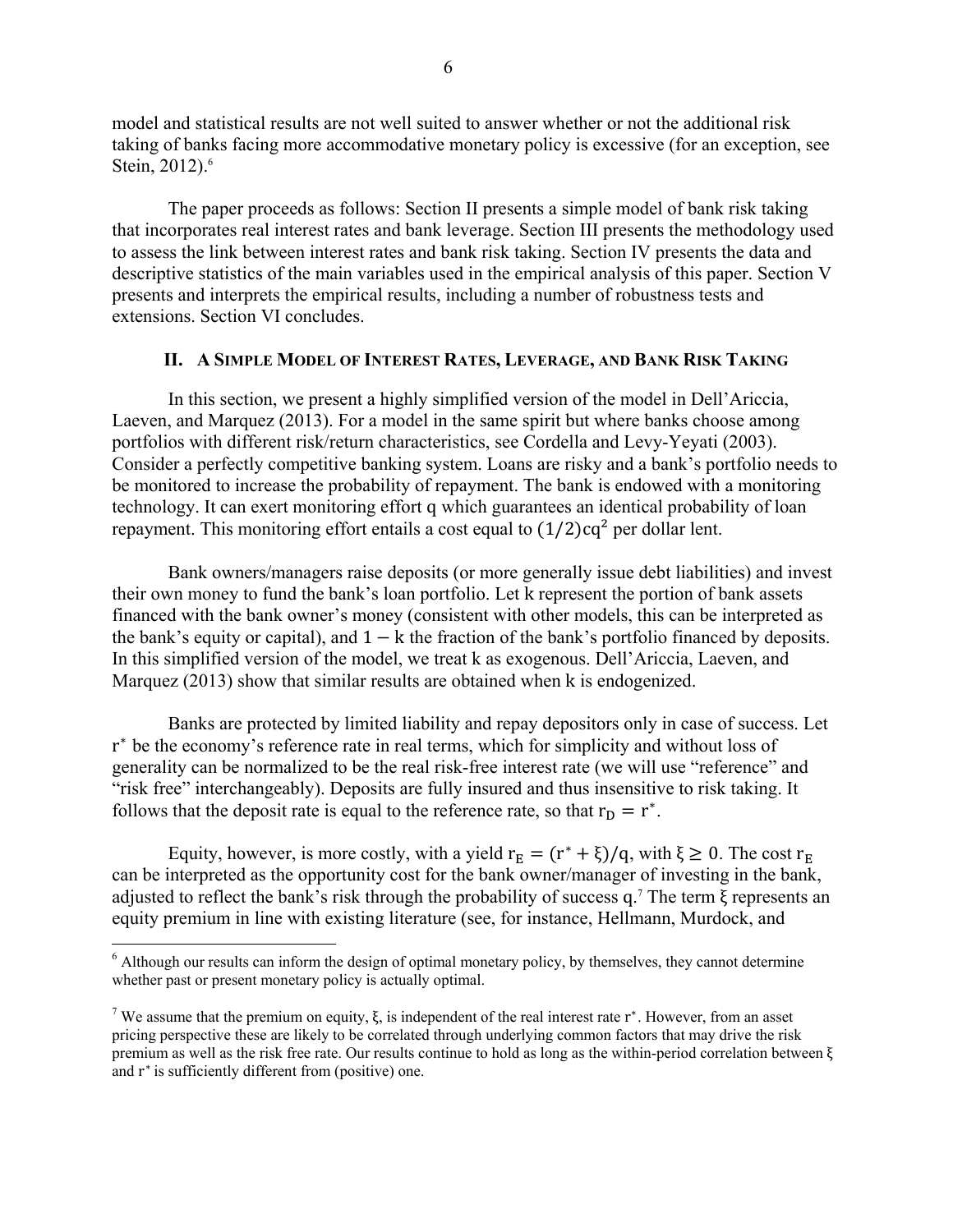Stiglitz, 2000, Repullo, 2004, Dell'Ariccia and Marquez, 2006, and Allen, Carletti, and Marquez, 2011).

We structure the model in two stages. For a fixed reference interest rate  $r^*$ , in stage 1, the lending rate is set competitively so that banks make zero expected profits in equilibrium. In stage 2, banks then choose how much to monitor their portfolio, q. We solve the model by backward induction, starting from the last stage. The bank's expected profit can be written as:

$$
\Pi = \left( q(r_L - r_D(1 - k)) - r_E k - \left(\frac{1}{2}\right) c q^2 \right) L(r_L),\tag{1}
$$

which reflects the fact that the bank's portfolio repays with probability q. When the bank's projects succeed, the owner (e.g., shareholders) receives a per-loan payment of  $r<sub>L</sub>$  and earns a return  $(r_L - r_D(1 - k))$  after repaying depositors. When the bank fails, the owner receives no revenue but, because of limited liability, does not repay depositors. We can rewrite equation (1) as

$$
\Pi = (q(r_L - r^*(1 - k)) - (r^* + \xi)k - (1/2)cq^2)L(r_L).
$$
 (2)

Maximizing (2) with respect to q yields

$$
\hat{q} = \min\left\{\frac{r_L - r^*(1 - k)}{c}, 1\right\}.
$$
\n(3)

Substituting  $\hat{q}$  back into the profit function (2), we get

$$
\Pi(\hat{q}) = \frac{(r_L - r^*(1 - k))^2}{2c} - (r^* + \xi)k \tag{4}
$$

From which we can obtain the lending rate consistent with a free-entry competitive equilibrium by imposing zero profits:

$$
r_{L} = r^{*}(1 - k) + \sqrt{2ck(r^{*} + \xi)}.
$$
\n(5)

Substituting  $r<sub>L</sub>$  back into equation (3), we get

$$
q^* = \frac{\sqrt{2ck(r^* + \xi)}}{c}.\tag{6}
$$

from which it is immediate that  $\frac{\partial q^*}{\partial r} > 0$  and  $\frac{\partial (q^*)^2}{\partial r \partial k} > 0$ .

An examination of (3) immediately reveals that changes in the reference rate affect bank monitoring through two distinct channels. First, because of limited liability, there is the classical risk-shifting channel. The rate the bank has to pay on its deposits goes up, which (holding other things equal) reduces bank profits in case of success and, hence, its incentive to monitor its portfolio. Second, there is a pass-through channel: The bank lending rate also responds to changes in the reference rate. This will increase bank profits in case of success, improving the bank's incentives. The relative strength of these two channels depends on the degree of bank capitalization. The risk-shifting effect is maximal for a fully levered bank and goes to zero for a bank fully funded with capital (for which limited liability becomes irrelevant).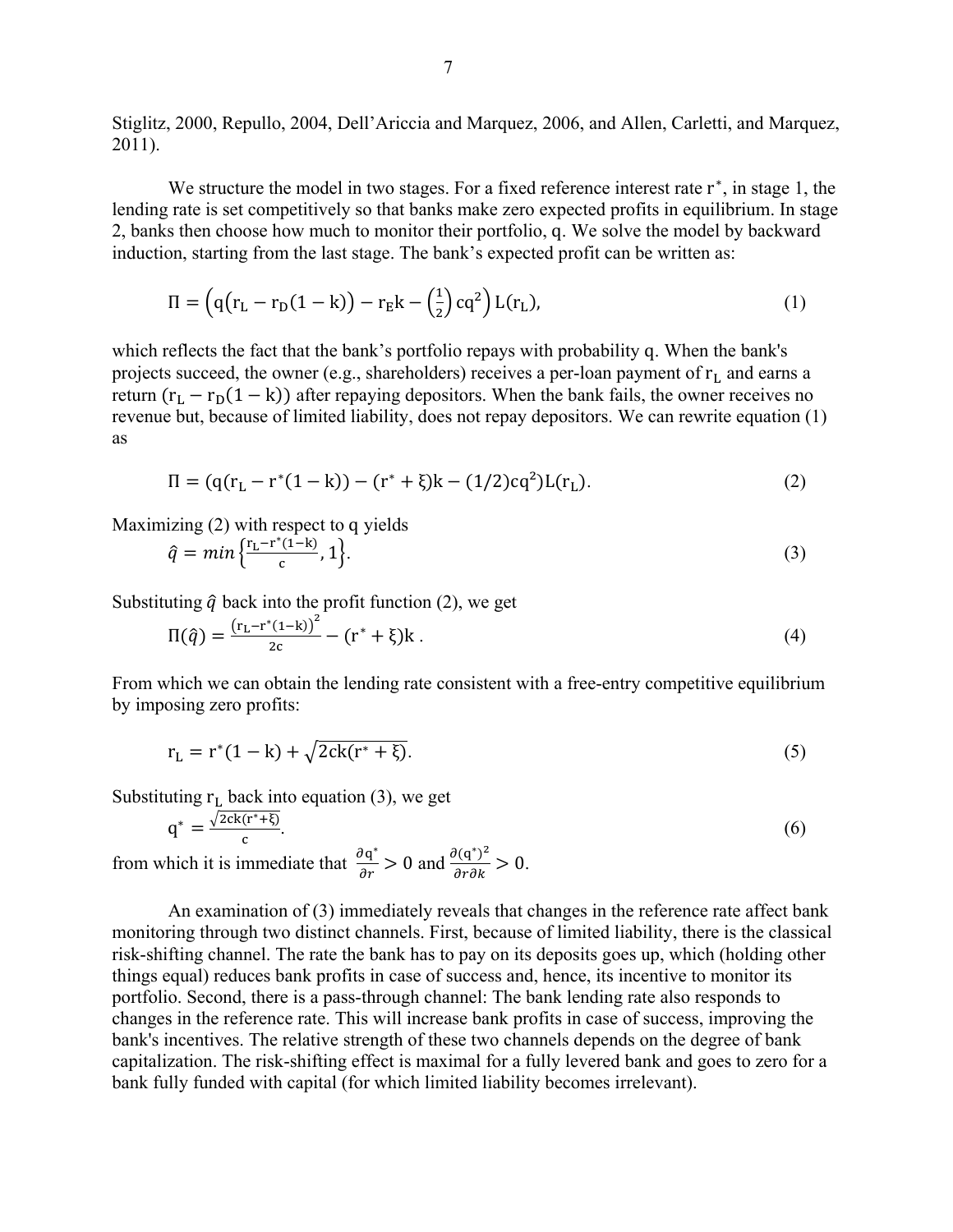This stylized model has the following testable implication: Bank risk taking is negatively associated with interest rates if banks are not capital constrained. However, this negative relationship depends on the capitalization of the bank and is *less* pronounced for poorly capitalized banks.

#### **III. EMPIRICAL METHODOLOGY**

We employ panel regression analysis to test the predictions from the stylized model in Section II.

## **A. Regression Model of Bank Risk Taking**

Our basic regression model is as follows:

$$
\sigma_{kit} = \alpha_i + \lambda_j + \beta r_t + \gamma K_{it} + \theta X_{kit} + \mu Y_{it} + \rho Z_{jt} + \varepsilon_{kit},
$$
\n(1)

where  $\sigma_{kit}$  is the loan risk rating of loan *k* extended by bank *i* during quarter *t* (which we use as a measure of ex-ante risk of each bank loan),  $r_t$  is the federal funds rate at the beginning of quarter  $t$ ,  $K_{it}$  is the capital-asset ratio (inverse of bank leverage) of bank *i* at the beginning of quarter  $t$ ,  $X_{kit}$  is a set of loan-specific control variables (loan size, an indicator for collateral backing, and loan maturity),  $Y_{it}$  is a set of bank-specific control variables (other than bank leverage),  $Z_{jt}$  is a set of time-varying regional (either U.S. state or Census region) control variables,  $\alpha_i$  are bankspecific fixed effects,  $\lambda_i$  are state-specific fixed effects, and  $\varepsilon_{kit}$  is the error term. To control for dependence of observations within quarters, standard errors are clustered at the quarterly level. Our coefficient of interest is  $\beta$ , which we expect to be negative.

To test whether the effect of interest rates on bank risk taking depends on bank capital, we enrich regression model (1) by including an interaction term as follows:

$$
\sigma_{kit} = \alpha_i + \lambda_j + \beta r_t + \gamma K_{it} + \delta K_{it} r_t + \theta X_{kit} + \mu Y_{it} + \rho Z_{jt} + \varepsilon_{kit}.
$$
\n(2)

Our focus is on the interaction term between interest rates and bank capital. Based on the model and related literature, we expect to find a negative coefficient  $\delta$  on the interaction between measures of bank capital and interest rates. This would support the notion that reductions in interest rates increase bank risk taking especially for banks with relatively high capital (low leverage).

As an alternative specification, we replace the interest rate variable with time fixed effects as follows:

$$
\sigma_{kit} = \alpha_i + \lambda_j + \tau_t + \gamma K_{it} + \delta K_{it}\tau_t + \theta X_{kit} + \mu Y_{it} + \rho Z_{jt} + \varepsilon_{kit}, \tag{2a}
$$

where  $\tau_t$  are quarter-specific fixed effects.

 Note that, strictly speaking, the model in section (2) is cast in terms of real, not nominal, interest rates. This is, however, not a problem for our empirical approach as long as current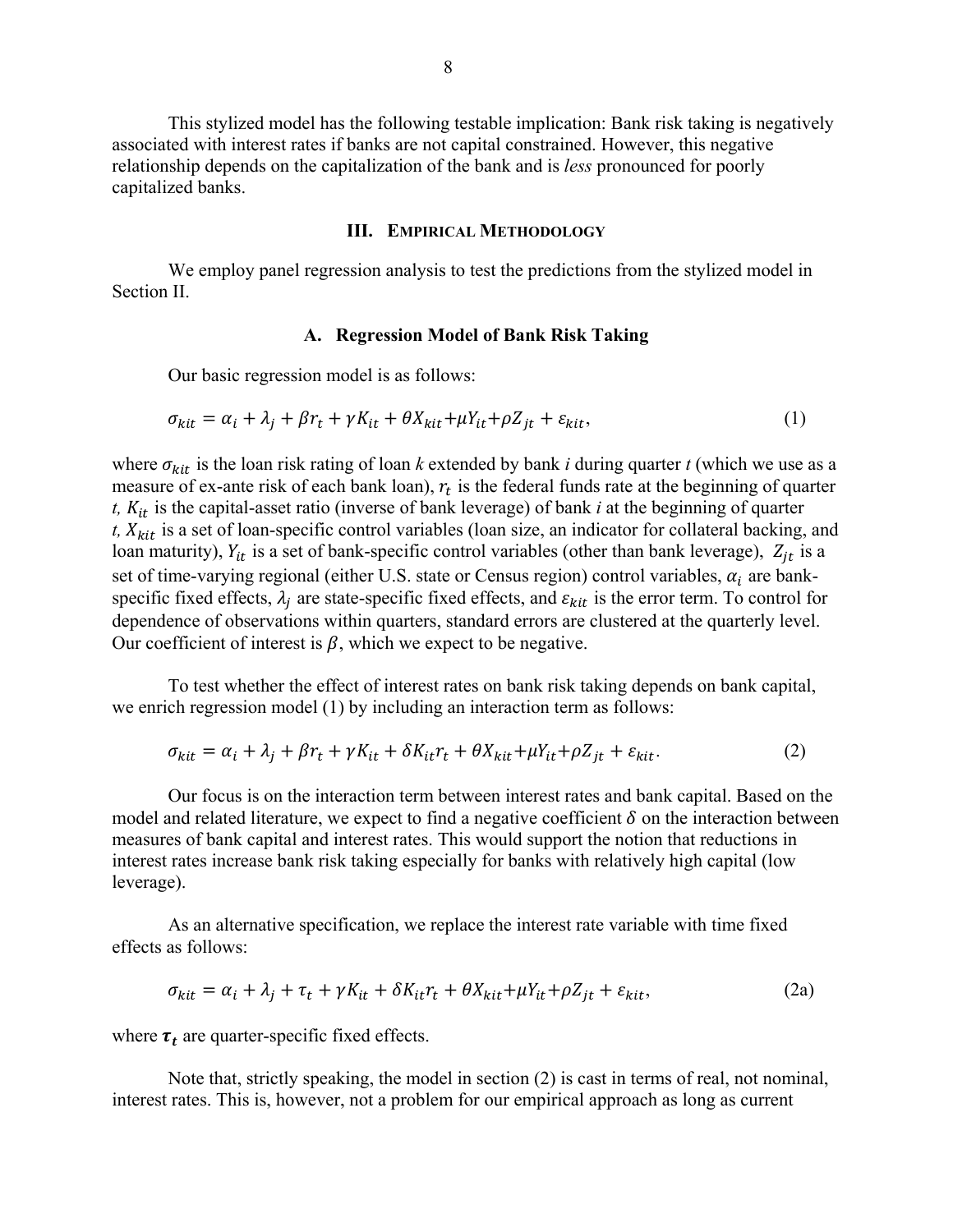monetary policy, by setting the policy rate, has a direct influence on short-term real interest rates, which is the case as long as rigidities prevent prices from adjusting immediately. Of course, there are also other factors that determine real interest rates, such as expected GDP growth and capital flows (Warnock and Warnock, 2009). But, over our sample period (1997-2011), the correlation between nominal and real effective federal funds rates is high at 0.9.

## **B. Financial Stability Considerations and Monetary Policy: Evidence from FOMC Minutes**

A key assumption underlying our identification approach is that interest rate changes induced by monetary policy are exogenous to bank risk taking, or more broadly, that monetary policy does not respond to financial stability considerations. Currently, a debate is ongoing on whether monetary policy frameworks should be revised to include explicitly financial stability as a target. It is fair to say, however, that prior to the crisis, financial stability considerations played a limited role in the setting of monetary policy (this statement holds of course particularly for central banks with an explicit inflation targeting framework).

To shed light on the relevance of financial stability considerations in the setting of monetary policy in the United States prior to the crisis in 2007, we analyze the contents of the minutes of the Federal Open Market Committee (FOMC) meetings, searching for keywords that are associated with financial stability, to gauge the attention given to financial stability considerations when conducting monetary policy. Specifically, we count the number of times each keyword appeared in FOMC minutes. We count both the total number of times each word appears in the minutes, and the number of reports each word appeared in. We compute both the total count and its frequency, determined as the number of times the word has been used within a time period divided by the number of quarters in that time period. We perform these counts for a total of 14 different keywords related to financial stability, varying from bank risk to financial conditions. The results are summarized in Appendix Table 1.

With the exception of the word "financial conditions," which is a much broader concept than financial stability, we find that most keywords related to financial stability are rarely used in FOMC minutes, especially prior to the year 2007. Keywords such as financial stability, bank risk, and systemic risk did not appear even once during this period. Since 2007, as the recent financial crisis unfolded, keywords related to financial stability appeared more frequently in FOMC minutes, although the increase was small for most keywords. These results suggest that at least until recently financial stability considerations played a limited direct role in the setting of monetary policy.

This is of course a rough approximation, and in no way should this be interpreted as evidence that the Fed paid too little attention to financial stability risk. Instead, it is consistent with the then-well-established view that protecting financial stability was primarily the job of supervisory and regulatory policy and that interest rate policy was to focus on its traditional goals of price stability and moderating deviations of output from its potential (Bernanke, 2002, 2011, and Mishkin, 2010).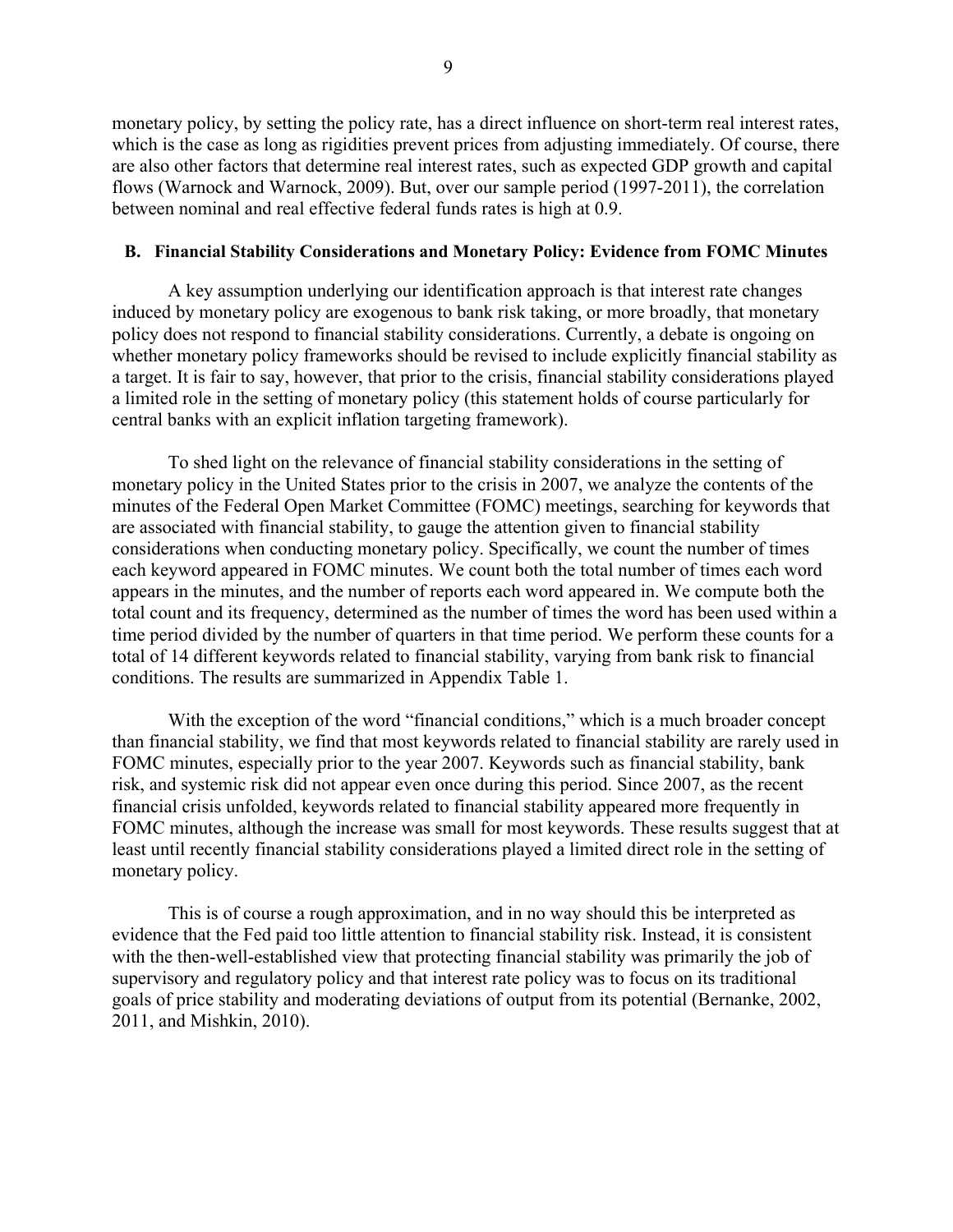#### **IV. DATA AND DESCRIPTIVE STATISTICS**

## **A. Survey of Terms of Business Lending**

This paper uses confidential loan-level data over the period 1997-2011 from the Federal Reserve's Survey of Terms of Business Lending (STBL) to construct a measure of ex-ante bank risk taking. The STBL is a quarterly survey on the terms of business lending of a stratified sample of about 400 banks conducted by the U.S. Federal Reserve, which typically covers a very large share of assets in the U.S. banking sector. For example, the combined assets of the banks responding to the survey for the fourth quarter of 2011 represented about 60 percent of all assets of U.S. commercial banks.<sup>8</sup> The survey asks participating banks about the terms of all commercial and industrial loans issued during the first full business week of the middle month in every quarter. Banks report the risk rating of each loan by mapping their internal loan risk ratings to a scale defined by the Federal Reserve. Loan risk ratings vary from 1 to 5, with 5 representing the highest risk. The publicly available version of this survey encompasses an aggregate version of the terms of business lending, disaggregated by type of banks. In this paper, we use the confidential data on individual loans aggregated at the bank level.

In addition to the loan ratings, the STBL collects loan information on the face amount, the rate of interest (including the base pricing rate), the frequency of compounding, the date on which the loan rate can be recalculated (if any), the maturity date (if any), the commitment status, whether the loan is secured, and the risk rating. The data are collected for the first full business week of the middle month of each quarter (i.e., February, May, August, and November) and refer to individual loans made during the survey week. The STBL is complemented with a prime rate supplement that collects from STBL respondents their prime lending rates on each day of the survey week. There is a separate survey on the terms of bank lending to farmers. From these sample STBL data, estimates of the terms of business loans extended during the reporting week are constructed. The aggregate estimates for business loans are published in the quarterly release on the Survey of Terms of Business Lending.

The legal basis for the survey is the Federal Reserve Act and the survey is conducted on a voluntary basis. Individual responses are regarded as confidential under the Freedom of Information Act, and the STBL micro-level data are therefore not available to researchers outside the Federal Reserve System.

The STBL was designed to allow the Federal Reserve to measure the cost of business borrowing from banks and to analyze developments in bank loan markets. It replaced the Quarterly Interest Rate Survey and portions of the Survey of Selected Interest Rates of the Committee on Interest and Dividends (CID survey), and was designed to provide more accurate and detailed information on business loans, especially information concerning maturity and nonprice terms, than the aforementioned surveys. Construction and land development loans were originally included in the STBL but were dropped from the survey in 1989.

<sup>&</sup>lt;sup>8</sup> According to the Federal Reserve's H.8 statistical release, total assets of all commercial banks in the United States were \$12.6 trillion as of December 2011.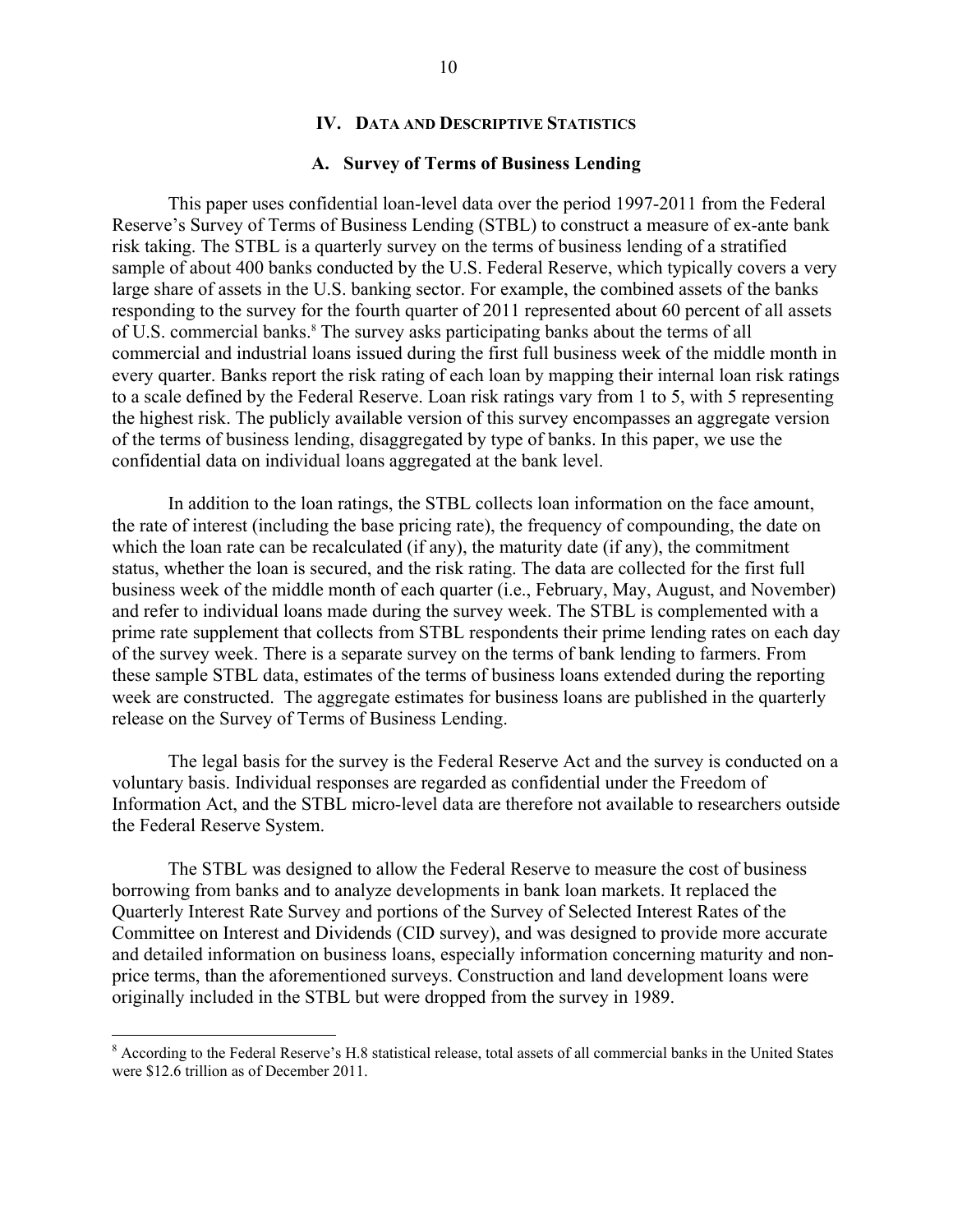Since its inception in February 1977, the STBL has been revised periodically to accommodate changes in lending practices. In 1997, the STBL respondent panel was expanded to include U.S. branches and agencies of foreign banks. At the same time, interest rate adjustments and maturity items were added and redefined, and a risk-rating item was added. In 2003, the STBL was modified: a field for the date on which the terms, including pricing, for loans made under formal commitment became effective was added, the number of base pricing rate options was reduced from five to two, and the data item indicating whether loans are callable was deleted. In 2006, the minimum size of loans reported was increased from \$1,000, a level at which it had been held since the inception of the STBL in 1977, to \$3,000. The adjustment reflected price inflation over the intervening period and the increased use of business credit cards, developments that had likely added significantly to the burden of reporting small loan amounts.

Analysis of the STBL data provides reliable estimates of the cost of important segments of business credit at banks that are representative of banking institutions nationwide. Currently, it is the Federal Reserve's only available source of data on bank loan pricing for individual loans of all sizes. Specifically, the STBL provides the only information on marginal returns on business loans for all banks and a wide range of loan sizes. As a result, the STBL provides valuable insights into shifts in the composition of banks' business loan portfolios and the implications of those shifts for bank profitability. Moreover, the STBL is an important source of individual loan data used by those concerned with lending to small businesses, for which banks are the primary source of credit.

The addition of loan risk ratings to the survey in 1997 has proven particularly useful. Because of the importance of the risk ratings, the Federal Reserve recommends that the Reserve Banks periodically verify that each respondent bank is correctly mapping its most current risk rating system to the risk categories defined in the STBL. This verification would occur no more frequently than once per year unless an anomaly in the data was found during the normal course of editing the data. The loan risk ratings are the primary focus in the analysis of our paper.

The prime rate supplement is completed by all banks that file STBL data. The prime rate is defined by the Federal Reserve as "the administered rate used for pricing business and other credit, which is adjusted from time to time in response to changes in market conditions." The prime rate is by far the most common base rate used to price variable rate business loans at small and medium-sized banks. Prime rate data are also collected from the fifty U.S. branches and agencies of foreign banks on the business loan survey. They provide valuable information about variations in the prime-lending rate across banks, which can be considerable. The prime rate supplement to the STBL is the only national source of data on the prime rate at banks of all sizes. The survey data on prime lending rates have been particularly useful for monitoring the changing role of the prime rate as a benchmark for business loan pricing and of shifts in the mix of fixedrate and variable-rate lending as financial markets have changed.

Beyond their use for current analysis by the Federal Reserve Board, the STBL survey data have been used in a number of research papers, all of which are co-authored by Federal Reserve economists given the confidential nature of the dataset. For example, Friedman and Kuttner (1993) used STBL data to study credit conditions during the 1990-1991 economic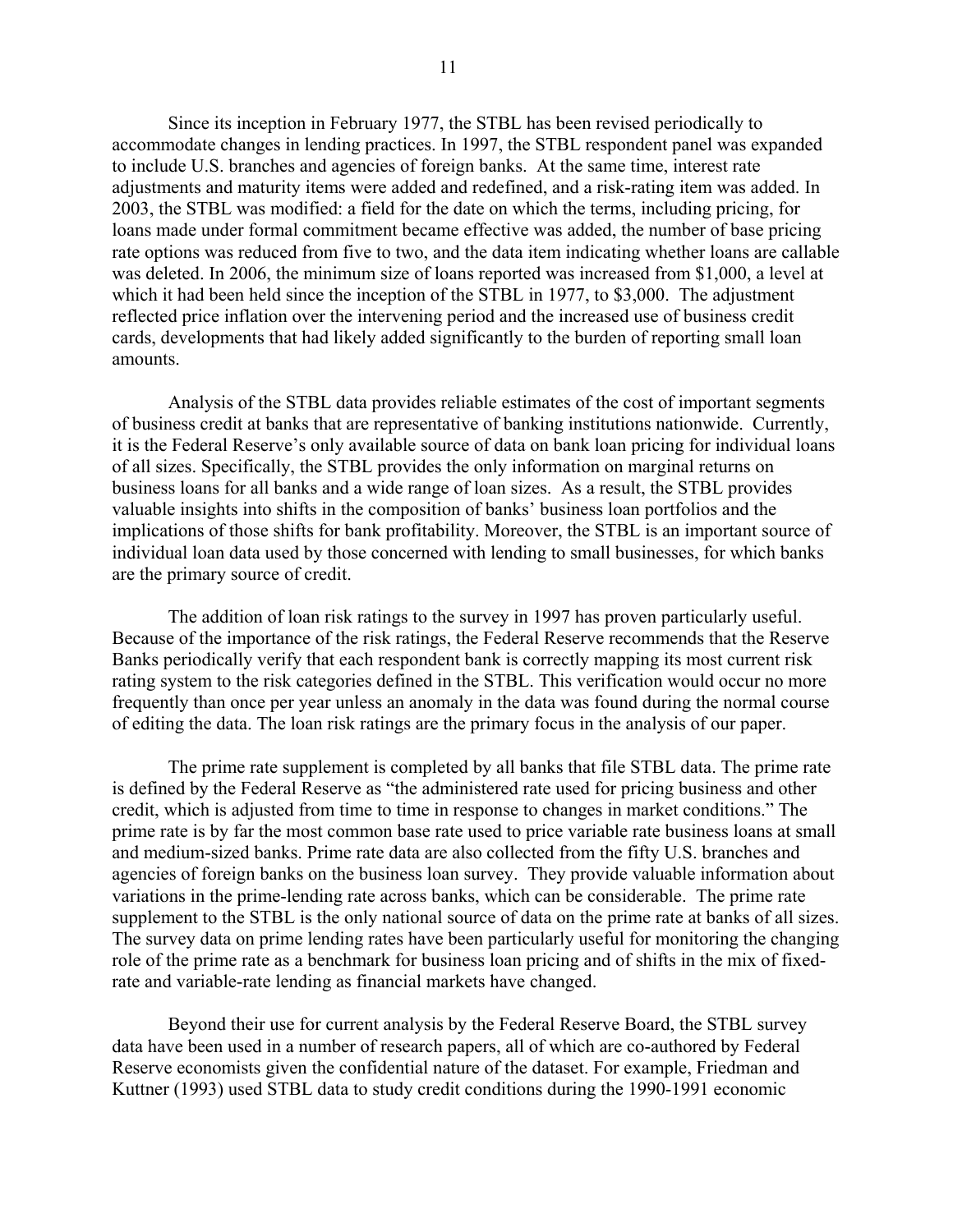recession and Black and Rosen (2007) used STBL data to study the functioning of the monetary transmission mechanism in general. STBL data has also been used to study the likely effects of industry consolidation on the availability and pricing of small business loans (see Berger, Kashyap, and Scalise, 1995). Carpenter, Whitesell, and Zakrajšek (2001) used STBL data to show that more closely linking capital requirements to the riskiness of individual business loans might allow banks to set aside noticeably less capital for those loans and might not substantially change the cyclical behavior of required capital levels. Morgan and Ashcraft (2003) used the STBL to find that risk ratings on a bank's newly extended business loans help predict changes in the rating assigned to the bank by federal regulators. In the context of the recent financial crisis, Black and Hazelwood (2013) use STBL data to study the effect on bank risk taking of the capital

#### **B. Datasets and Variable Definitions**

injected through the Troubled Asset Relief Program (TARP) to stabilize U.S. banks.

#### *Loan specific variables*

Risk rating is the ex-ante internal risk rating assigned by the bank to a given new loan, as reported in the Federal Reserve's Survey of Terms of Business Lending (STBL). The internal risk rating is a discrete index that increases with higher perceived risk. In the STBL scale, 1=Minimal Risk, 2=Low Risk, 3=Moderate Risk, 4=Acceptable Risk, and 5=Special Mention or Classified Asset. In addition, for each loan, the STBL reports the name of the bank extending the loan, the size (in dollars) and maturity (in years) of the loan, and whether or not the loan is secured by collateral. We exploit all these loan-specific variables in our empirical strategy.

#### *Bank specific variables*

We complement data from the STBL with banks' balance sheet information from the quarterly Consolidated Reports of Condition and Income (FFIEC 031 and 041) (Call Reports) for commercial banks. We construct the following variables using Call Report data: bank total assets, regulatory capital ratios, and common stock. In some specifications, we measure market capitalization as the end-of-quarter stock market capitalization of the entire bank holding company (BHC) as reported in CRSP for the largest bank in the BHC.

Bank location is based on its headquarters as reported in the National Information Center (NIC) database. We use information on bank location to match bank-specific data with regional (state-specific) data.

#### *Regional specific variables*

Our regressions control for state- or region-level factors (where state-level factors are unavailable). At the state level, we consider personal income, taken from the Bureau of Economic Analysis (BEA), the unemployment rate, taken from the Bureau of Labor Statistics (BLS), and the change in housing prices based on the index published by the Office of Federal Housing Enterprise Oversight/Federal Housing Finance Agency (OFHEO/FHFA). At the region level (as defined by the U.S. Census Bureau), we consider the quarter-over-quarter change in the consumer price index (CPI), taken from BLS.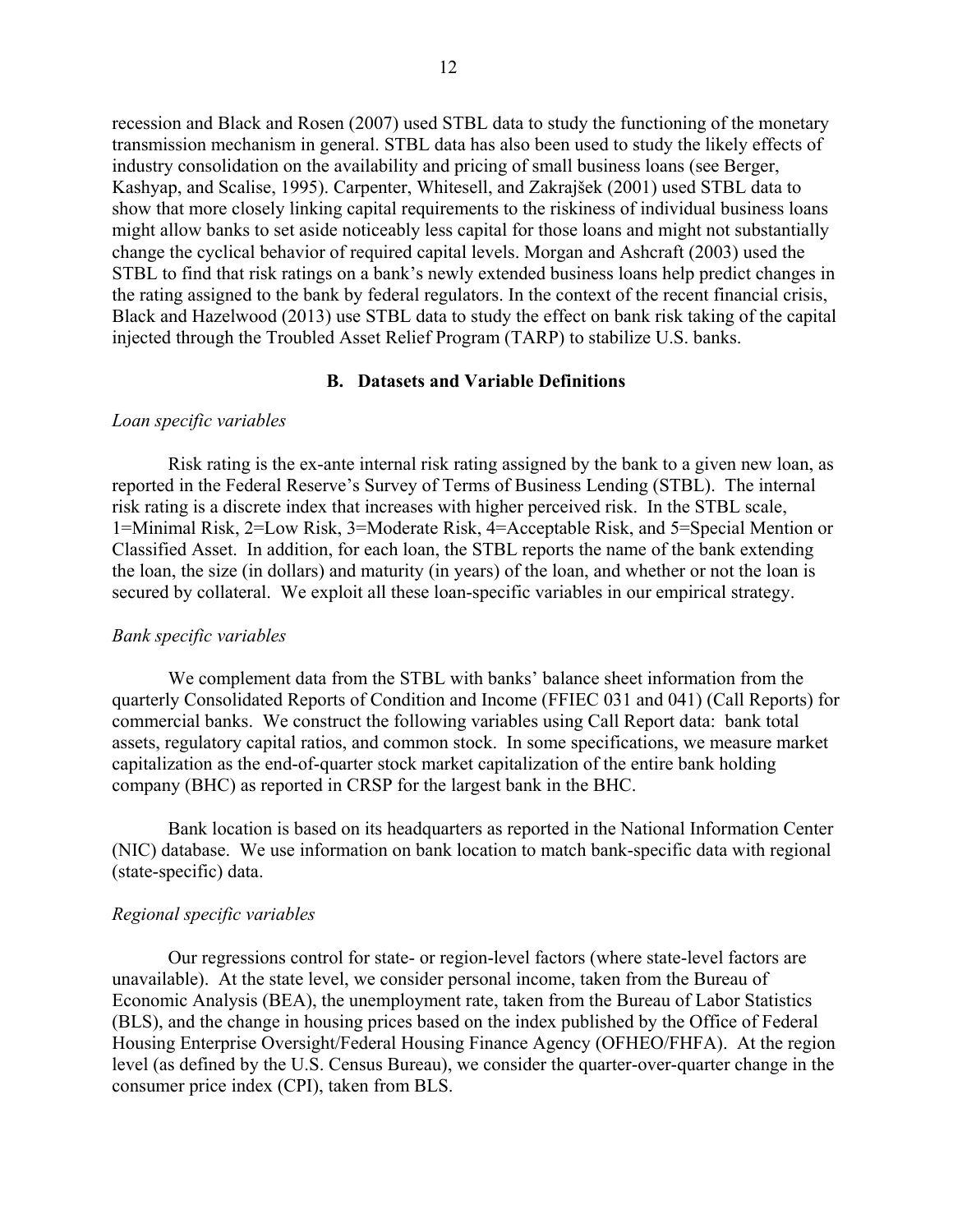#### *Time specific variables*

1

The short-term interest rate is measured using the three-month average target federal funds rate in nominal terms. By adjusting reserves, the Federal Reserve closely controls the market-determined effective federal funds rate, a process which allows it to implement monetary policy. The effective federal funds rate is a volume-weighted average of rates on trades arranged by major brokers and calculated daily by the Federal Reserve Bank of New York using data provided by the brokers.

The fraction of U.S. bank failures is taken from the U.S. Federal Deposit Insurance Corporation (FDIC) and is computed relative to the number of insured banks.

#### **C. Descriptive Statistics of Main Variables**

Table 1 reports summary statistics on our main regression variables. The average loan risk rating in the sample is 3.43, with a standard deviation of 0.85, indicating that the average loan over the sample period as reported by banks is somewhere between moderate risk (rating 3) and acceptable risk (rating 4).

A negative relationship between bank risk and the short-term interest rate, as measured using the nominal federal funds rate, is evident in aggregate data from the U.S. Survey of Terms of Business Lending (see Figure 1). Here ex-ante bank risk taking is measured using the weighted average loan risk rating. The data show a strong negative relationship between average bank risk and the nominal federal funds rate that is statistically significant at the 1% level, consistent with a positive relationship between  $q^*$  and  $r^*$ , as predicted by the model.<sup>9</sup> Both variables are detrended by subtracting their linear time trend, and we use quarterly data from the second quarter of 1997 until the fourth quarter of 2011. We obtain similar results when detrending these variables using a Hodrick-Prescott filter.

## **V. EMPIRICAL RESULTS**

In this section we present our main results concerning the effect of monetary policy conditions on bank risk taking (as measured by the loan ratings reported to the STBL) and the role played by bank capitalization in this relationship. We also present robustness checks that suggest that our baseline results are not driven by the behavior of large banks, large banking markets, or by periods of widespread financial distress. Finally, we also show that our results are more pronounced the longer monetary policy rates remain low.

#### **A. Main Results**

Table 2 reports the results from OLS regressions of bank loan risk ratings on the federal funds rate and control variables from the second quarter of 1997 to the fourth quarter of 2011.

 $9$  We obtain a very similar picture when using the real federal funds rate (nominal rate adjusted for CPI inflation) instead. After all, the correlation between the real and nominal federal funds rate is 0.9 over the sample period.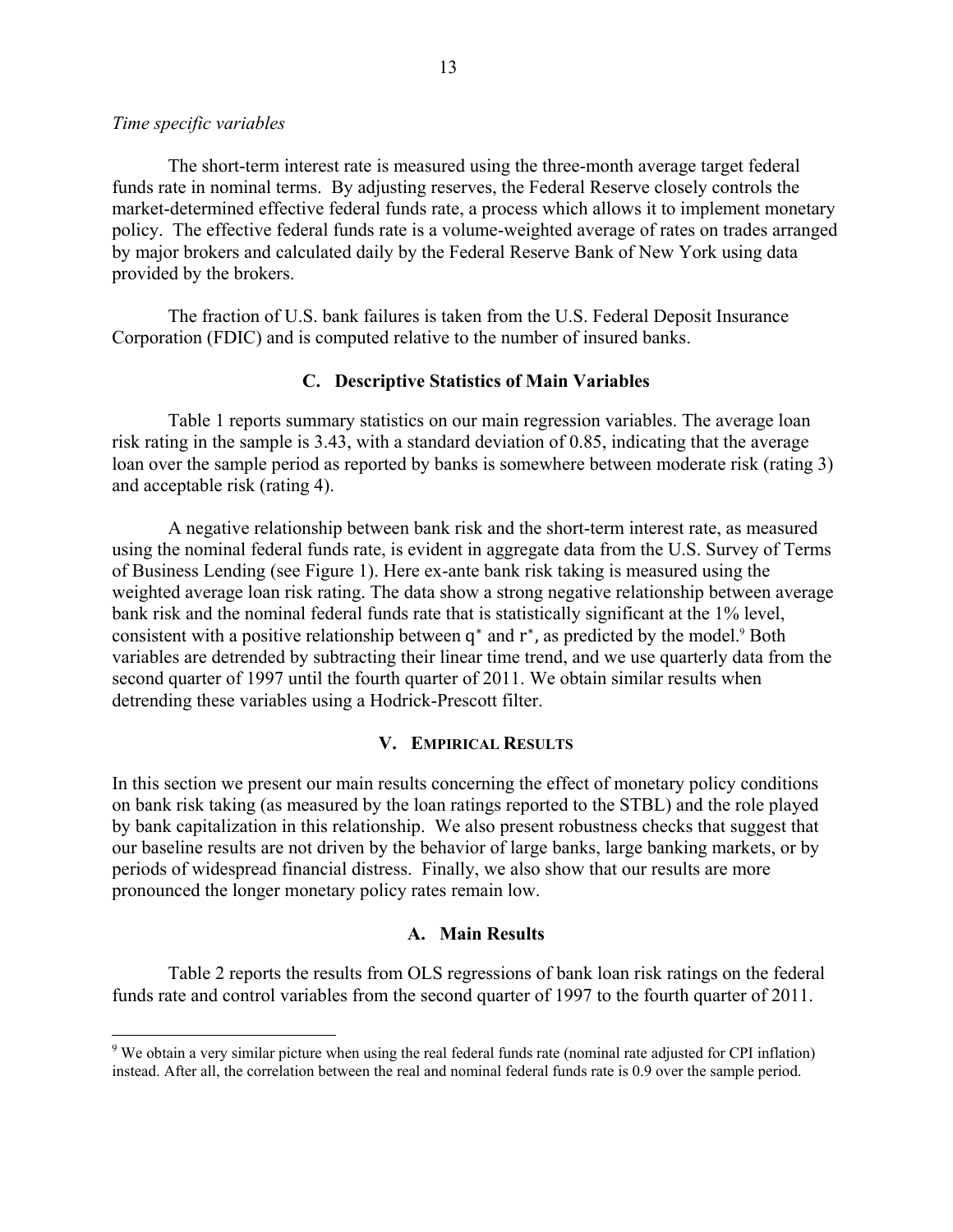Regressions are estimated at the loan level with standard errors clustered at the quarter level. Results point to a significantly, negative relationship between short-term interest rates and exante bank risk taking.

The economic effects or our result are significant. Based on the regression estimates in column 6 of Table 2, where we control for regional and bank-specific factors, a one-standard deviation decrease in interest rates of 1.853 would suggest an increase in loan risk ratings of 0.057. This is a significant though relatively small effect compared to the standard deviation of loan risk ratings of 0.85. However, as we will see, this effect varies markedly across different types of banks and across different periods.

Thus far, we have not controlled for other loan characteristics. Obviously, loan risk ratings depend on loan characteristics such as maturity, collateral, and loan size, and not controlling for these factors could confound the analysis on the relationship between interest rates and loan risk ratings.

In Table 3, we use additional info from the STBL to control for loan characteristics. In particular, we control for loan size, collateral, and maturity of the loan by including the following variables: Loan size (measured in logs), a dummy for secured loan (equal to 1 for loans secured by collateral), and loan maturity (in years). Panel B of Table 3 reports the results of running regressions in Table 2 when splitting the sample by loan characteristics. Columns 1 and 2 report results for the sample containing loans with size above median and below median, respectively. Columns 3 and 4 report results for the sample of loans secured by collateral and not secured by collateral, respectively. Columns 5 and 6 report results for the sample with loan maturities longer than the median and shorter than the median, respectively. As before, all regressions include state- and bank-fixed effects, with standard errors clustered by quarter. We continue to find a significantly negative relationship between interest rates and loan risk ratings.

Thus far, we have not considered the differential effect of bank capital on the link between interest rates and loan risk ratings. A key assumption underlying our model prediction of a negative relationship between interest rates and bank risk taking is that bank leverage can be adjusted easily without cost. In the presence of adjustment costs, however, poorly capitalized banks will increase monitor following a drop in real rates, lowering bank risk taking. In the extreme, when banks cannot adjust their capital ratio, the link between interest rates and bank risk taking is no longer universally negative, and can turn positive for poorly capitalized banks. It is therefore important to condition on bank capitalization when analyzing the link between interest rates and bank risk taking.

In Table 4, we estimate alternative versions of model (2) when including an interaction term between the federal funds rate variable and various measures of bank capital (or leverage), including the Tier 1 capital ratio (which equals the ratio of Tier 1 capital to risk-weighted assets), the Total capital ratio (which equals the ratio of Tier 1 plus Tier 2 capital to risk-weighted assets), the Common stock-assets ratio (which equals the ratio of common equity to total assets), and the Stock market capitalization-assets ratio (which equals the ratio of stock market capitalization to total assets) of the bank. Panel B reports the results of running regressions in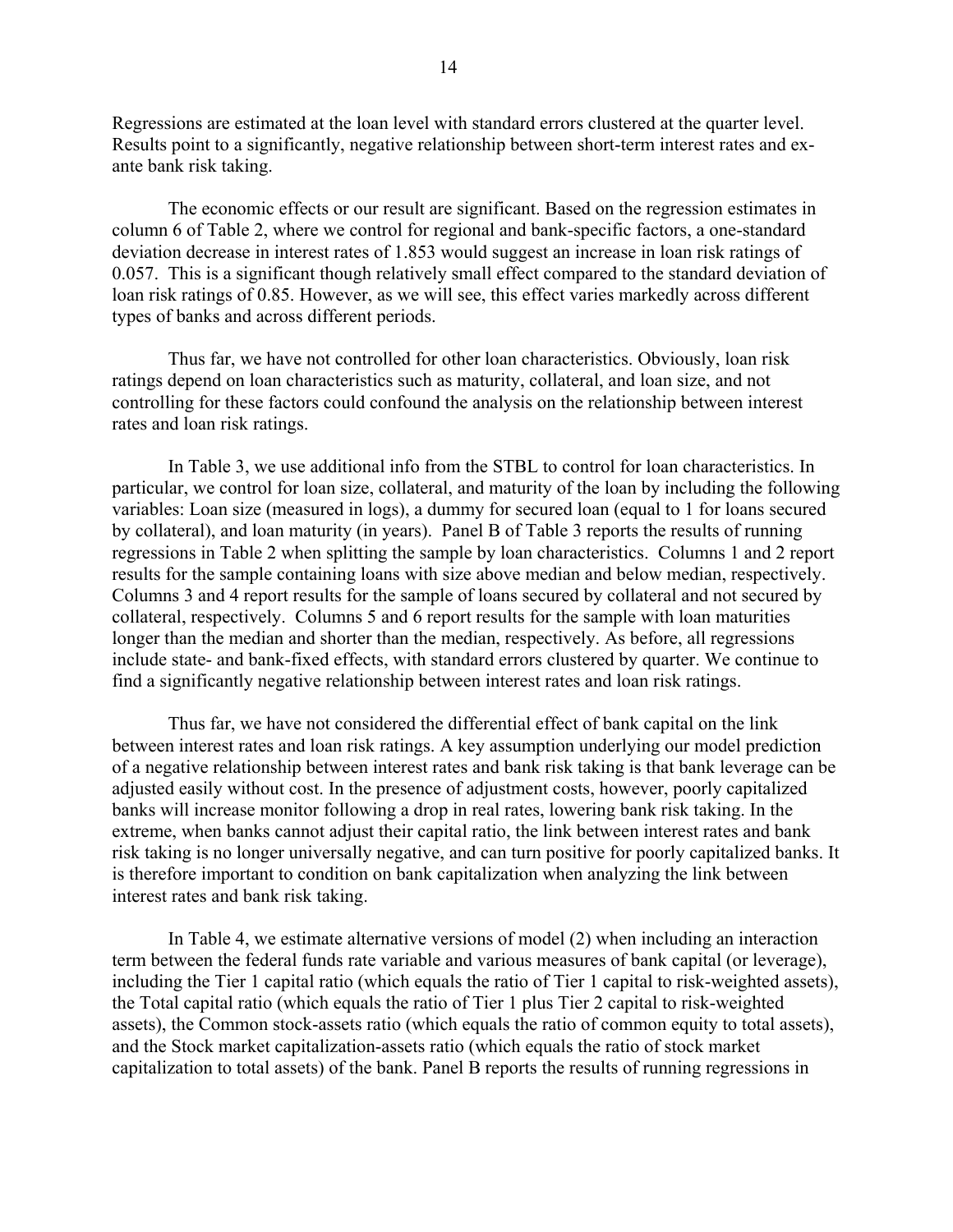column 1 of Panel A splitting the sample by bank capital. Columns 1 and 2 report results for the sample of banks above and below the median Tier 1 capital ratio, respectively.

Consistent with our model predictions, we obtain a statistically significant, negative coefficient on the interaction term between bank capital and interest rates, irrespective of the measure of capitalization used. The economic effect is significant. Based on the estimates reported in column 2 of Table 4, a one standard deviation decrease in interest rates when evaluated at one standard deviation below the sample mean of the Tier 1 capital ratio variable would translate into an increase in loan risk ratings of 0.06, which is a significant effect compared to the standard deviation of the loan risk ratings variable of 0.85. The effect of a one standard deviation decrease in interest rates increases to 0.08, or one-tenth of the standard deviation of the loan risk ratings variable, when evaluated at one standard deviation above the sample mean of the Tier 1 capital ratio variable.

The economic effect is similar when using the Total capital ratio or Common stock to assets variable as a proxy for bank capitalization. The economic effect is more muted when using stock market capitalization rather than book capital ratios as a measure of capitalization, arguably because market values are more volatile than book values, and in particular tend to fluctuate more with the economic cycle and monetary policy stance. In what follows, we therefore focus on book value of capital, although results are qualitatively unaltered when using market values.

Finally, Panel C reports regressions similar to those in Panel A except that they replace the level (but not the interactions) of the target federal funds rate with time-fixed effects. The results on the interaction between capital ratios and federal funds rates in Panels A and C are very similar, which suggests that our baseline results are robust to controlling for economy-wide variation that is not captured by the target federal funds rate. In fact, the economic magnitude of our main result is somewhat larger when controlling for time-fixed effects.

The results in Panel C also give an indication of the range of interest rates over which increases in capital translate into higher bank risk taking. Specifically, they indicate the inflection point in terms of the level of interest rates at which the effect of an increase in capital ratios on risk taking turns negative. For example, based on the regression results in column 1 of Panel C, increases in Tier 1 capital ratios translate into a decrease in bank risk taking when the target federal funds rate exceeds 2.85 percent. Similarly, results in column 2 indicate that increases in Total capital ratios translate into a decrease in bank risk taking when the target federal funds rate exceeds 5.99 percent. This suggests that the relevant inflection points are obtained at realistic levels of interest rates.

Table 5 shows the results of regressions excluding from the sample any loans made under commitment prior to the quarter of the survey (these loans represent about 25% of observations). The reason for excluding these loans is that loans made under commitment are likely to be less responsive (as opposed to "discretionary loans") to current macro conditions, including the interest rate environment. Including loans made under commitment into the sample could therefore underestimate the effect we focus on. Indeed, we find that the magnitude of the coefficients on the interaction terms between capital ratios and federal funds rates is generally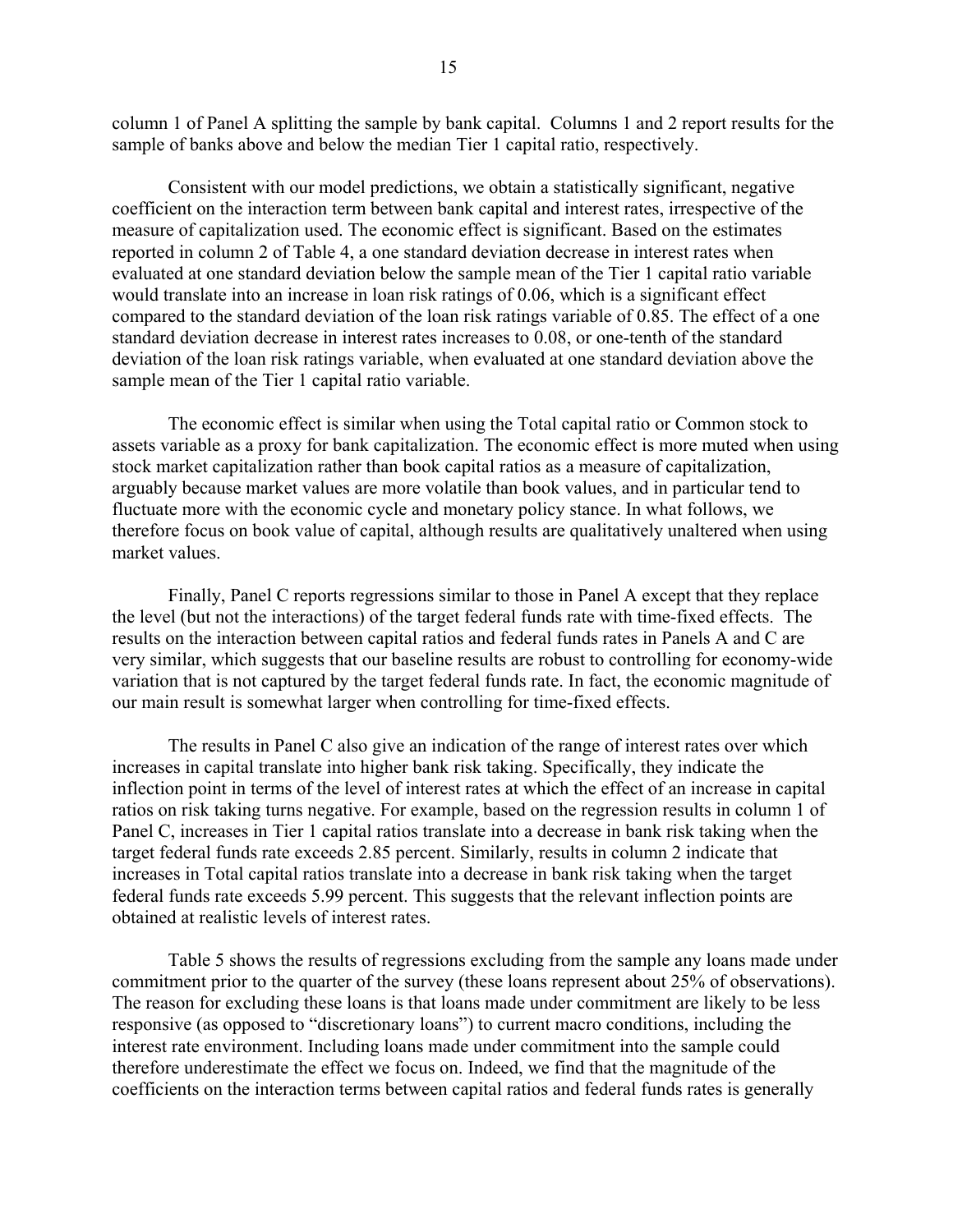larger in absolute value in this smaller subsample. We maintain the complete sample in the rest of our regression analysis, to avoid dropping roughly 25% of observations.

#### **B. Robustness Checks**

One concern with the estimates reported thus far is that policy rates respond endogenously to bank risk. While the analysis in section 3.B helps mitigate these concerns, we now perform several sample splits to address specific endogeneity concerns and help identification.

First, endogeneity is likely more of a concern for nationwide banks whose loan portfolio reflects economic activity across the nation than it is for small, local banks that are affected primarily by local shocks. We can therefore run regressions on subsamples of loans from local banks. Table 6 reports regression results when restricting the sample to small banks, with small banks defined as those with assets below the top quintile.

We continue to find a significant, negative relationship between interest rates and loan risk ratings in these samples of relatively small banks. In fact, the negative coefficient on the interaction between bank capital and interest rates is similar to that obtained in the full sample that includes large banks and it increases in magnitude in several specifications. This suggests that our results are not contaminated by the inclusion of large banks.

Similarly, endogeneity is less likely to be a concern in states with primarily local banks. After all, such banks are less likely to transmit shocks to the overall economy, and are therefore less likely to prompt a monetary policy response. Indeed, to the extent that monetary policy responds to financial shocks, it is more likely to respond to shocks that are not localized. Therefore, in Table 7, we limit the sample of banks from states with small banking systems by excluding from the sample those states where banks in the top 1% of the asset distribution are headquartered. We continue to obtain a significant negative coefficient on the interaction term between bank capital and interest rates.

Finally, since the monetary policy stance is likely to be driven by nationwide economic conditions, we focus on states whose business cycle is "less in sync" with the overall U.S. cycle in columns 1 to 4 of Table 8. More precisely, we rank states by the correlation of their income growth with the U.S. GDP growth and run our main specification for the subsamples above and below the median state. If the results were primarily driven by the reaction of monetary policy to the cycle and the associated change in risk taking, they would become less significant in the subsample of states with cycles less correlated with the national cycle. Instead, our results remain roughly stable and always significant across the two samples. In absolute value, the coefficient of the target federal funds rate is smaller (columns 1 and 2) and that of the interacted term (columns 3 and 4) is larger in the low-correlation subsample, but the differences are not statistically significant. We obtain similar results when splitting the sample according to state income volatility in columns 5 to 8.

An additional consideration is that monetary policy is likely to be more responsive to bank risk when banks are in distress, so endogeneity is more of a concern during periods of financial crisis. We therefore run regressions on subsamples of crisis versus non-crisis periods,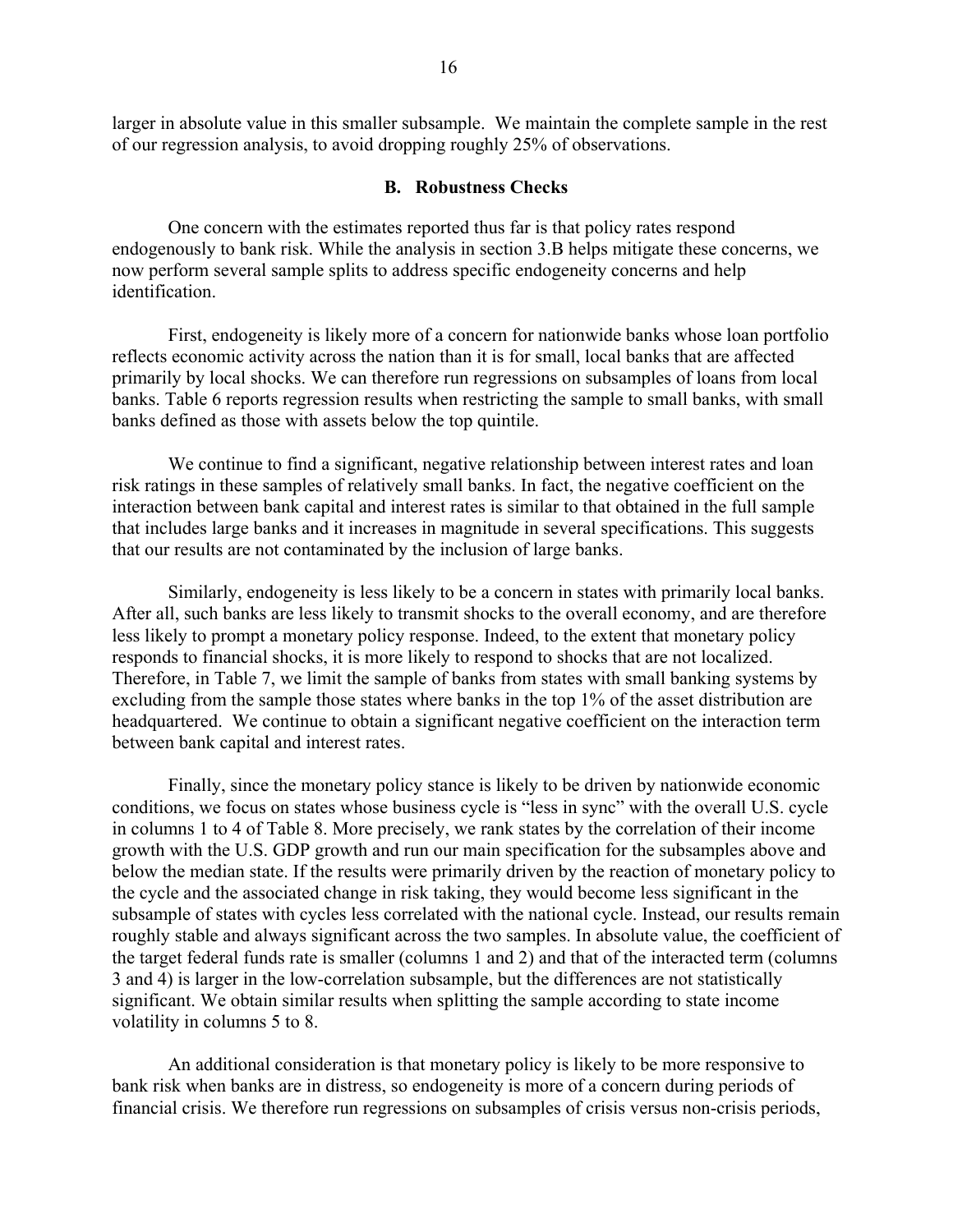with crisis period defined as the years 2008-2010 (subprime mortgage crisis). For example, it was during the third quarter of 2007 that the Federal Reserve started to aggressively lower interest rates in response to growing signs of weakness in the U.S. financial system as evidenced by the closure of two hedge funds of Bear Stearns with exposure to mortgage-backed securities and the disclosure of financial difficulties at Countrywide Financial. Moreover, it is especially during periods of financial crises that banks will find it costly to issue capital and adjust leverage. This is especially true for the recent financial crisis when interbank markets froze and the supply of external capital for U.S. banks became scarce and turned expensive due in part to heightened concerns about bank insolvencies and increased counterparty risk between financial institutions. Therefore, we expect that the negative link between interest rates and bank risk taking is more pronounced for well capitalized banks only during periods when there are no financial crises and leverage can easily be adjusted to increase risk.

Table 9 reports the results of estimating our regression model when splitting the sample between financial crisis periods (defined as observations during the years 2008-2010) and noncrisis periods. Consistent with our priors, we find that the negative effect of the interaction term between capital ratios and interest rates on bank risk taking is more pronounced during non-crisis periods. During crisis periods, this relationship breaks down, and the coefficient in fact turns mildly positive. The economic effect of our main result for the non-crisis period is substantial, and somewhat larger than when estimated over the full sample. Based on the estimates reported in column 2 of Table 9, when evaluated at one-standard deviation above the sample mean of the Tier 1 capital ratio, a one-standard deviation decrease in interest rates would translate into an increase in loan risk ratings of 0.10. This is a significant effect compared to the non-crisis sample standard deviation of loan risk ratings of 0.85.

In Table 9, column 5, we include as an additional variable the fraction of bank failures, taken from the FDIC, as a proxy for periods of banking distress (low capitalization). We find that reductions in interest rates have a disproportionately positive effect on bank risk taking during periods when there are relatively *few* bank failures, consistent with our earlier results on noncrisis periods. Finally, we consider alternative measures of *regional* monetary policy conditions, to allow for the possibility that monetary policy, which is set at the federal level, has potentially different regional effects on bank risk taking depending on local conditions such as inflation, employment, and economic activity. The results are reported in Table 10. In columns 1 and 2, regional monetary policy conditions are measured as the difference between the nominal target federal funds rate minus the change in regional CPI. In columns 3 and 4, regional monetary policy conditions are measured as the deviation between the nominal target federal funds rate and the nominal rate implied by a simple Taylor rule applied to the state where the bank is headquartered, computed as (regional inflation  $+ 0.5 \times$  (regional inflation  $- 2\% + 0.5 \times$  (log(state income) – trend log(state income)). In either case, we continue to find a negative relationship between interest rates and bank risk taking, and that this link is less pronounced for poorly capitalized banks.

Another concern is that the risk rating scale adjusts endogenously with the state of the economy, potentially generating a bias in the estimated coefficients. Specifically, if loan officers are more optimistic with respect to risk during expansions, we would expect risk as reported to the survey to be underestimated during expansions. However, to the extent that the federal funds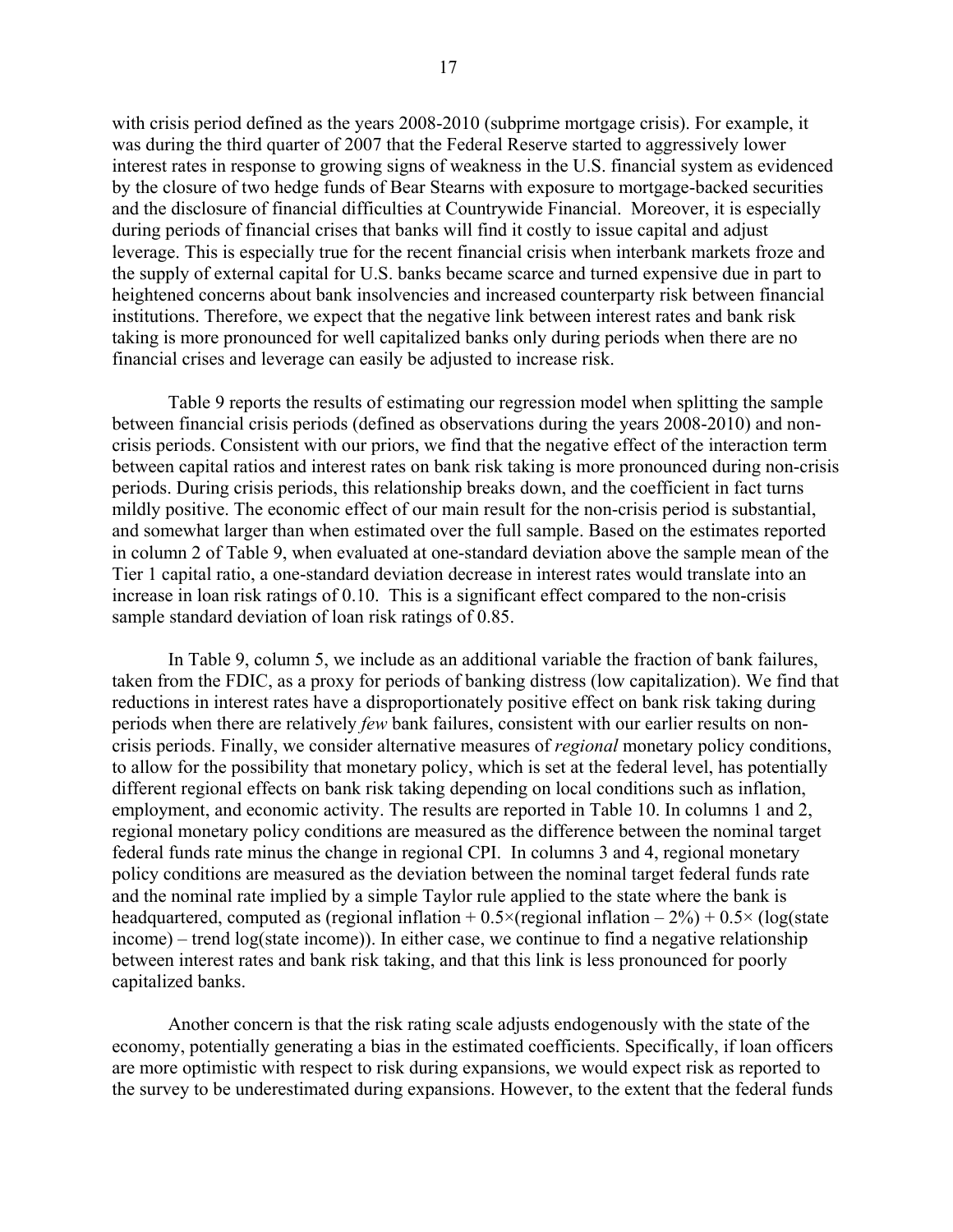rate co-moves with the cycle, being higher during expansion periods, this would bias our coefficient on the federal funds rate variable towards zero. Therefore, if anything, such measurement error in the risk rating scale would work against finding an effect of monetary policy on risk taking.

Nevertheless, to further reduce concerns that our results are not primarily driven by risk ratings being dependent on the state of the economy, we next run regressions that directly control for the interaction between the target federal funds rate and the state of the economy, as captured by real U.S. GDP growth and a time-specific dummy variable for NBER recessions. The regression results are presented in Table 11. The coefficients on the interactions between the target federal funds rate and banks' capital ratios are roughly unchanged when controlling for the state of the economy. Additionally, we find that the effect of the level of the federal funds rate becomes more pronounced during recessions. These results also allay concerns that our findings on the interactions between the target federal funds rate and banks' capital ratios are simply driven by a close association between banks' capital ratios and the state of the economy.

These robustness checks and results mitigate endogeneity concerns and lend additional support to our assertion that bank leverage is a key factor driving the risk taking channel of monetary policy.

#### **C. Long Periods with Low Interest Rates**

In Table 12, we test whether our results are stronger if interest rates are held low for extended periods. Our measure of duration of a period of low interest rates is the number of consecutive quarters without an increase in the target federal funds by the FOMC. Column 1 indicates that longer periods without increases in interest rates are associated with higher risk ratings of new loans. As shown in column 2, this effect is more pronounced for well-capitalized banks, an effect that is robust to controlling for the level of the target federal funds rate (column 3). Finally, in column 4 we find that the negative effect of the interaction term between capital ratios and interest rates on bank risk taking is more pronounced when interest rates are not raised for a prolonged period of time. These results are consistent with earlier findings by Maddaloni and Peydro (2011), who, using lending standards survey data, find that holding rates low for prolonged periods of time softens lending standards even further. Overall, these results suggest that not only the level but also the duration of interest rates matter for the link between bank leverage and risk taking.

#### **VI. CONCLUSIONS**

This paper provides strong evidence that a low short-term interest rate environment increases bank risk taking. Consistent with theoretical models of bank leverage and risk taking that embed risk shifting behavior, we find that the effect depends on the degree of bank capitalization: the effect of interest rates on bank risk taking is *less* pronounced for poorly capitalized banks. The economic effect of this result is meaningful: a one-standard deviation decrease in interest rates when evaluated at one standard deviation above the sample mean of the Tier 1 capital ratio variable would translate into an increase in loan risk ratings of about onetenth its standard deviation. This effect is more pronounced in non-crisis times and during periods when interest rates are not raised for prolonged periods of time.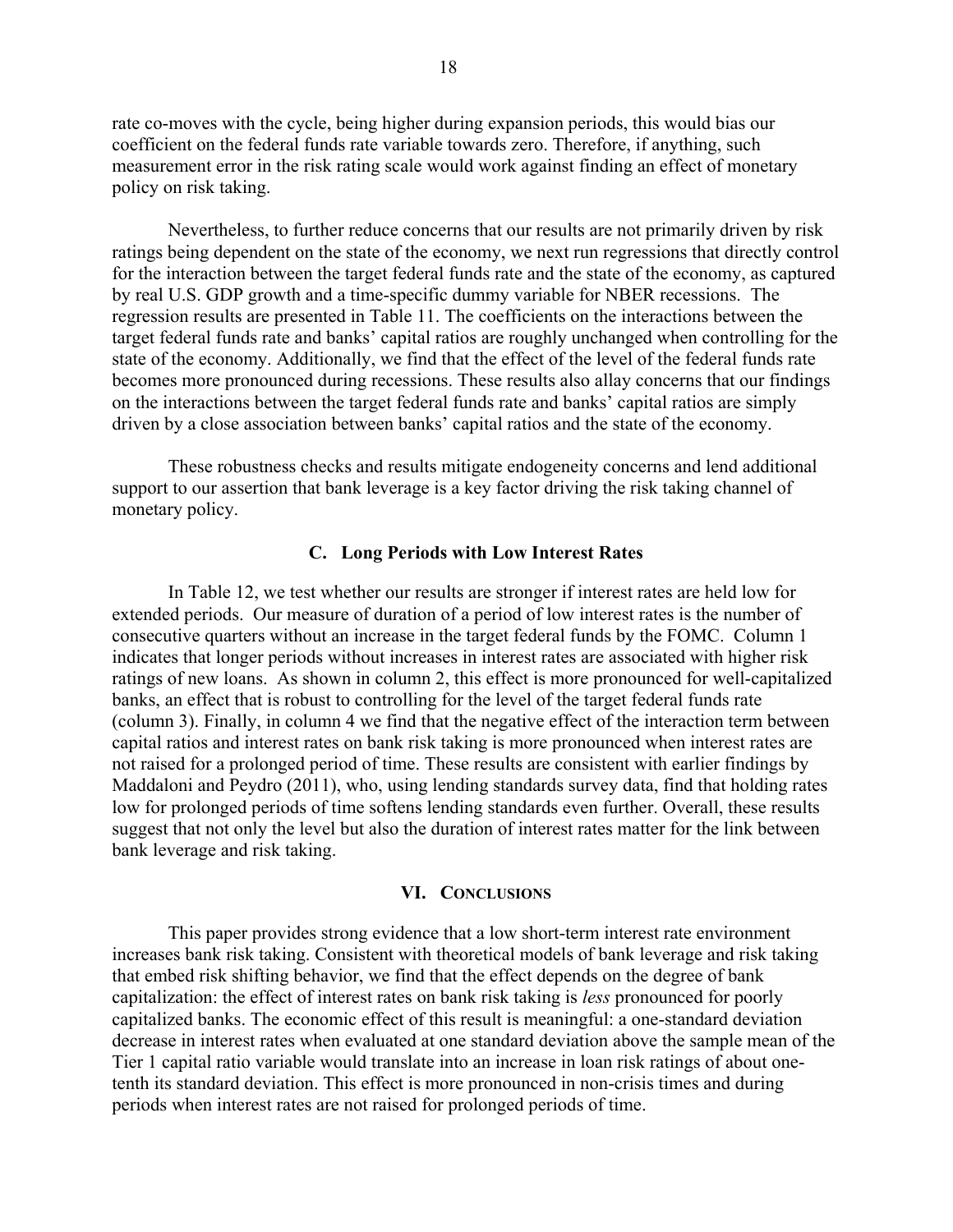The findings in this paper bear on the debate about how to integrate macro-prudential regulation into the monetary policy framework to meet the twin objectives of price and financial stability (see, for example, Blanchard, Dell'Ariccia, and Mauro, 2013, and Bank of England, 2013,), even though they do not imply any excessive risk taking. Whether a trade-off between the two objectives emerges will depend on the type of shocks the economy is facing. For instance, no trade-off between price and financial stability may exist when an economy nears the peak of a cycle, when banks tend to take the most risks and prices are under pressure. Under these conditions, monetary tightening will decrease leverage and risk taking and, at the same time, contain price pressures. In contrast, a trade-off between the two objectives would emerge in an environment such as that in the run-up to the current crisis, with low inflation but excessive risk taking. Under these conditions, the policy rate cannot deal with both objectives at the same time: Tightening may reduce risk taking, but will lead to an undesired contraction in aggregate activity and/or to deflation. Other (macroprudential) tools may then be needed (although this is outside the scope of the analysis of this paper).

In this context, the potential interaction between interest rates decisions and bank risk taking implied by our analysis can be seen as an argument in favor of the centralization of macro-prudential responsibilities within the monetary authority. In addition, the complexity of this interaction points in the same direction. How these benefits balance with the potential for lower credibility and accountability associated with a more complex mandate and the consequent increased risk of political interference is a question for future research.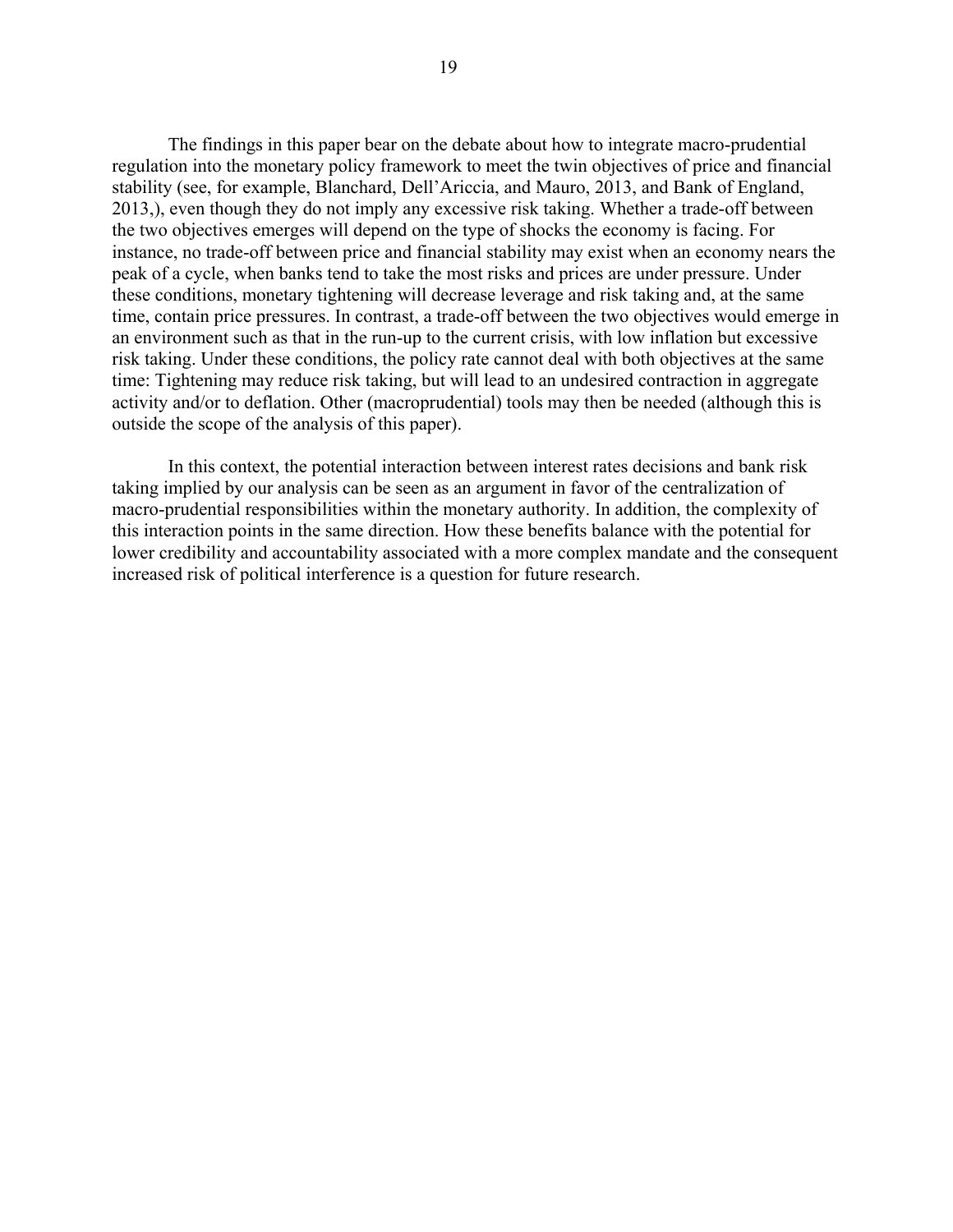#### **References**

- Acharya, Viral, and Hassan Naqvi, 2012, "The Seeds of a Crisis: A Theory of Bank Liquidity and Risk-Taking over the Business Cycle," *Journal of Financial Economics*, Vol. 106, No. 2, pp. 349-66.
- Adrian, Tobias, and Hyun Song Shin, 2009, "Money, Liquidity and Monetary Policy," *American Economic Review*, Papers and Proceedings, Vol. 99, pp. 600-05.
- Adrian, Tobias, and Hyun Song Shin, 2010, "Financial Intermediaries and Monetary Economics," in: Benjamin M. Friedman and Michael Woodford (eds.), *Handbook of Monetary Economics*, New York, N.Y.: Elsevier.
- Allen, Franklin, Elena Carletti, and Robert Marquez, 2011, "Credit Market Competition and Capital Regulation," *Review of Financial Studies*, Vol. 24, No. 4, pp. 983-1018.
- Altunbas, Yener, Leonardo Gambacorta, and David Marquez-Ibanez, 2010, "Does Monetary Policy Affect Bank Risk-Taking?" BIS Working Paper No. 298.
- Bank of England, 2013, "The Financial Policy Committee's Powers to Supplement Capital Requirements," A Draft Policy Statement, January 2013.
- Berger, Allen N., Anil K. Kashyap, and Joseph M. Scalise, 1995, "The Transformation of the U.S. Banking Industry: What a Long, Strange Trip It's Been," *Brookings Papers on Economic Activity*, No. 2, pp. 55-201.
- Bernanke, Ben, 2002, "Asset-Price 'Bubbles' and Monetary Policy," speech delivered at the New York Chapter of the National Association for Business Economics, New York, N.Y., October 15.
- –––––, 2011, "The Effects of the Great Recession on Central Bank Doctrine and Practice," Keynote address at the Federal Reserve Bank of Boston 56th Economic Conference 'Long-Term Effects of the Great Recession,' Boston, October, pp. 18–19.
- Black, Lamont K., and Lieu N. Hazelwood, 2013, "The Effect of TARP on Bank Risk-Taking," *Journal of Financial Stability*, forthcoming.
- Black, Lamont K., and Richard J. Rosen, 2007, "How the Credit Channel Works: Differentiating the Bank Lending Channel and the Balance Sheet Channel," Federal Reserve Bank of Chicago, Working Paper Series: WP-07-13.
- Blanchard, Olivier, Giovanni Dell'Ariccia, and Paolo Mauro, 2013, "Rethinking Macroeconomic Policy 2.0," IMF Staff Discussion Note, Washington, D.C.: International Monetary Fund, forthcoming.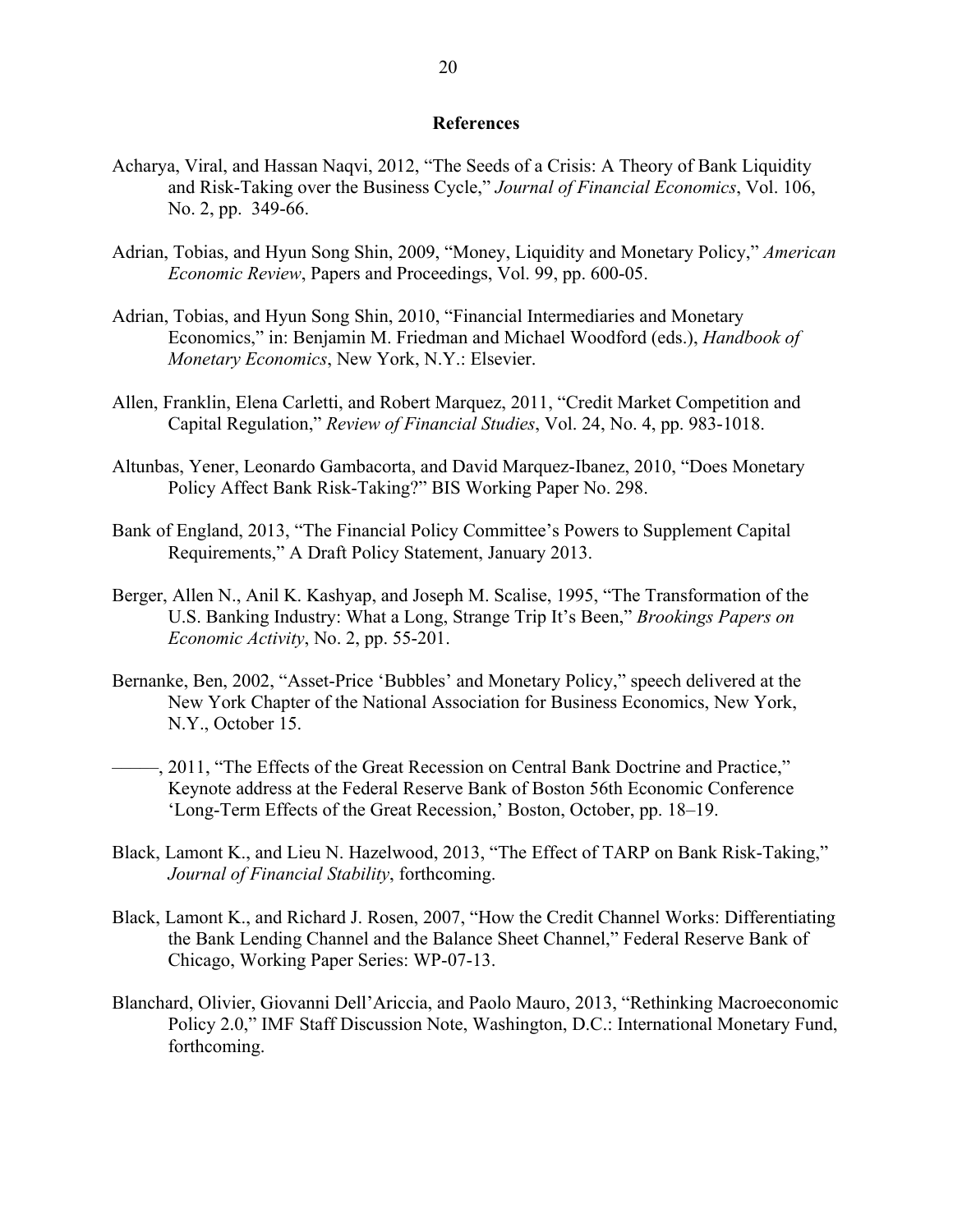- Borio, Claudio, and Haibin Zhu, 2008, "Capital Regulation, Risk-Taking and Monetary Policy: A Missing Link in the Transmission Mechanism?" BIS Working paper No. 268.
- Buch, Claudia M., Sandra Eickmeier, and Esteban Prieto, 2011, "In Search for Yield? New Survey-Based Evidence on Bank Risk Taking," CESIfo Working Paper No. 3375, March 2011.
- Carpenter, Seth B., William Whitesell, and Egon Zakrajšek, 2001, "Capital Requirements, Business Loans, and Business Cycles: An Empirical Analysis of the Standardized Approach in the New Basel Capital Accord," Board of Governors of the Federal Reserve System, Finance and Economics Discussion Series: 2001-48.
- Cordella, Tito, and Eduardo Levy-Yeyati, 2003, "Bank Bailouts: Moral Hazard vs. Value Effect," *Journal of Financial Intermediation*, Vol. 12, No. 4, pp. 300-30.
- Dell'Ariccia, Giovanni, Luc Laeven, and Robert Marquez, 2013, "Monetary Policy, Leverage, and Bank Risk-Taking," *Journal of Economic Theory*, forthcoming.
- Dell'Ariccia, Giovanni, and Robert Marquez, 2006, "Competition among Regulators and Credit Market Integration," *Journal of Financial Economics*, Vol. 79, pp. 401-30.
- Diamond, Douglas, and Raghuram Rajan, 2012, "Illiquid Banks, Financial Stability, and Interest Rate Policy," *Journal of Political Economy*, Vol. 120, pp. 552-91.
- Farhi, Emmanuel, and Jean Tirole, 2012, "Collective Moral Hazard, Maturity Mismatch and Systemic Bailouts," *American Economic Review*, Vol. 102, pp. 60-93.
- Freixas, Xavier, Antoine Martin, and David R. Skeie, 2011, "Bank Liquidity, Interbank Markets, and Monetary Policy," *Review of Financial Studies*, Vol. 24, No. 8, pp. 2656-692.
- Friedman, Benjamin M., and Kenneth N. Kuttner, 1993, "Economic Activity and the Short-term Credit Markets: An Analysis of Prices and Quantities," *Brookings Papers on Economic Activity*, Vol. 24, No. 2, pp. 193-284.
- Hellmann, Thomas, Kevin Murdock, and Joseph Stiglitz, 2000, "Liberalization, Moral Hazard in Banking, and Prudential Regulation: Are Capital Requirements Enough?" *American Economic Review*, Vol. 90, No. 1, pp. 147-65.
- Ioannidou, Vasso P., Steven Ongena, and Jose Luis Peydro, 2009, "Monetary Policy, Risk-Taking, and Pricing: Evidence from a Quasi-Natural Experiment," CentER - Tilburg University, mimeo.
- Jimenez, Gabriel, Steven Ongena, Jose Luis Peydro, and Jesus Saurina, 2008, "Hazardous Times for Monetary Policy: What Do Twenty-Three Million Bank Loans Say About the Effects of Monetary Policy on Credit Risk-Taking?" Banco de España documento de Trabajo 0833.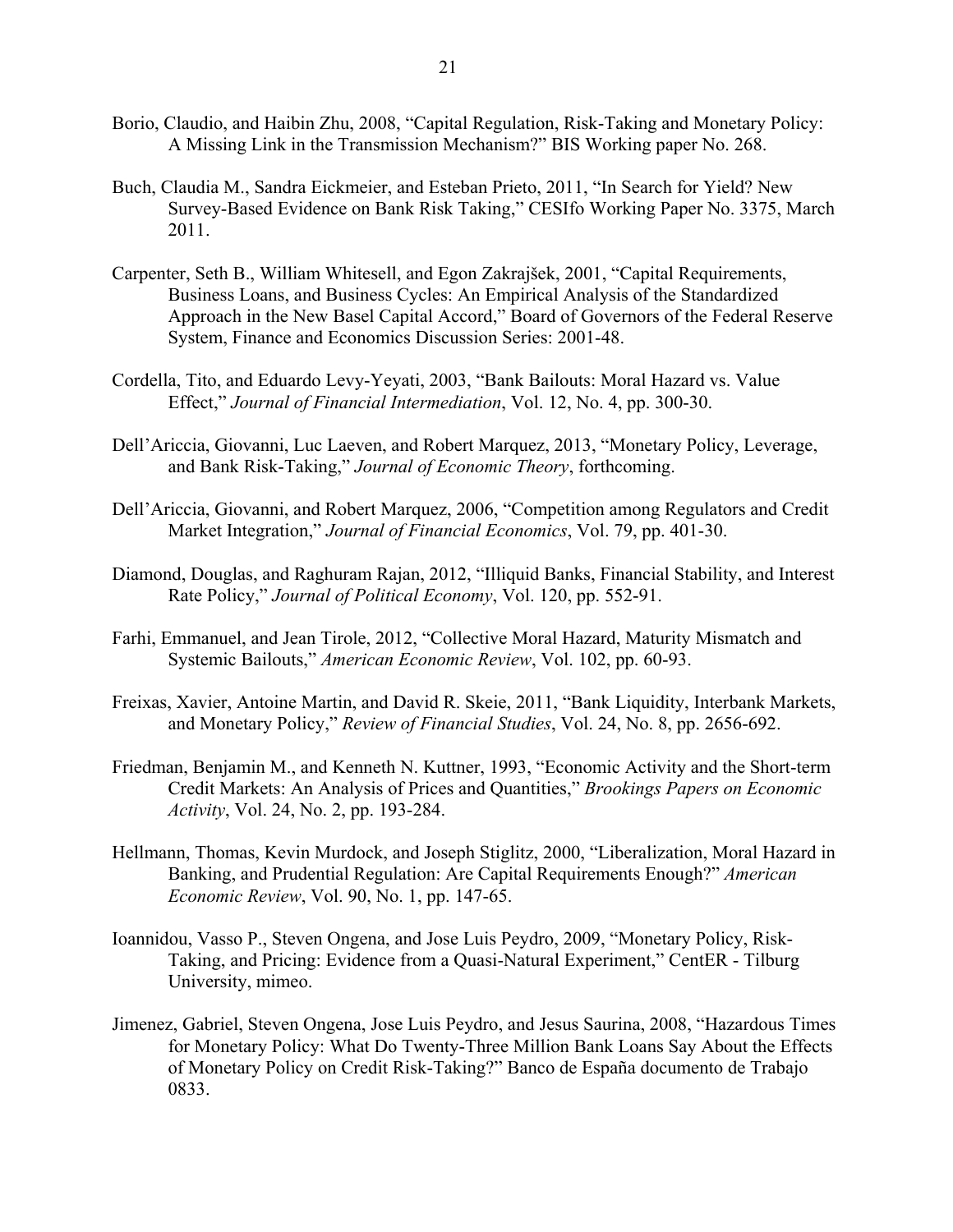- Lown, Cara, and Donald P. Morgan, 2006, "The Credit Cycle and the Business Cycle: New Findings Using the Loan Officer Opinion Survey," *Journal of Money, Credit and Banking*, Vol. 38, 1575-597.
- Maddaloni, Angela, and Jose Luis Peydro, 2011, "Bank Risk-Taking, Securitization, Supervision and Low Interest Rates: Evidence from the Euro Area and U.S. Lending Standards," *Review of Financial Studies*, Vol. 24, No. 6, pp. 2121-165.
- Mishkin, Frederic, 2010, "Monetary Policy Strategy: Lessons from the Crisis," Prepared for the ECB Central Banking Conference, "Monetary Policy Revisited: Lessons from the Crisis," Frankfurt, November 18-19.
- Morgan, Donald P., and Adam B. Ashcraft, 2003, "Using Loan Rates to Measure and Regulate Bank Risk: Findings and an Immodest Proposal," *Journal of Financial Services Research*, Vol. 24, 2-3, pp. 181-200.
- Paligorova, Teodora, and Joao A.C. Santos, 2012, "Monetary Policy and Bank Risk-Taking: Evidence from the Corporate Loan Market," working paper, Federal Reserve Bank of New York.
- Rajan, Raghuram, 2010, "Why We Should Exit Ultra-Low Rates: A Guest Post," The New York Times: Freakonomics, August 25.
- Repullo, Rafael, 2004, "Capital Requirements, Market Power, and Risk-Taking in Banking," *Journal of Financial Intermediation*, Vol. 13, pp. 156-82.
- Stein, Jeremy, 2012, "Monetary Policy as Financial-Stability Regulation," *Quarterly Journal of Economics*, Vol. 127, pp. 57-95.
- Taylor, John, 2009, *Getting Off Track: How Government Actions and Interventions Caused, Prolonged, and Worsened the Financial Crisis*, Hoover Press.
- Warnock, Francis, and Veronica Warnock, 2009, "International Capital Flows and U.S. Interest Rates," *Journal of International Money and Finance*, Vol. 28, pp. 903-19.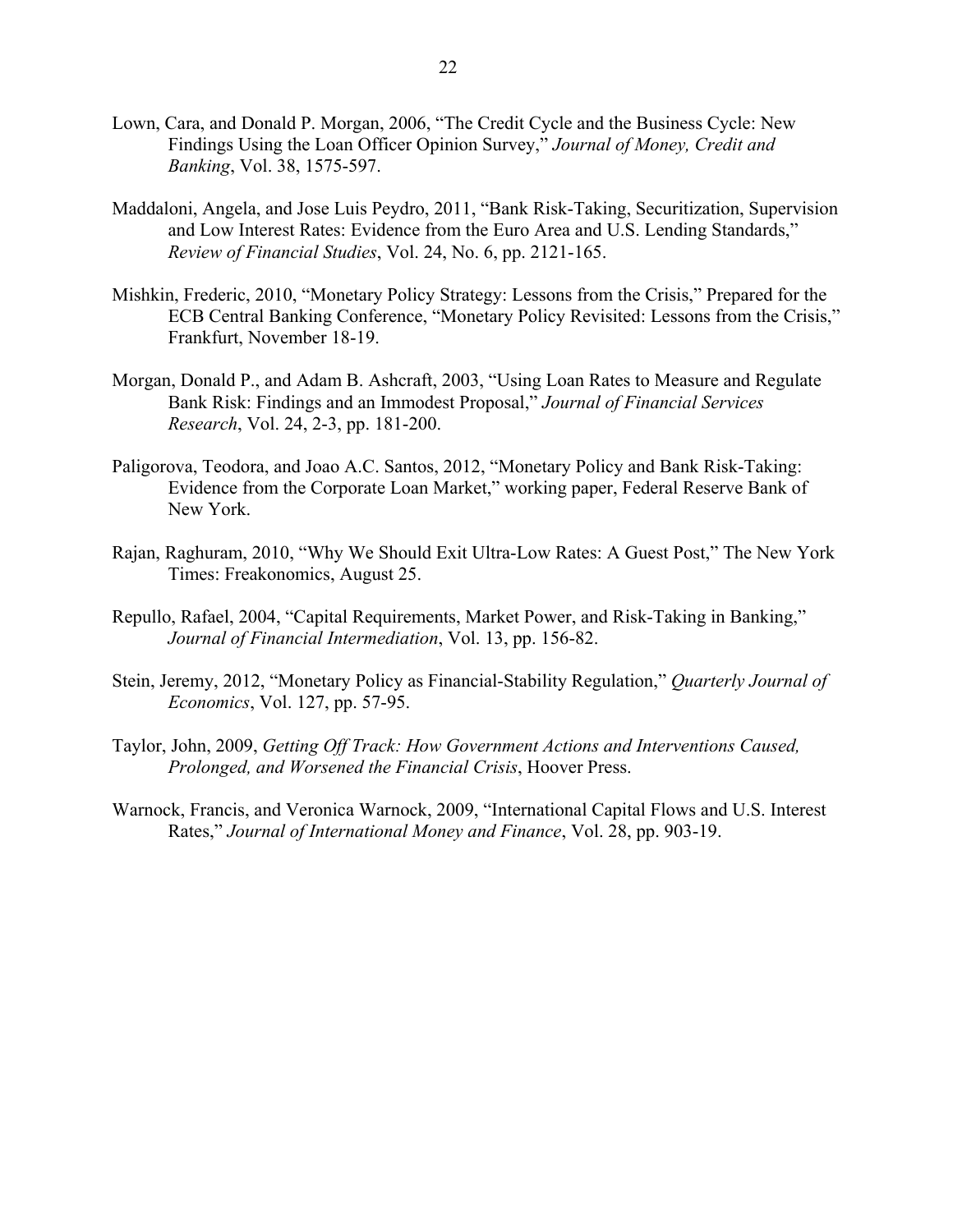## **Figure 1. Interest Rates and Bank Risk Taking**

This figure plots the weighted average loan risk rating from the U.S. Survey of Terms of Business Lending against the nominal federal funds rate based on quarterly data from the second quarter of 1997 until the fourth quarter of 2011. Both variables are detrended by subtracting their linear time trend. The blue line indicates a regression line based on the two variables.

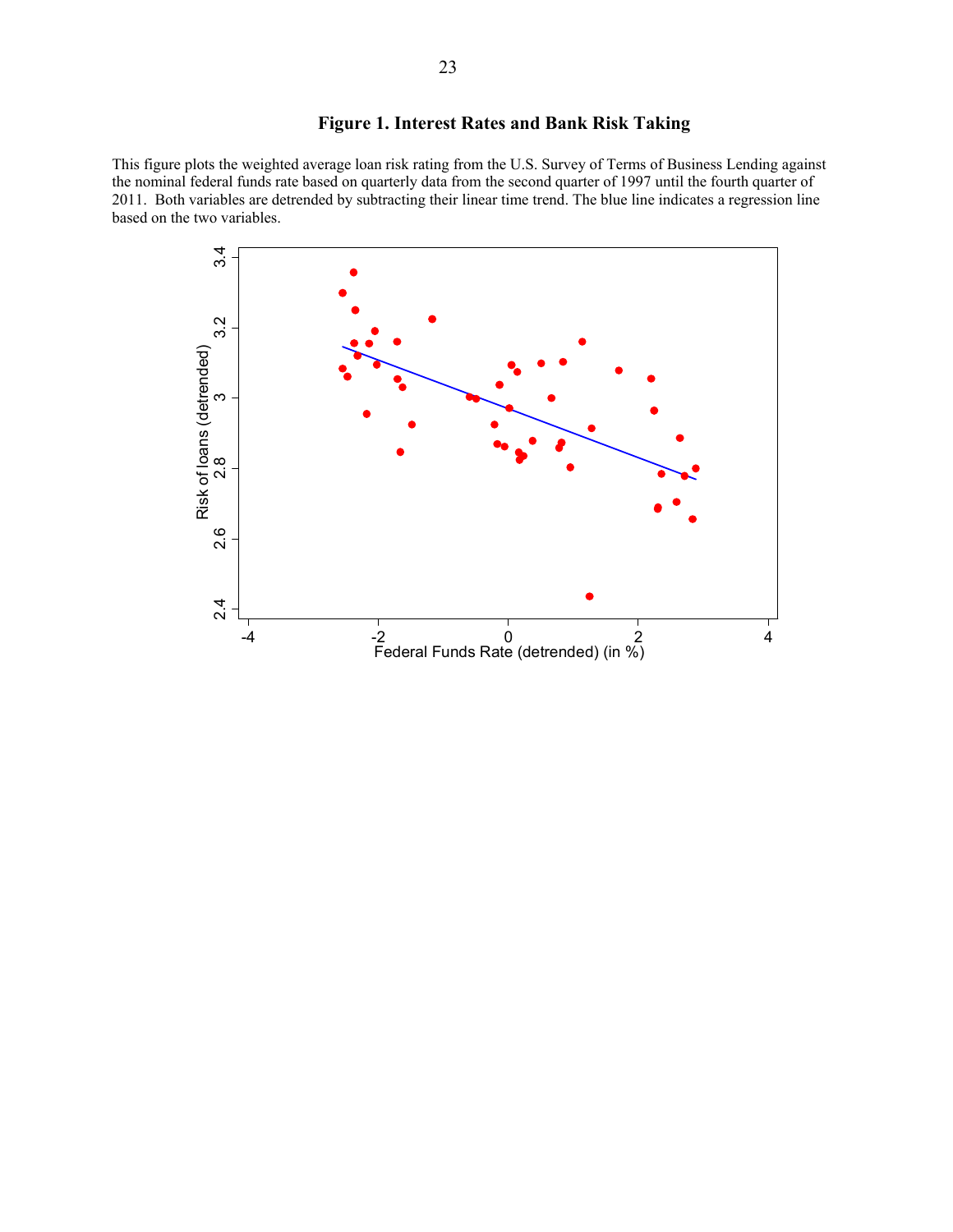#### **Table 1. Summary Statistics**

This table reports the average and standard deviations for the dependent and explanatory variables of the regressions reported in Tables 2 and 3 from the second quarter of 1997 to the fourth quarter of 2011. Region-, state- and banklevel variables are weighted by the number of loans. Risk rating is the internal risk rating assigned by the bank to a given loan, as reported in the Federal Reserve's STBL, with 1=Minimal Risk, 2=Low Risk, 3=Moderate Risk, 4=Acceptable Risk, and 5=Special Mention or Classified Asset. Loan size, the dummy for loans secured by collateral, and loan maturity are all taken from the STBL. Bank location is based on its headquarters, as reported in the NIC database. Bank total assets, capital ratios, equity, and common stock are all taken from Call Report data. State personal income is from the BEA, change in region CPI (quarter over quarter) and state unemployment rate are from the BLS, and the change in state housing prices (quarter over quarter) is based on indexes published by OFHEO/FHFA.

|                                         | Observations | Average | Standard<br>deviation |
|-----------------------------------------|--------------|---------|-----------------------|
| Risk rating                             | 994,287      | 3.434   | 0.850                 |
| Loan size (dollars)                     | 994,287      | 512,481 | 4,992,014             |
| Dummy for loans secured by collateral   | 994,287      | 0.809   | 0.393                 |
| Loan maturity (years)                   | 994,287      | 1.238   | 1.768                 |
| Bank total assets (millions of dollars) | 994,287      | 191,624 | 279,194               |
| Tier 1 capital ratio                    | 994,287      | 0.094   | 0.027                 |
| Total capital ratio                     | 994,287      | 0.122   | 0.023                 |
| Common stock to assets ratio            | 994,287      | 0.003   | 0.008                 |
| Equity to assets ratio                  | 994,287      | 0.101   | 0.026                 |
| Target federal funds rate (%)           | 994,287      | 2.206   | 1.853                 |
| State personal income (dollars)         | 994,287      | 312,407 | 359,049               |
| Change in region CPI (%)                | 994,287      | 0.596   | 0.858                 |
| State unemployment rate $(\% )$         | 994,287      | 5.830   | 2.169                 |
| Change in state housing prices (%)      | 994,287      | 0.500   | 2.198                 |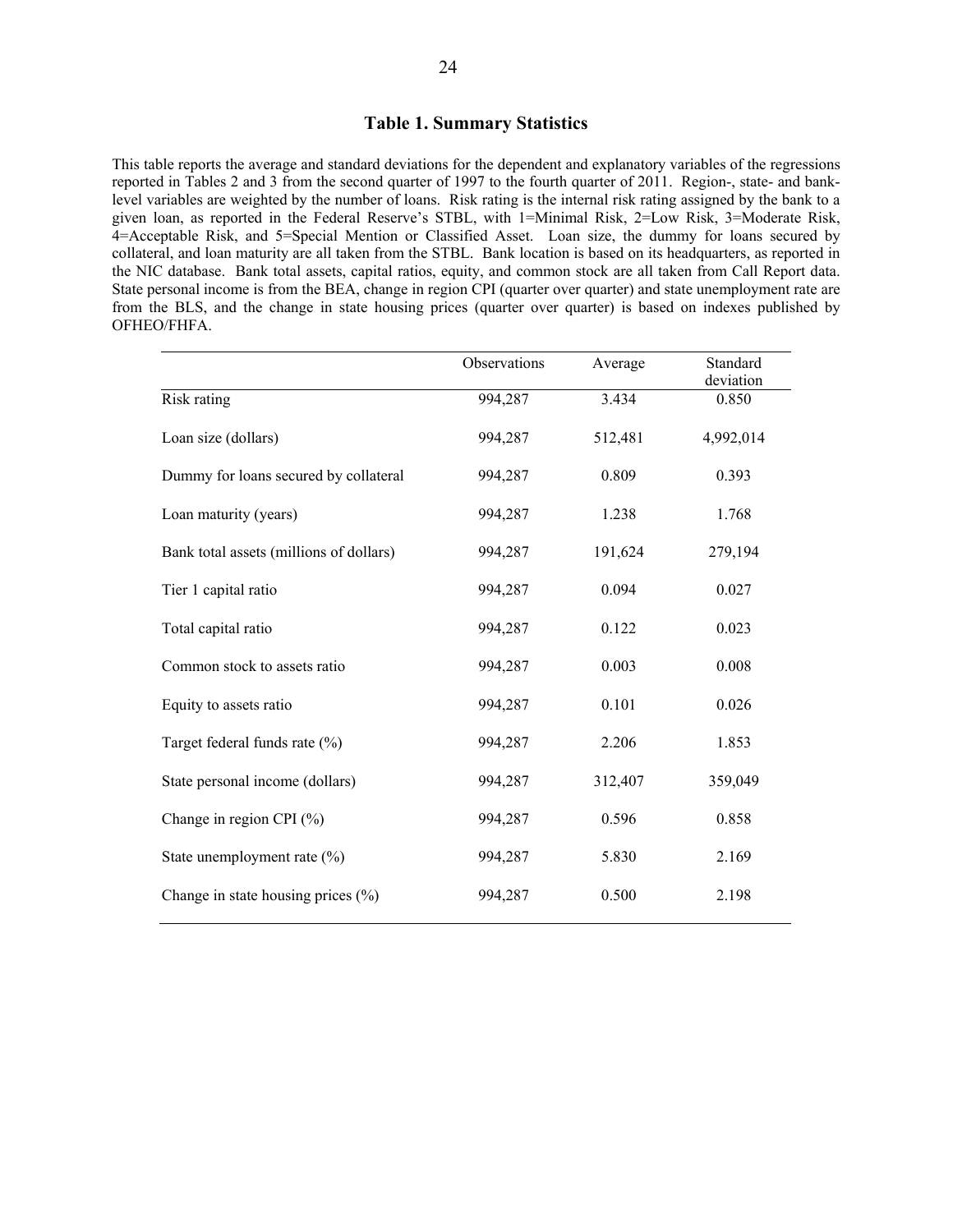## **Table 2. Loan Risk Ratings and the Federal Funds Rate**

This table reports the results of estimating panel regressions of bank loan risk ratings from the second quarter of 1997 to the fourth quarter of 2011. The dependent variable is the internal risk rating assigned by the bank to a given loan, as reported in the Federal Reserve's STBL. State personal income is from the BEA, change in region CPI and state unemployment rate are from the BLS, and the change in housing prices is based on indexes published by OFHEO/FHFA. Bank size is measured as the log of total assets, and bank assets and Tier 1 capital ratio are both taken from Call Report data. Standard errors are reported in brackets. \*\*\* indicates statistical significance at the 1% level, \*\* at the 5% level, and \* at the 10% level.

|                                      | (1)         | (2)            | (3)         | (4)         | (5)         | (6)          |
|--------------------------------------|-------------|----------------|-------------|-------------|-------------|--------------|
| Target federal funds rate            | $-0.016***$ | $-0.016**$     | $-0.021***$ | $-0.021***$ | $-0.031***$ | $-0.031***$  |
|                                      | [0.000]     | [0.007]        | [0.006]     | [0.006]     | [0.009]     | [0.008]      |
| State personal income                |             |                |             |             | 0.000       | $-0.000$ *** |
|                                      |             |                |             |             | [0.000]     | [0.000]      |
| Change in region CPI                 |             |                |             |             | 0.009       | 0.007        |
|                                      |             |                |             |             | [0.009]     | [0.010]      |
| State unemployment rate              |             |                |             |             | $-0.015**$  | $-0.019***$  |
|                                      |             |                |             |             | [0.007]     | [0.007]      |
| Change in state housing prices       |             |                |             |             | 0.002       | $0.004*$     |
|                                      |             |                |             |             | [0.003]     | [0.002]      |
| Tier 1 capital ratio                 |             |                |             |             |             | $-0.118$     |
|                                      |             |                |             |             |             | [0.486]      |
| Bank size                            |             |                |             |             |             | $0.062***$   |
|                                      |             |                |             |             |             | [0.013]      |
| Constant                             | $3.468***$  | $3.468***$     | $3.480***$  | $3.649***$  | 3.789***    | 2.748***     |
|                                      | [0.001]     | [0.016]        | [0.014]     | [0.014]     | [0.052]     | [0.241]      |
| Bank-fixed effects                   | No          | No             | Yes         | Yes         | Yes         | Yes          |
| State-fixed effects                  | No          | N <sub>0</sub> | No          | Yes         | Yes         | Yes          |
| Standard errors clustered by quarter | No          | Yes            | Yes         | Yes         | Yes         | Yes          |
| <b>Observations</b>                  | 994,287     | 994,287        | 994,287     | 994,287     | 994,287     | 994,287      |
| Number of banks                      | 475         | 475            | 475         | 475         | 475         | 475          |
| $R^2$                                | 0.001       | 0.001          | 0.169       | 0.169       | 0.170       | 0.170        |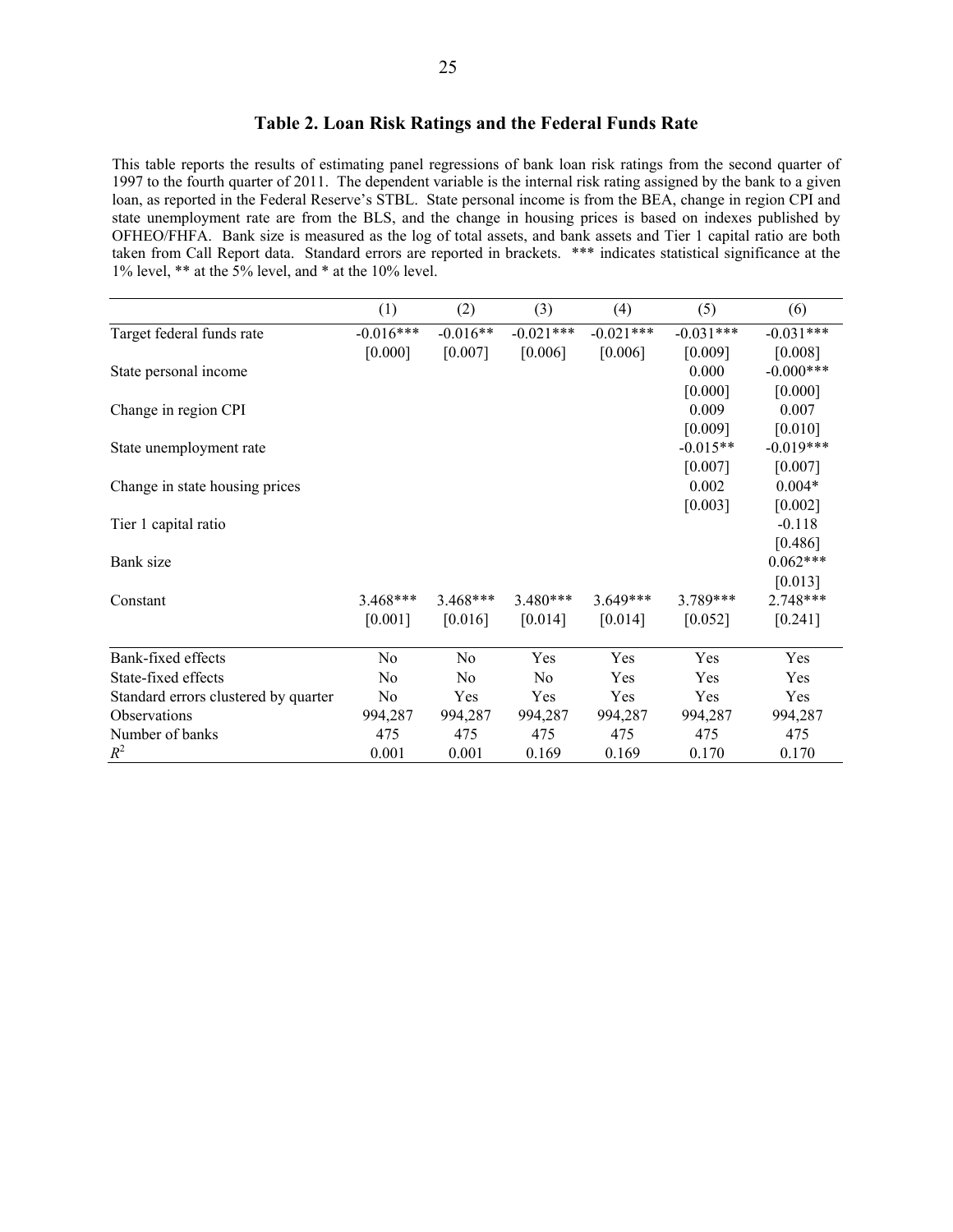#### **Table 3. Loan Risk Ratings, the Federal Funds Rate, and Loan Characteristics**

Panel A of the table reports panel regression estimates of bank loan risk ratings from the second quarter of 1997 to the fourth quarter of 2011 including loan-level controls. The dependent variable is the internal risk rating assigned by the bank to a given loan, as reported in the Federal Reserve's STBL. Loan size (measured in logs), the dummy for secured loan (equal to 1 for loans secured by collateral), and loan maturity (in years) are all taken from the STBL. State personal income is from the BEA, change in region CPI and state unemployment rate are from the BLS, and the change in housing prices is based on indexes published by OFHEO/FHFA. Bank size is measured as the log of total assets, and bank assets and Tier 1 capital ratio are taken from Call Report data. Panel B reports the results of running regressions in Table II splitting the sample by loan characteristics. Column 1 (2) reports results for the sample with loans with size above (below) median. Column 3 (4) reports results for the sample of loans secured (not secured) by collateral. Column 5 (6) reports results for the sample with loan maturities longer (shorter) than the median. All regressions include state- and bank-fixed effects. Standard errors clustered by quarter are reported in brackets. \*\*\* indicates statistical significance at the 1% level, \*\* at the 5% level, and \* at the 10% level.

|                                |              | Panel A     |             |              |              |
|--------------------------------|--------------|-------------|-------------|--------------|--------------|
|                                | (1)          | (2)         | (3)         | (4)          | (5)          |
| Target federal funds rate      | $-0.031***$  | $-0.031***$ | $-0.031***$ | $-0.030***$  | $-0.031***$  |
|                                | [0.008]      | [0.008]     | [0.008]     | [0.008]      | [0.008]      |
| Tier 1 capital ratio           | $-0.118$     | $-0.089$    | $-0.126$    | $-0.123$     | $-0.107$     |
|                                | [0.486]      | [0.477]     | [0.464]     | [0.478]      | [0.453]      |
| Bank size                      | $0.062***$   | $0.074***$  | $0.072***$  | $0.062***$   | $0.081***$   |
|                                | [0.013]      | [0.013]     | [0.013]     | [0.013]      | [0.013]      |
| Loan size                      |              | $-0.031***$ |             |              | $-0.024***$  |
|                                |              | [0.002]     |             |              | [0.002]      |
| Dummy for secured loans        |              |             | $0.241***$  |              | $0.227***$   |
|                                |              |             | $[0.008]$   |              | [0.008]      |
| Loan maturity                  |              |             |             | $-0.022$ *** | $-0.018***$  |
|                                |              |             |             | [0.002]      | [0.001]      |
| State personal income          | $-0.000$ *** | $-0.000**$  | $-0.000***$ | $-0.000**$   | $-0.000$ *** |
|                                | [0.000]      | [0.000]     | [0.000]     | [0.000]      | [0.000]      |
| Change in region CPI           | 0.007        | 0.007       | 0.007       | 0.007        | 0.006        |
|                                | [0.010]      | $[0.010]$   | $[0.010]$   | $[0.010]$    | [0.010]      |
| State unemployment rate        | $-0.019***$  | $-0.018***$ | $-0.021***$ | $-0.019***$  | $-0.021***$  |
|                                | [0.007]      | [0.007]     | [0.007]     | [0.007]      | [0.007]      |
| Change in state housing prices | $0.004*$     | $0.004*$    | 0.004       | $0.004*$     | 0.004        |
|                                | [0.002]      | [0.002]     | [0.002]     | [0.002]      | [0.002]      |
| Constant                       | $2.831***$   | 2.865***    | $2.397***$  | $2.769***$   | $2.526***$   |
|                                | [0.242]      | [0.239]     | [0.241]     | [0.237]      | [0.238]      |
| Observations                   | 994,287      | 994,287     | 994,287     | 994,287      | 994,287      |
| Number of banks                | 475          | 475         | 475         | 475          | 475          |
| $R^2$                          | 0.170        | 0.174       | 0.179       | 0.172        | 0.183        |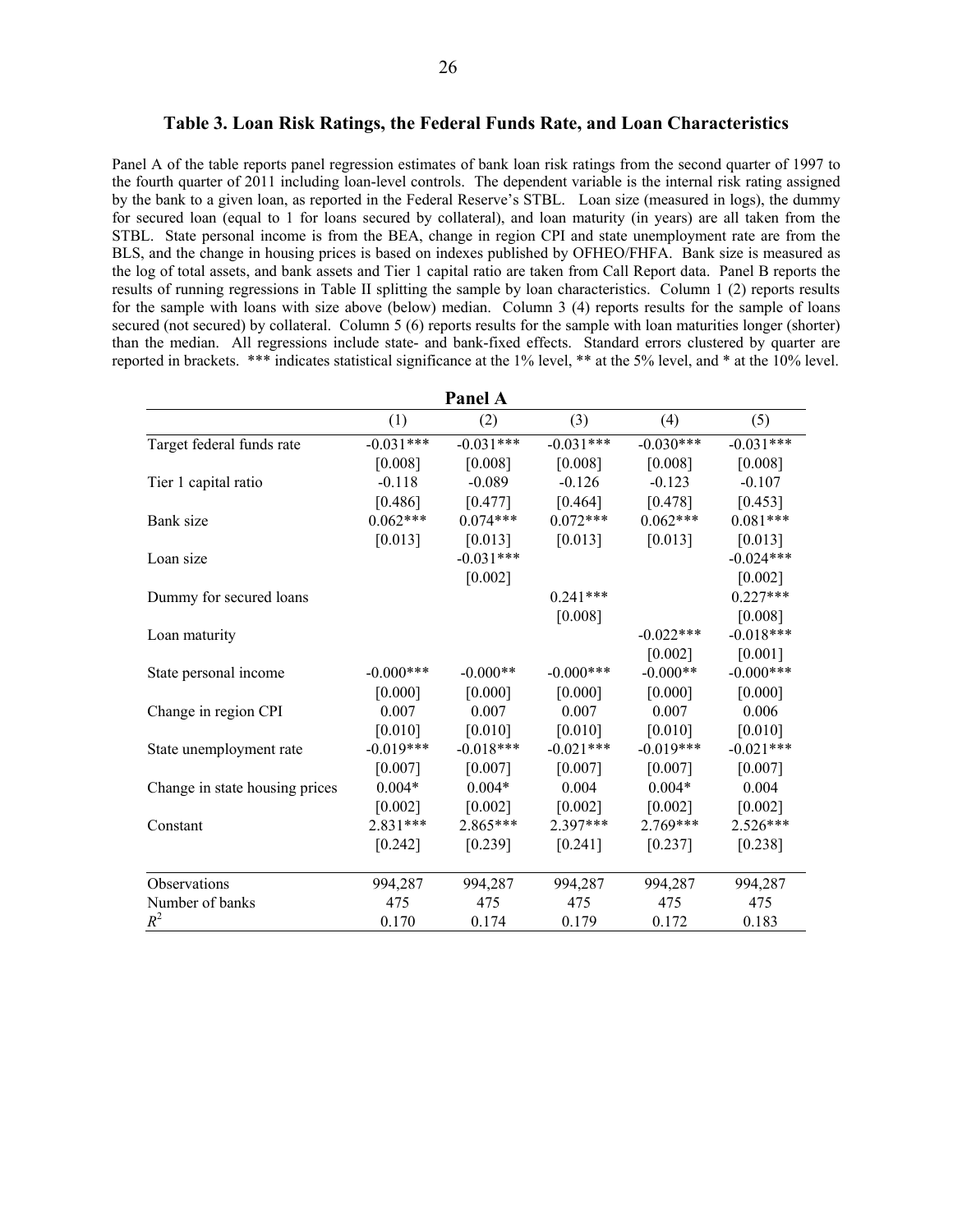| <b>Panel B</b>                 |              |             |                                         |             |             |              |  |
|--------------------------------|--------------|-------------|-----------------------------------------|-------------|-------------|--------------|--|
|                                | (1)          | (2)         | (3)                                     | (4)         | (5)         | (6)          |  |
|                                | Loan size    | Loan size   | Loans secured                           | Loans not   | Loans with  | Loans with   |  |
|                                |              |             | above median below median by collateral | secured by  | maturity    | maturity     |  |
|                                |              |             |                                         | collateral  | longer than | shorter than |  |
|                                |              |             |                                         |             | the median  | the median   |  |
| Target federal funds rate      | $-0.030***$  | $-0.034***$ | $-0.027***$                             | $-0.055***$ | $-0.032***$ | $-0.028***$  |  |
|                                | [0.007]      | [0.010]     | [0.009]                                 | [0.005]     | [0.008]     | [0.009]      |  |
| Tier 1 capital ratio           | $-0.043$     | $-0.127$    | $-0.438$                                | 0.403       | $-0.898*$   | 0.751        |  |
|                                | [0.468]      | [0.630]     | [0.506]                                 | [0.558]     | [0.474]     | [0.530]      |  |
| Bank size                      | $0.094***$   | 0.015       | $0.064***$                              | $0.086***$  | $0.067***$  | $0.052***$   |  |
|                                | [0.016]      | [0.014]     | [0.013]                                 | [0.020]     | [0.012]     | [0.015]      |  |
| State personal income          | $-0.000$ *** | 0.000       | $-0.000**$                              | $-0.000***$ | $-0.000***$ | 0.000        |  |
|                                | [0.000]      | [0.000]     | [0.000]                                 | [0.000]     | [0.000]     | [0.000]      |  |
| Change in region CPI           | 0.007        | 0.006       | 0.006                                   | 0.006       | 0.009       | 0.005        |  |
|                                | [0.010]      | [0.011]     | [0.010]                                 | [0.011]     | [0.008]     | [0.012]      |  |
| State unemployment rate        | $-0.024***$  | $-0.017**$  | $-0.014**$                              | $-0.053***$ | $-0.017**$  | $-0.019**$   |  |
|                                | [0.006]      | [0.008]     | [0.007]                                 | [0.007]     | [0.007]     | [0.007]      |  |
| Change in state housing prices | $0.004*$     | 0.005       | $0.005*$                                | 0.000       | 0.002       | $0.007**$    |  |
|                                | [0.002]      | [0.004]     | [0.003]                                 | [0.004]     | [0.003]     | [0.003]      |  |
| Constant                       | $2.137***$   | $3.460***$  | 2.806***                                | 2.246***    | $2.586***$  | 2.597***     |  |
|                                | [0.295]      | [0.244]     | [0.238]                                 | [0.361]     | [0.230]     | [0.271]      |  |
| Observations                   | 520,258      | 474,029     | 804,163                                 | 190,124     | 510,972     | 483,315      |  |
| Number of banks                | 0.157        | 0.200       | 0.185                                   | 0.170       | 0.188       | 0.169        |  |
| $R^2$                          | 466          | 467         | 474                                     | 424         | 470         | 462          |  |

**Table 3. Loan Risk Ratings, the Federal Funds Rate, and Loan Characteristics (continued)**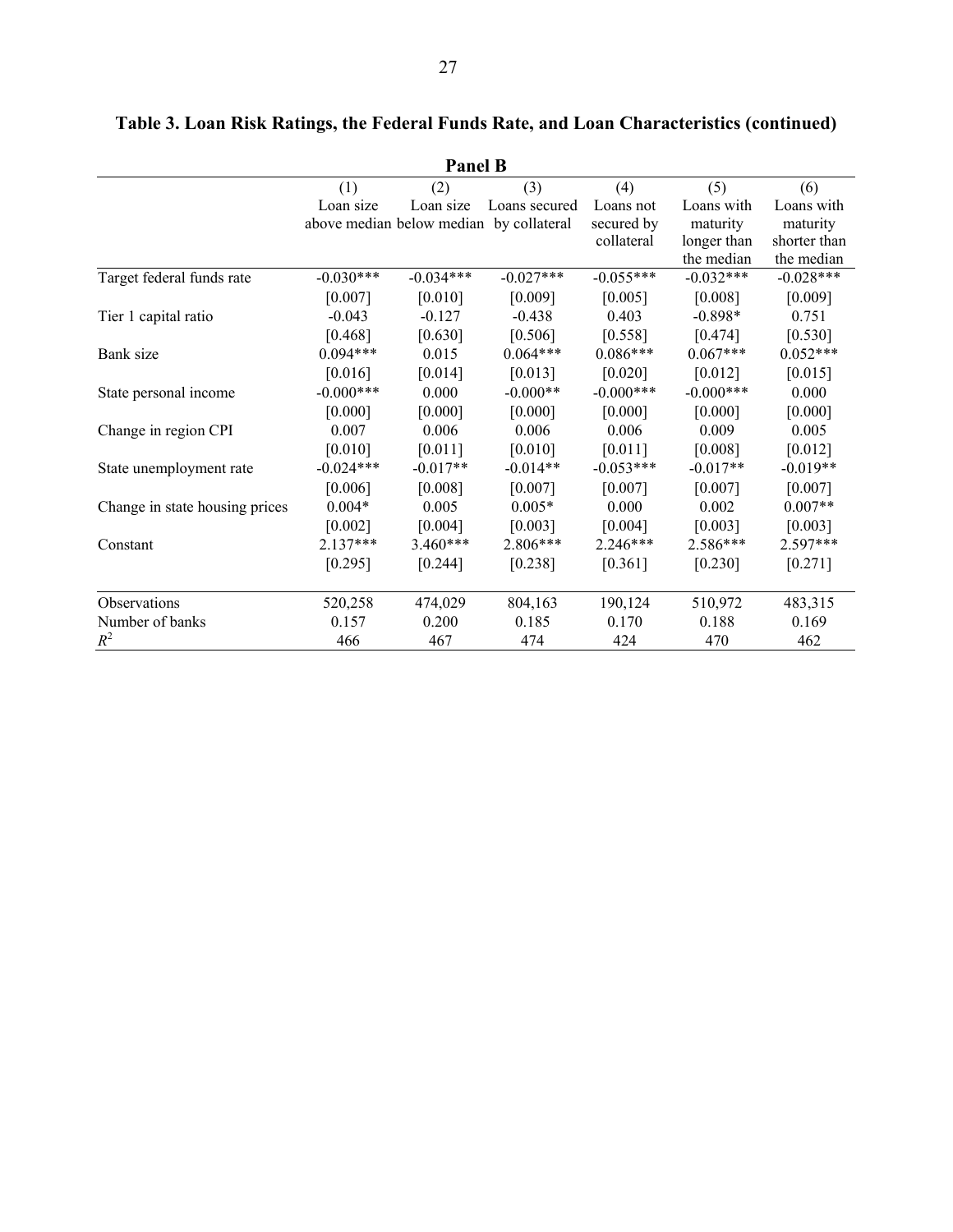#### **Table 4. Loan Risk Ratings, the Federal Funds Rate, and Bank Capital**

Panel A reports panel regression estimates of bank loan risk ratings from the second quarter of 1997 to the fourth quarter of 2011 including interactions between the target federal funds rate and bank capital ratios. The dependent variable is the internal risk rating assigned by the bank to a given loan, as reported in the Federal Reserve's STBL. Total capital ratio is Tier 1 plus Tier 2 capital to risk-weighted assets. Capital ratios are derived from Call Report data, except for the stock market capitalization-to-assets ratio. Market capitalization is taken from CRSP, measured at the end of the quarter at the BHC level, and is defined only for the largest bank in the BHC. All other variables are defined in Table 3. Panel B repeats the regressions in column 1 of Panel A when splitting the sample by bank capital. Column 1 (2) reports results for the sample of banks above (below) the median tier 1 capital ratio. Panel C reports results of replacing the target federal funds rate with quarter-fixed effects. All regressions include state- and bank-fixed effects. Standard errors clustered by quarter are reported in brackets. \*\*\* indicates statistical significance at the 1% level, \*\* at the 5% level, and \* at the 10% level.

|                                                                      | (1)         | (2)         | (3)          | (4)         | (5)         |
|----------------------------------------------------------------------|-------------|-------------|--------------|-------------|-------------|
| Target federal funds rate                                            | $-0.031***$ | $-0.004$    | $-0.003$     | $-0.030***$ | 0.014       |
|                                                                      | [0.008]     | [0.009]     | [0.015]      | [0.008]     | [0.016]     |
| Tier 1 capital ratio                                                 | $-0.107$    | 0.267       |              |             |             |
|                                                                      | [0.453]     | [0.429]     |              |             |             |
| Tier 1 capital ratio $\times$ target federal funds rate              |             | $-0.317***$ |              |             |             |
|                                                                      |             | [0.082]     |              |             |             |
| Total capital ratio                                                  |             |             | 0.661        |             |             |
|                                                                      |             |             | [0.395]      |             |             |
| Total capital ratio $\times$ target federal funds rate               |             |             | $-0.239***$  |             |             |
|                                                                      |             |             | [0.077]      |             |             |
| Common stock-assets ratio                                            |             |             |              | $3.596***$  |             |
|                                                                      |             |             |              | [1.213]     |             |
| Common stock-assets ratio $\times$ target federal funds rate         |             |             |              | $-0.541***$ |             |
|                                                                      |             |             |              | [0.127]     |             |
| Stock market capitalization-assets ratio                             |             |             |              |             | $0.575***$  |
|                                                                      |             |             |              |             | [0.199]     |
| Stock market capitalization-ratio $\times$ target federal funds rate |             |             |              |             | $-0.077**$  |
|                                                                      |             |             |              |             | $[0.034]$   |
| Bank size                                                            | $0.081***$  | $0.082***$  | $0.077***$   | $0.085***$  | $0.212***$  |
|                                                                      | [0.013]     | [0.013]     | [0.012]      | [0.013]     | [0.038]     |
| Loan size                                                            | $-0.024***$ | $-0.024***$ | $-0.024***$  | $-0.024***$ | $-0.045***$ |
|                                                                      | [0.002]     | [0.002]     | [0.002]      | [0.002]     | [0.004]     |
| Dummy for secured loans                                              | $0.227***$  | $0.227***$  | $0.227***$   | $0.227***$  | $0.306***$  |
|                                                                      | [0.008]     | [0.008]     | [0.008]      | [0.008]     | [0.011]     |
| Loan maturity                                                        | $-0.018***$ | $-0.018***$ | $-0.018***$  | $-0.018***$ | $-0.009***$ |
|                                                                      | [0.001]     | [0.001]     | [0.001]      | [0.001]     | [0.003]     |
| State personal income                                                | $-0.000***$ | $-0.000***$ | $-0.000$ *** | $-0.000***$ | 0.000       |
|                                                                      | [0.000]     | [0.000]     | [0.000]      | [0.000]     | [0.000]     |
| Change in region CPI                                                 | 0.006       | 0.006       | 0.006        | 0.006       | 0.016       |
|                                                                      | [0.010]     | [0.010]     | [0.009]      | [0.009]     | [0.016]     |
| State unemployment rate                                              | $-0.021***$ | $-0.023***$ | $-0.023***$  | $-0.022***$ | $0.020*$    |
|                                                                      | [0.007]     | [0.007]     | [0.007]      | [0.006]     | [0.011]     |
| Change in state housing prices                                       | 0.004       | 0.004       | 0.004        | 0.004       | $-0.004$    |
|                                                                      | [0.002]     | [0.002]     | [0.003]      | [0.003]     | [0.005]     |
| Constant                                                             | $2.526***$  | 2.483***    | $2.513***$   | $2.434***$  | $-0.143$    |
|                                                                      | [0.238]     | [0.233]     | [0.231]      | [0.240]     | [0.703]     |

**Panel A**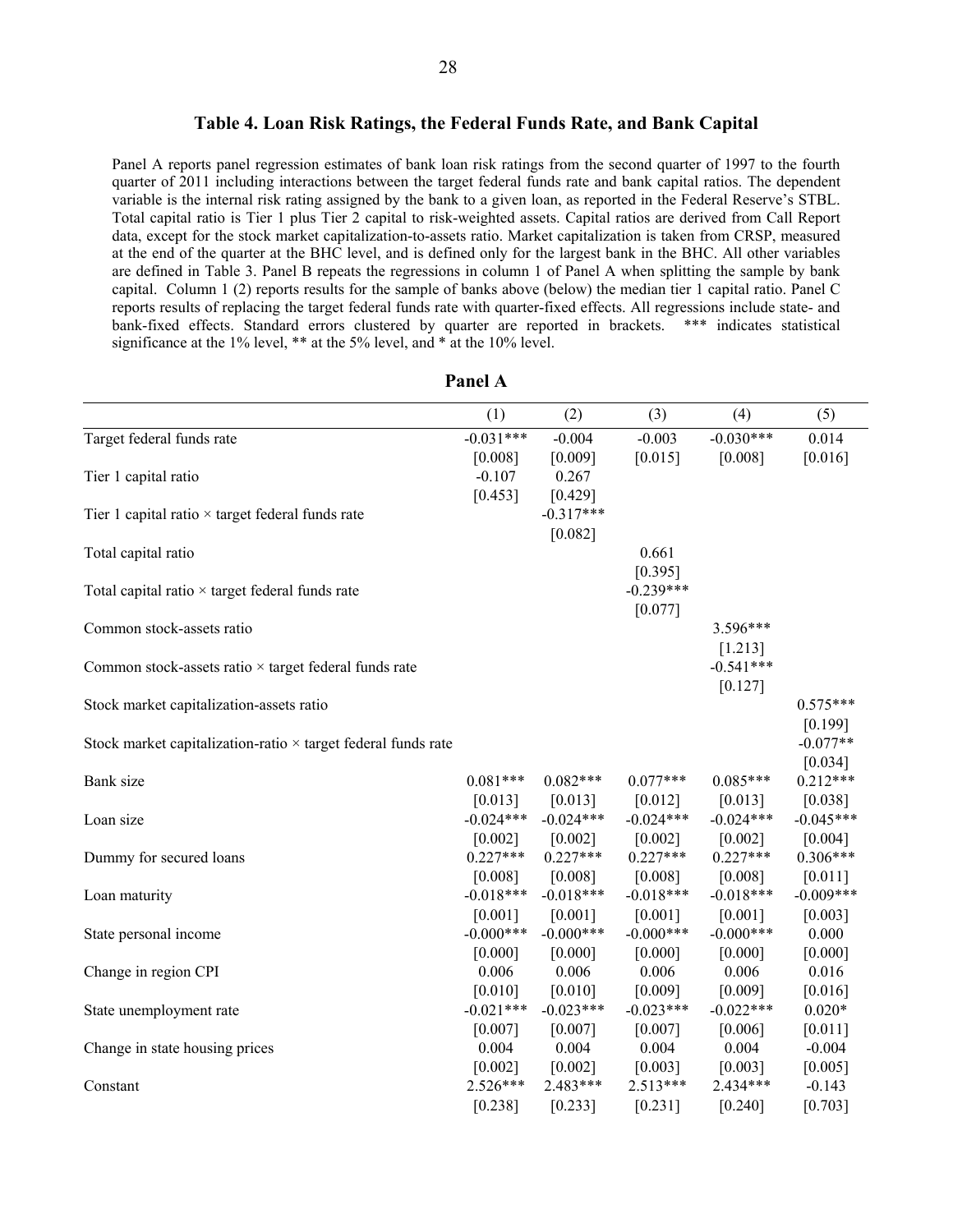| Bank fixed effects  | Yes     | Yes     | Yes     | <b>Yes</b> | Yes     |
|---------------------|---------|---------|---------|------------|---------|
| State fixed effects | Yes     | Yes     | Yes     | Yes.       | Yes     |
| Observations        | 994.287 | 994.287 | 994.287 | 994.287    | 374,192 |
| Number of banks     | 475     | 475     | 475     | 475        | 118     |
| $R^2$               | 0.183   | 0.183   | 0.183   | 0.183      | 0.197   |

| <b>Panel B</b>                 |                                     |                                         |  |  |  |
|--------------------------------|-------------------------------------|-----------------------------------------|--|--|--|
|                                | (1)                                 | (2)                                     |  |  |  |
|                                | Banks with Tier 1 Banks with Tier 1 |                                         |  |  |  |
|                                |                                     | capital ratio above capital ratio below |  |  |  |
|                                | median                              | median                                  |  |  |  |
| Target federal funds rate      | $-0.048***$                         | $-0.019***$                             |  |  |  |
|                                | [0.016]                             | [0.004]                                 |  |  |  |
| Tier 1 capital ratio           | 0.560                               | $-4.754***$                             |  |  |  |
|                                | [0.487]                             | [0.995]                                 |  |  |  |
| Bank size                      | 0.056                               | $0.145***$                              |  |  |  |
|                                | [0.036]                             | [0.020]                                 |  |  |  |
| Loan size                      | $-0.033***$                         | $-0.017***$                             |  |  |  |
|                                | [0.003]                             | [0.002]                                 |  |  |  |
| Dummy for secured loans        | $0.214***$                          | $0.238***$                              |  |  |  |
|                                | [0.010]                             | [0.012]                                 |  |  |  |
| Loan maturity                  | $-0.013***$                         | $-0.026***$                             |  |  |  |
|                                | [0.001]                             | [0.003]                                 |  |  |  |
| State personal income          | 0.000                               | $-0.000***$                             |  |  |  |
|                                | [0.000]                             | [0.000]                                 |  |  |  |
| Change in region CPI           | 0.017                               | $-0.001$                                |  |  |  |
|                                | [0.016]                             | [0.009]                                 |  |  |  |
| State unemployment rate        | $-0.013$                            | $-0.016*$                               |  |  |  |
|                                | [0.010]                             | [0.008]                                 |  |  |  |
| Change in state housing prices | $0.007**$                           | 0.001                                   |  |  |  |
|                                | [0.003]                             | [0.004]                                 |  |  |  |
| Constant                       | 2.891***                            | $1.550***$                              |  |  |  |
|                                | [0.558]                             | [0.340]                                 |  |  |  |
| Bank fixed effects             | Yes                                 | Yes                                     |  |  |  |
| State fixed effects            | Yes                                 | Yes                                     |  |  |  |
| Observations                   | 490,064                             | 504,223                                 |  |  |  |
| Number of banks                | 455                                 | 184                                     |  |  |  |
| $R^2$                          | 0.227                               | 0.155                                   |  |  |  |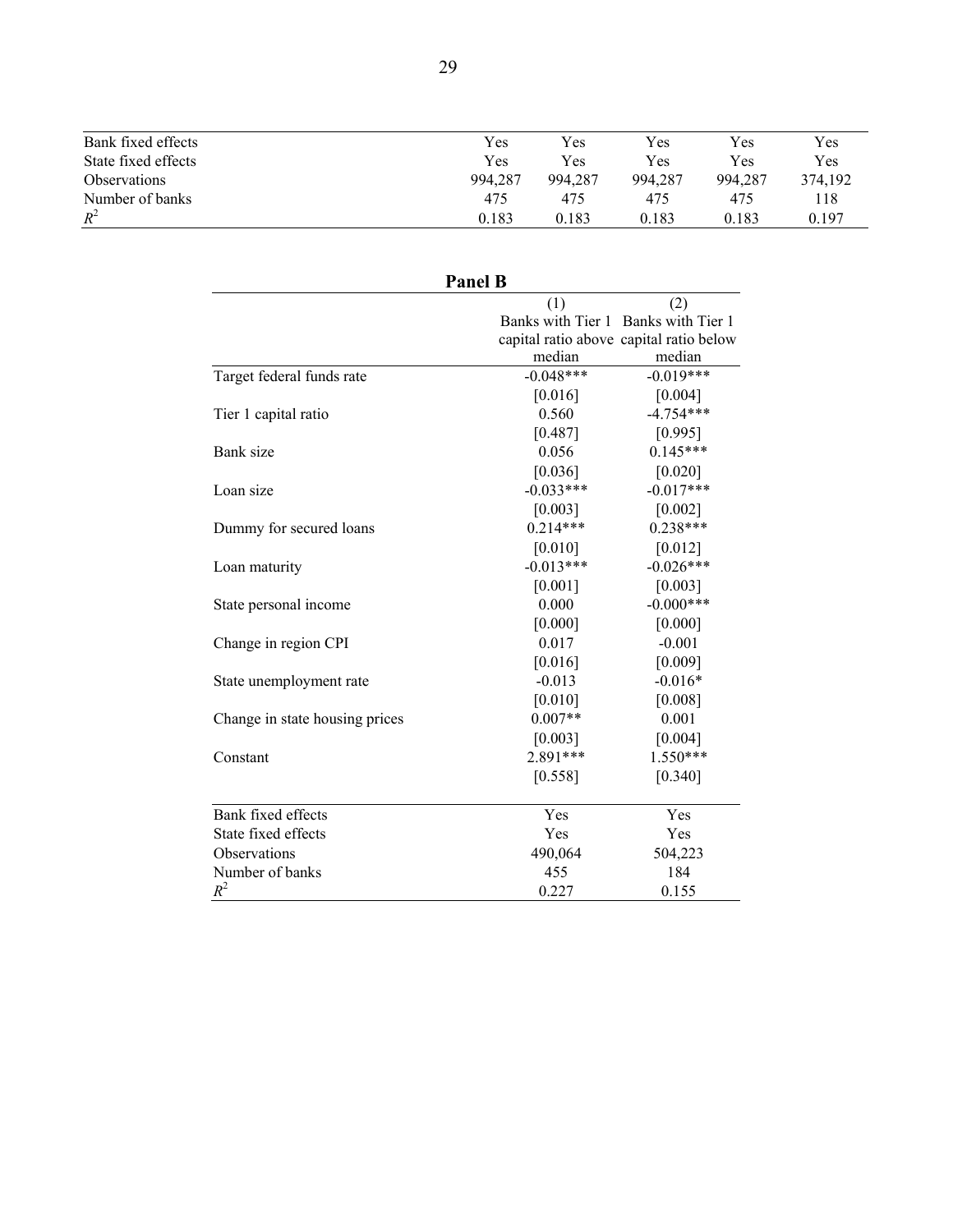|                                                              | (1)                      | (2)                    | (3)                    |
|--------------------------------------------------------------|--------------------------|------------------------|------------------------|
| Tier 1 capital ratio                                         | $1.109***$               |                        |                        |
|                                                              | [0.372]                  |                        |                        |
| Tier 1 capital ratio $\times$ target federal funds rate      | $-0.389***$              |                        |                        |
|                                                              | [0.081]                  |                        |                        |
| Total capital ratio                                          |                          | $1.670***$             |                        |
|                                                              |                          | [0.357]                |                        |
| Total capital ratio $\times$ target federal funds rate       |                          | $-0.279***$            |                        |
|                                                              |                          | [0.085]                |                        |
| Common stock-assets ratio                                    |                          |                        | $6.215***$             |
|                                                              |                          |                        | [1.363]                |
| Common stock-assets ratio $\times$ target federal funds rate |                          |                        | $-0.313*$              |
|                                                              |                          |                        | [0.157]                |
| Bank size                                                    | 0.029                    | 0.032                  | 0.037                  |
|                                                              | [0.045]                  | [0.045]                | [0.046]                |
| Loan size                                                    | $-0.024***$              | $-0.024***$            | $-0.024***$            |
|                                                              | $[0.001]$<br>$0.224***$  | [0.001]                | [0.001]                |
| Dummy for secured loans                                      |                          | $0.225***$             | $0.224***$             |
|                                                              | $[0.008]$<br>$-0.018***$ | [0.008]<br>$-0.018***$ | [0.008]<br>$-0.018***$ |
| Loan maturity                                                |                          |                        |                        |
|                                                              | [0.001]<br>$-0.000**$    | [0.001]<br>$-0.000***$ | [0.001]<br>$-0.000**$  |
| State personal income                                        |                          |                        |                        |
| Change in region CPI                                         | [0.000]<br>0.023         | [0.000]<br>0.021       | [0.000]<br>0.019       |
|                                                              | [0.037]                  | [0.036]                | [0.037]                |
| State unemployment rate                                      | $-0.034***$              | $-0.032***$            | $-0.032***$            |
|                                                              | [0.006]                  | [0.006]                | [0.006]                |
| Change in state housing prices                               | 0.000                    | 0.000                  | 0.000                  |
|                                                              | [0.003]                  | $[0.003]$              | [0.003]                |
| Constant                                                     | $3.424***$               | $3.253***$             | $3.354***$             |
|                                                              | [0.884]                  | [0.872]                | [0.888]                |
|                                                              |                          |                        |                        |
| Bank fixed effects                                           | Yes                      | Yes                    | Yes                    |
| State fixed effects                                          | Yes                      | Yes                    | Yes                    |
| Quarter-year fixed effects                                   | Yes                      | Yes                    | Yes                    |
| Observations                                                 | 994,287                  | 994,287                | 994,287                |
| Number of banks                                              | 475                      | 475                    | 475                    |
| $R^2$                                                        | 0.188                    | 0.188                  | 0.188                  |

**Panel C**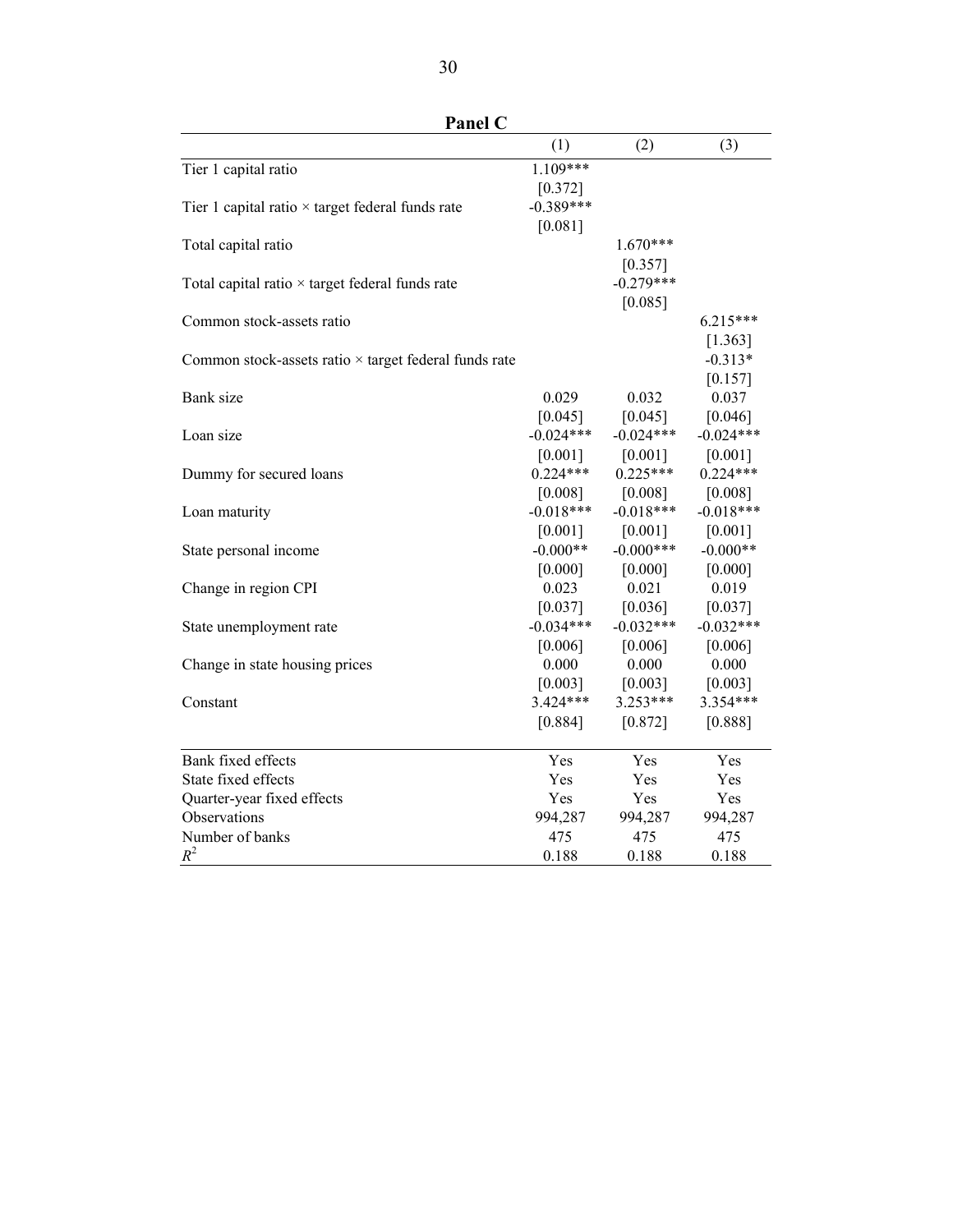## **Table 5. Loan Risk Ratings, the Federal Funds Rate, and Bank Capital for Loans Not Under Commitment**

This table reports panel regression estimates of bank loan risk ratings from the second quarter of 1997 to the fourth quarter of 2011, including interactions between the federal funds rate and capital ratios, and excluding loans made under commitment established prior to the quarter of the survey. The dependent variable is the internal risk rating assigned by the bank to a given loan, as reported in the Federal Reserve's STBL. All other variables are defined as in Table 4. All regressions include state- and bank-fixed effects. Standard errors clustered by quarter are reported in brackets. \*\*\* indicates statistical significance at the 1% level, \*\* at the 5% level, and \* at the 10% level.

|                                                                | (1)         | (2)         | (3)         | (4)         | (5)         |
|----------------------------------------------------------------|-------------|-------------|-------------|-------------|-------------|
| Target federal funds rate                                      | $-0.016***$ | 0.005       | $0.023**$   | $-0.013***$ | $0.057***$  |
|                                                                | [0.004]     | [0.008]     | [0.009]     | [0.004]     | [0.015]     |
| Tier 1 capital ratio                                           | $-0.498$    | $-0.247$    |             |             |             |
|                                                                | [0.468]     | [0.461]     |             |             |             |
| Tier 1 capital ratio $\times$ target federal funds rate        |             | $-0.236***$ |             |             |             |
|                                                                |             | [0.079]     |             |             |             |
| Total capital ratio                                            |             |             | 0.265       |             |             |
|                                                                |             |             | [0.420]     |             |             |
| Total capital ratio $\times$ target federal funds rate         |             |             | $-0.327***$ |             |             |
|                                                                |             |             | [0.067]     |             |             |
| Common stock-assets ratio                                      |             |             |             | 5.830***    |             |
|                                                                |             |             |             | [1.960]     |             |
| Common stock-assets ratio $\times$ target federal funds rate   |             |             |             | $-1.194***$ |             |
|                                                                |             |             |             | [0.300]     |             |
| Market capitalization-assets ratio                             |             |             |             |             | $0.813***$  |
|                                                                |             |             |             |             | [0.225]     |
| Market capitalization ratio $\times$ target federal funds rate |             |             |             |             | $-0.162***$ |
|                                                                |             |             |             |             | $[0.043]$   |
| Bank size                                                      | $0.102***$  | $0.102***$  | $0.095***$  | $0.105***$  | $0.242***$  |
|                                                                | [0.017]     | [0.017]     | [0.016]     | [0.017]     | [0.077]     |
| Loan size                                                      | $-0.023***$ | $-0.023***$ | $-0.023***$ | $-0.023***$ | $-0.048***$ |
|                                                                | [0.001]     | [0.001]     | [0.001]     | $[0.001]$   | $[0.003]$   |
| Dummy for secured loans                                        | $0.212***$  | $0.212***$  | $0.212***$  | $0.211***$  | $0.273***$  |
|                                                                | [0.007]     | [0.007]     | [0.007]     | [0.007]     | $[0.013]$   |
| Loan maturity                                                  | $-0.021***$ | $-0.021***$ | $-0.021***$ | $-0.021***$ | $-0.021***$ |
|                                                                | [0.001]     | [0.001]     | [0.001]     | [0.001]     | [0.003]     |
| State personal income                                          | $-0.000***$ | $-0.000***$ | $-0.000***$ | $-0.000***$ | $-0.000**$  |
|                                                                | [0.000]     | [0.000]     | [0.000]     | [0.000]     | [0.000]     |
| Change in region CPI                                           | 0.000       | 0.000       | $-0.001$    | $-0.001$    | 0.005       |
|                                                                | [0.008]     | [0.008]     | [0.008]     | [0.008]     | [0.013]     |
| State unemployment rate                                        | $-0.012*$   | $-0.013**$  | $-0.013**$  | $-0.014**$  | $0.039***$  |
|                                                                | [0.006]     | [0.006]     | [0.006]     | [0.006]     | [0.013]     |
| Change in state housing prices                                 | 0.002       | 0.002       | 0.002       | 0.002       | $-0.006$    |
|                                                                | [0.002]     | [0.002]     | [0.002]     | [0.002]     | [0.004]     |
| Constant                                                       | $1.911***$  | $1.910***$  | $1.983***$  | $1.815***$  | $-0.747$    |
|                                                                | [0.308]     | [0.309]     | [0.302]     | [0.318]     | [1.247]     |
| Observations                                                   | 743,665     | 743,665     | 743,665     | 743,665     | 239,374     |
| Number of banks                                                | 455         | 455         | 455         | 455         | 117         |
| $R^2$                                                          | 0.195       | 0.195       | 0.195       | 0.195       | 0.236       |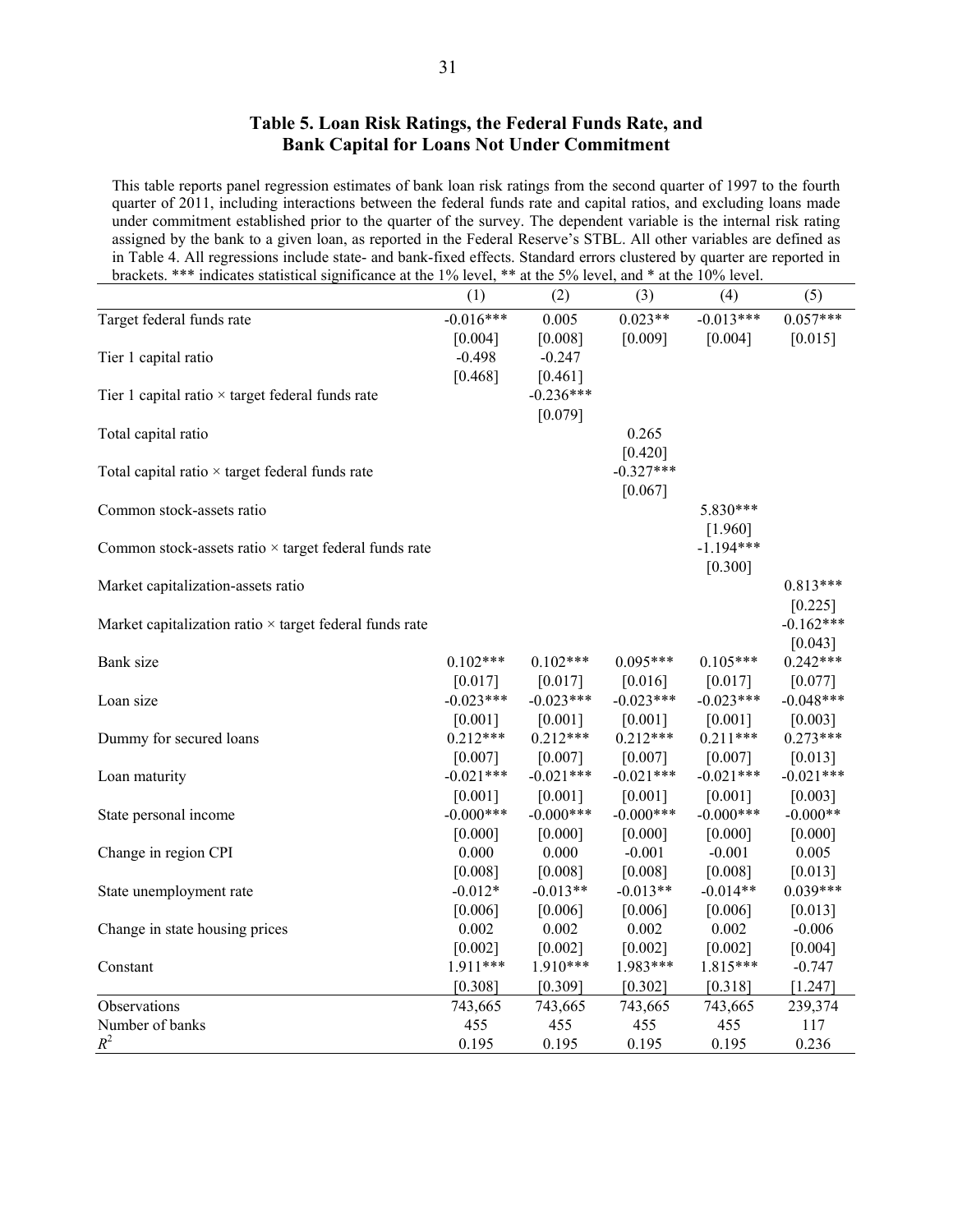#### **Table 6. Loan Risk Ratings, the Federal Funds Rate, and Bank Capital in Small Banks**

This table reports the results of estimating panel regressions of bank loan risk ratings from the second quarter of 1997 to the fourth quarter of 2011, including interactions between the target federal funds rate and bank capital ratios, and restricting the sample to small banks. Small banks are defined as those with assets below the top quintile. The dependent variable is the internal risk rating assigned by the bank to a given loan, as reported in the Federal Reserve's STBL. All other variables are defined as in Table 4. All regressions include state- and bank-fixed effects. Standard errors clustered by quarter are reported in brackets. \*\*\* indicates statistical significance at the 1% level, \*\* at the 5% level, and \* at the 10% level.

|                                                              | (1)         | (2)         | (3)         | (4)         |
|--------------------------------------------------------------|-------------|-------------|-------------|-------------|
| Target federal funds rate                                    | $-0.020*$   | 0.022       | 0.01        | $-0.016$    |
|                                                              | [0.010]     | [0.014]     | [0.016]     | [0.010]     |
| Tier 1 capital ratio                                         | $-0.069$    | 0.556       |             |             |
|                                                              | [0.597]     | [0.621]     |             |             |
| Tier 1 capital ratio $\times$ target federal funds rate      |             | $-0.396***$ |             |             |
|                                                              |             | [0.119]     |             |             |
| Total capital ratio                                          |             |             | $-0.078$    |             |
|                                                              |             |             | [0.498]     |             |
| Total capital ratio $\times$ target federal funds rate       |             |             | $-0.260**$  |             |
|                                                              |             |             | [0.120]     |             |
| Common stock-assets ratio                                    |             |             |             | 5.839***    |
|                                                              |             |             |             | [1.942]     |
| Common stock-assets ratio $\times$ target federal funds rate |             |             |             | $-0.824**$  |
|                                                              |             |             |             | [0.310]     |
| Bank size                                                    | $-0.016$    | $-0.023$    | $-0.024$    | $-0.007$    |
|                                                              | [0.047]     | [0.048]     | [0.049]     | [0.048]     |
| Loan size                                                    | $-0.023***$ | $-0.024***$ | $-0.023***$ | $-0.023***$ |
|                                                              | [0.002]     | $[0.002]$   | [0.002]     | $[0.002]$   |
| Dummy for secured loans                                      | $0.151***$  | $0.153***$  | $0.152***$  | $0.149***$  |
|                                                              | [0.012]     | [0.012]     | $[0.012]$   | [0.012]     |
| Loan maturity                                                | $-0.010***$ | $-0.010***$ | $-0.010***$ | $-0.010***$ |
|                                                              | [0.001]     | [0.001]     | [0.001]     | [0.001]     |
| State personal income                                        | 0.000       | 0.000       | 0.000       | 0.000       |
|                                                              | [0.000]     | [0.000]     | [0.000]     | [0.000]     |
| Change in region CPI                                         | $-0.012$    | $-0.011$    | $-0.011$    | $-0.011$    |
|                                                              | [0.011]     | [0.011]     | [0.011]     | [0.011]     |
| State unemployment rate                                      | $-0.021**$  | $-0.023**$  | $-0.021**$  | $-0.020*$   |
|                                                              | [0.010]     | [0.010]     | [0.010]     | [0.010]     |
| Change in state housing prices                               | $0.011***$  | $0.010**$   | $0.010**$   | $0.011**$   |
|                                                              | [0.004]     | [0.004]     | [0.004]     | [0.004]     |
| Constant                                                     | $4.144***$  | 4.189***    | $4.262***$  | $3.961***$  |
|                                                              | [0.673]     | [0.682]     | [0.717]     | [0.706]     |
| Observations                                                 | 217,513     | 217,513     | 217,513     | 217,513     |
| Number of banks                                              | 414         | 414         | 414         | 414         |
| $R^2$                                                        | 0.305       | 0.305       | 0.305       | 0.305       |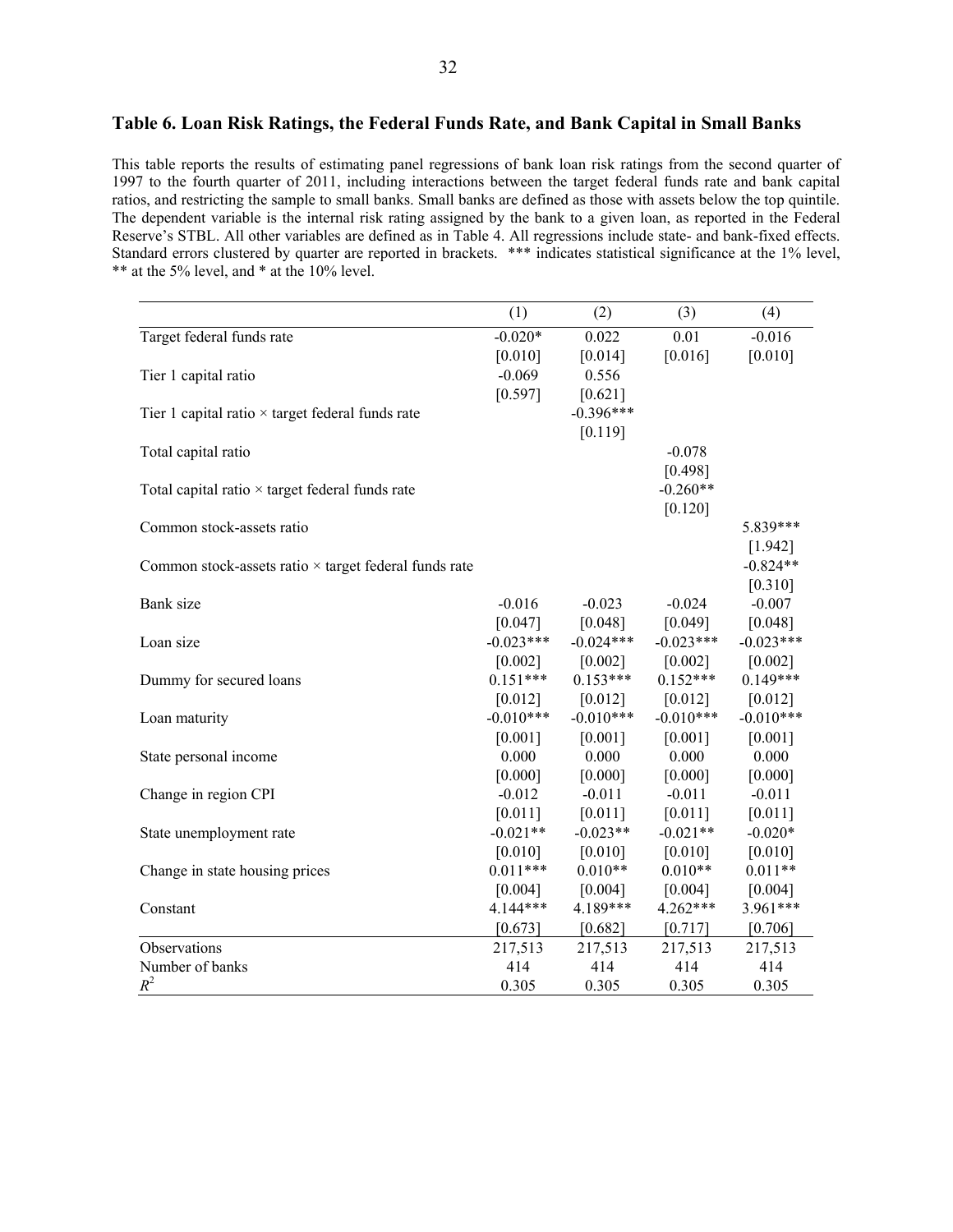## **Table 7. Loan Risk Ratings, the Federal Funds Rate, and Bank Capital in States without Large Banks**

This table reports the results of estimating panel regressions of bank loan risk ratings from the second quarter of 1997 to the fourth quarter of 2011 including interactions between the target federal funds rate and bank capital ratios, excluding from the sample those states where banks in the top 1% of the asset distribution are headquartered. The dependent variable is the internal risk rating assigned by the bank to a given loan, as reported in the Federal Reserve's STBL. All other variables are defined as in Table 4. All regressions include state- and bank-fixed effects. Standard errors clustered by quarter are reported in brackets. \*\*\* indicates statistical significance at the 1% level, \*\* at the 5% level, and \* at the 10% level.

|                                                              | (1)         | (2)         | (3)         | (4)         |
|--------------------------------------------------------------|-------------|-------------|-------------|-------------|
| Target federal funds rate                                    | $-0.061***$ | $-0.041*$   | $-0.035$    | $-0.061***$ |
|                                                              | [0.014]     | [0.022]     | [0.025]     | [0.015]     |
| Tier 1 capital ratio                                         | $0.932*$    | $1.215**$   |             |             |
|                                                              | [0.499]     | [0.498]     |             |             |
| Tier 1 capital ratio $\times$ target federal funds rate      |             | $-0.209*$   |             |             |
|                                                              |             | [0.110]     |             |             |
| Total capital ratio                                          |             |             | $1.436***$  |             |
|                                                              |             |             | [0.447]     |             |
| Total capital ratio $\times$ target federal funds rate       |             |             | $-0.219*$   |             |
|                                                              |             |             | [0.113]     |             |
| Common stock-assets ratio                                    |             |             |             | 4.104***    |
|                                                              |             |             |             | [1.386]     |
| Common stock-assets ratio $\times$ target federal funds rate |             |             |             | $-0.387*$   |
|                                                              |             |             |             | [0.221]     |
| Bank size                                                    | $0.150***$  | $0.148***$  | $0.145***$  | $0.157***$  |
|                                                              | [0.035]     | [0.035]     | [0.035]     | [0.036]     |
| Loan size                                                    | $-0.032***$ | $-0.032***$ | $-0.032***$ | $-0.032***$ |
|                                                              | [0.002]     | [0.002]     | $[0.002]$   | [0.002]     |
| Dummy for secured loans                                      | $0.203***$  | $0.203***$  | $0.204***$  | $0.202***$  |
|                                                              | [0.012]     | [0.012]     | [0.012]     | [0.012]     |
| Loan maturity                                                | $-0.014***$ | $-0.014***$ | $-0.014***$ | $-0.014***$ |
|                                                              | [0.002]     | [0.002]     | [0.002]     | [0.001]     |
| State personal income                                        | $-0.000**$  | $-0.000**$  | $-0.000**$  | $-0.000*$   |
|                                                              | [0.000]     | [0.000]     | [0.000]     | [0.000]     |
| Change in region CPI                                         | 0.012       | 0.011       | 0.011       | 0.013       |
|                                                              | [0.017]     | [0.017]     | $[0.017]$   | [0.018]     |
| State unemployment rate                                      | $-0.056***$ | $-0.057***$ | $-0.057***$ | $-0.054***$ |
|                                                              | [0.010]     | [0.010]     | [0.010]     | [0.011]     |
| Change in state housing prices                               | $0.009***$  | $0.009***$  | $0.009***$  | $0.009***$  |
|                                                              | [0.003]     | [0.003]     | [0.003]     | [0.003]     |
| Constant                                                     | $1.688***$  | $1.698***$  | $1.694***$  | $1.624***$  |
|                                                              | [0.554]     | [0.558]     | [0.572]     | [0.582]     |
| Observations                                                 | 598,017     | 598,017     | 598,017     | 598,017     |
| Number of banks                                              | 443         | 443         | 443         | 443         |
| $R^2$                                                        | 0.214       | 0.214       | 0.214       | 0.214       |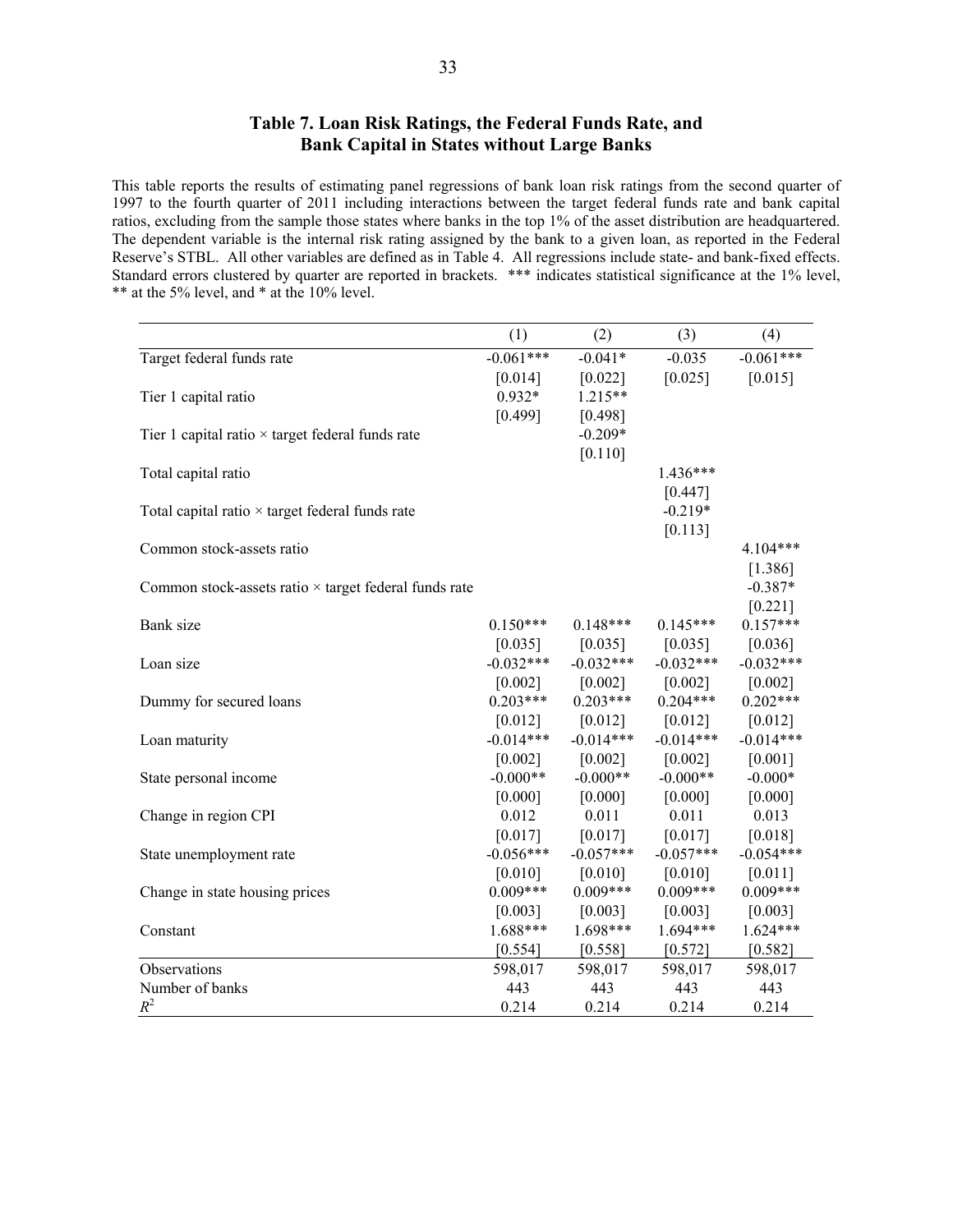## **Table 8. Loan Risk Rating, the Federal Funds Rate, and Bank Capital and State Cyclicality**

This table reports the results of estimating panel regressions of bank loan risk ratings from the second quarter of 1997 to the fourth quarter of 2011. The dependent variable is the internal risk rating assigned by the bank a given loan, as reported in the Federal Reserve's Survey of Terms of Business Lending (STBL). All other variables are defined as in Table 4 (Panel A). The sample in columns (1) and (3) are loans by banks located in states where state income growth is highly correlated with US GDP growth (i.e., above median correlation). The sample in columns (2) and (4) are loans by banks located in states where state income growth is not highly correlated with US GDP growth. The sample in columns (5) and (7) are loans by banks located in states where state income growth more volatile (i.e., volatility above median). The sample in columns (6) and (8) are loans by small banks located in states where state income growth is less volatile. All regressions include state- and bank-fixed effects. Standard errors clustered by quarter are reported in brackets. \*\*\* indicates statistical significance at the 1% level, \*\* at the 5% level, and \* at the 10% level.

|                               | (1)         | (2)         | (3)                                             | (4)         | (5)          | (6)         | (7)                    | (8)         |
|-------------------------------|-------------|-------------|-------------------------------------------------|-------------|--------------|-------------|------------------------|-------------|
|                               | States with | States with | States with                                     | States with | States with  | States with | States with            | States with |
|                               | high        | low         | high                                            | low         | high income  | low income  | high income low income |             |
|                               | correlation | correlation | correlation                                     | correlation | growth       | growth      | growth                 | growth      |
|                               | $-0.037**$  | $-0.021***$ | with US GDP with US GDP with US GDP with US GDP |             | volatility   | volatility  | volatility             | volatility  |
| Target federal funds rate     |             |             | $-0.018$                                        | 0.009       | $-0.024***$  | $-0.032**$  | $-0.015**$             | 0.005       |
|                               | [0.014]     | [0.004]     | [0.016]                                         | [0.008]     | [0.003]      | [0.014]     | [0.006]                | [0.016]     |
| Tier 1 capital ratio          | 0.707       | $-1.153*$   | 0.995                                           | $-0.736$    | 0.173        | $-0.829$    | 0.306                  | $-0.265$    |
|                               | [0.918]     | [0.637]     | [0.930]                                         | [0.590]     | [0.360]      | [0.751]     | [0.373]                | [0.739]     |
| Tier 1 capital ratio $\times$ |             |             | $-0.226*$                                       | $-0.349***$ |              |             | $-0.111$               | $-0.436***$ |
| target federal funds rate     |             |             | [0.131]                                         | [0.095]     |              |             | [0.067]                | [0.151]     |
| Bank size                     | 0.019       | $0.078***$  | 0.020                                           | $0.081***$  | $0.049***$   | 0.036       | $0.050***$             | 0.039       |
|                               | [0.044]     | [0.009]     | [0.044]                                         | [0.010]     | [0.007]      | [0.048]     | [0.007]                | [0.049]     |
| Loan size                     | $-0.043***$ | $-0.001$    | $-0.043***$                                     | $-0.002$    | 0.002        | $-0.039***$ | 0.002                  | $-0.039***$ |
|                               | [0.002]     | [0.002]     | [0.002]                                         | [0.002]     | [0.003]      | [0.003]     | [0.003]                | [0.003]     |
| Dummy for secured             | $0.260***$  | $0.191***$  | $0.259***$                                      | $0.191***$  | $0.193***$   | $0.253***$  | $0.193***$             | $0.252***$  |
| loans                         | [0.012]     | [0.010]     | [0.012]                                         | [0.010]     | [0.014]      | [0.009]     | [0.014]                | [0.009]     |
| Loan maturity                 | $-0.019***$ | $-0.018***$ | $-0.019***$                                     | $-0.018***$ | $-0.020***$  | $-0.018***$ | $-0.020***$            | $-0.018***$ |
|                               | [0.002]     | [0.002]     | [0.002]                                         | [0.002]     | [0.001]      | [0.002]     | [0.001]                | [0.002]     |
| State personal income         | 0.000       | $-0.000***$ | 0.000                                           | $-0.000***$ | $-0.000$ *** | 0.000       | $-0.000***$            | 0.000       |
|                               | [0.000]     | [0.000]     | [0.000]                                         | [0.000]     | [0.000]      | [0.000]     | [0.000]                | [0.000]     |
| Change in region CPI          | 0.002       | 0.009       | 0.002                                           | 0.008       | $-0.002$     | 0.010       | $-0.003$               | 0.010       |
|                               | [0.014]     | [0.006]     | [0.014]                                         | [0.007]     | [0.004]      | [0.014]     | [0.004]                | [0.014]     |
| State unemployment rate       | $-0.031**$  | 0.005       | $-0.032**$                                      | 0.001       | $0.012**$    | $-0.025**$  | $0.011**$              | $-0.027**$  |
|                               | [0.012]     | [0.008]     | [0.013]                                         | [0.008]     | [0.005]      | [0.012]     | [0.005]                | [0.012]     |
| Change in state housing       | 0.007       | 0.000       | 0.007                                           | 0.000       | 0.001        | $0.007*$    | 0.001                  | $0.007*$    |
| prices                        | [0.004]     | [0.003]     | [0.004]                                         | [0.003]     | [0.003]      | [0.004]     | [0.003]                | [0.004]     |
| Constant                      | $3.651***$  | 1.982***    | $3.612***$                                      | $2.166***$  | $2.430***$   | $3.362***$  | $2.403***$             | 3.284***    |
|                               | [0.738]     | [0.167]     | [0.740]                                         | [0.179]     | [0.144]      | [0.802]     | [0.145]                | [0.822]     |
| Observations                  | 561,642     | 432,645     | 56,1642                                         | 432,645     | 371,190      | 623,097     | 371,190                | 623,097     |
| Number of banks               | 283         | 193         | 283                                             | 193         | 184          | 297         | 184                    | 297         |
| $R^2$                         | 0.212       | 0.147       | 0.212                                           | 0.147       | 0.140        | 0.207       | 0.140                  | 0.207       |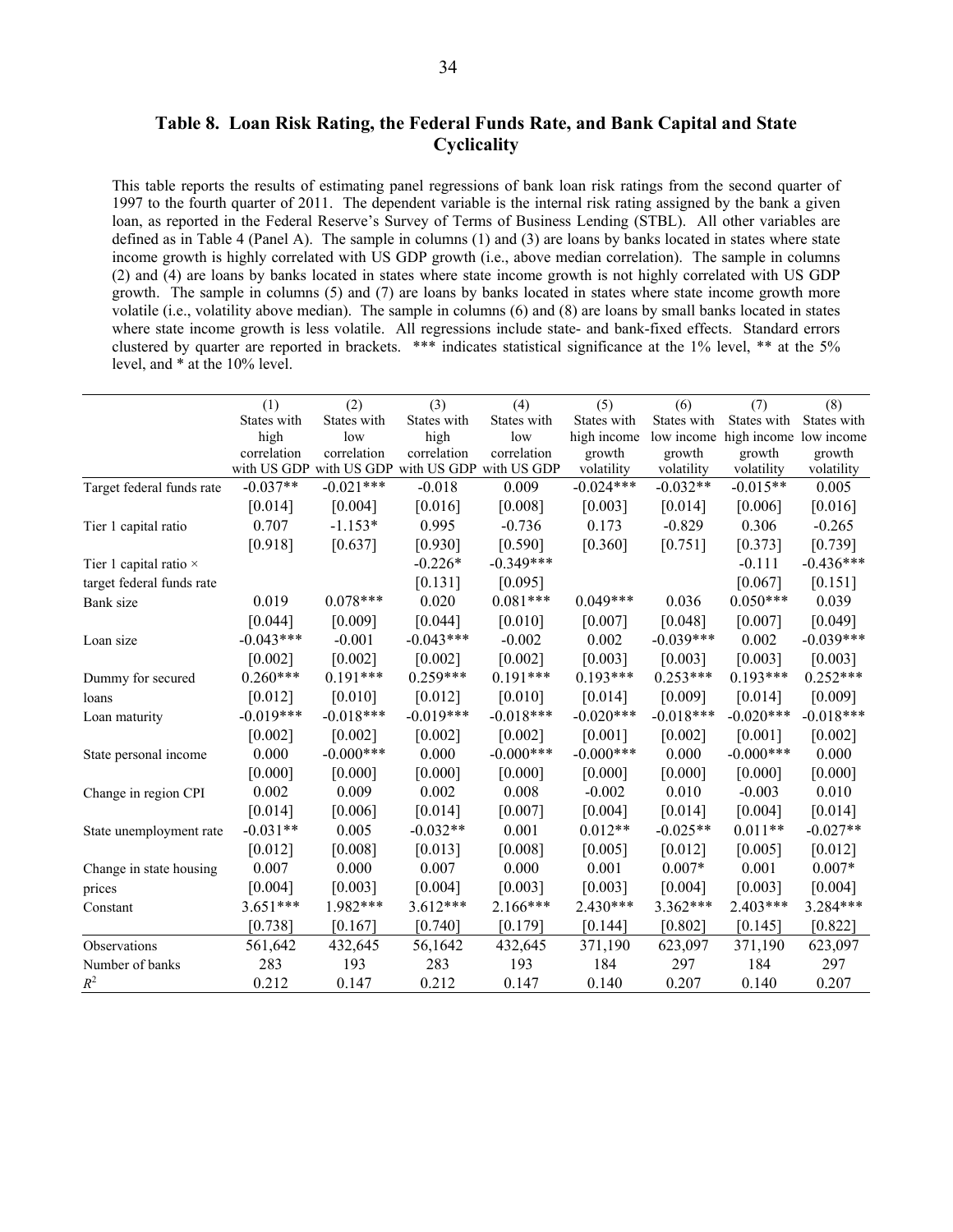## **Table 9. Loan Risk Ratings, the Federal Funds Rate, and Bank Capital during Periods of Bank Distress**

This table reports the results of estimating panel regressions of bank loan risk ratings from the second quarter of 1997 to the fourth quarter of 2011 including interactions between the target federal funds rate and bank capital ratios splitting the sample between financial crisis periods (2008-2010) and other periods. The dependent variable is the internal risk rating assigned by the bank to a given loan, as reported in the Federal Reserve's STBL. Fraction of bank failures is taken from the FDIC and is computed relative to the number of insured banks. All other variables are defined as in Table 4. All regressions include state- and bank-fixed effects. Standard errors clustered by quarter are reported in brackets. \*\*\* indicates statistical significance at the 1% level, \*\* at the 5% level, and \* at the 10% level.

|                                   | (1)         | (2)         | (3)                                 | (4)        | (5)         | (6)         | (7)                                                    | (8)         |
|-----------------------------------|-------------|-------------|-------------------------------------|------------|-------------|-------------|--------------------------------------------------------|-------------|
|                                   | Crisis      | Non-crisis  | Crisis                              |            |             |             | Non-crisis Years with Years with Years with Years with |             |
|                                   | years       | years       | years                               | years      | many bank   | few bank    | many bank                                              | few bank    |
|                                   |             |             |                                     |            | failures    | failures    | failures                                               | failures    |
| Target federal funds              | $-0.031*$   | 0.008       | $-0.042*$                           | $-0.007$   | 0.026       | $0.017*$    | 0.018                                                  | 0.009       |
| rate                              | [0.016]     | [0.011]     | [0.022]                             | [0.020]    | [0.024]     | [0.008]     | [0.027]                                                | [0.014]     |
| Tier 1 capital ratio              | 0.757       | 0.056       |                                     |            | $-0.712$    | 0.148       |                                                        |             |
|                                   | [0.703]     | [0.605]     |                                     |            | [0.507]     | [0.727]     |                                                        |             |
| Tier 1 capital ratio $\times$     | $0.263*$    | $-0.549***$ |                                     |            | 0.063       | $-0.394***$ |                                                        |             |
| target federal funds rate         | [0.133]     | [0.109]     |                                     |            | [0.187]     | [0.096]     |                                                        |             |
| Total capital ratio               |             |             | 1.316*                              | 0.662      |             |             | $-0.003$                                               | 1.414**     |
|                                   |             |             | [0.605]                             | [0.498]    |             |             | [0.483]                                                | [0.664]     |
| Total capital ratio $\times$      |             |             | 0.291                               | $-0.259**$ |             |             | 0.139                                                  | $-0.202**$  |
| target federal funds rate         |             |             | [0.194]                             | [0.123]    |             |             | [0.190]                                                | [0.094]     |
| Bank size                         | $0.075*$    | $0.079***$  | $0.067*$                            | $0.070***$ | $0.089**$   | 0.040       | $0.074*$                                               | $0.043*$    |
|                                   | [0.038]     | [0.015]     | [0.034]                             | [0.014]    | [0.040]     | [0.024]     | [0.038]                                                | [0.024]     |
| Loan size                         | $-0.020***$ |             | $-0.024***$ $-0.020***$ $-0.024***$ |            | $-0.021***$ | $-0.023***$ | $-0.021***$                                            | $-0.023***$ |
|                                   | [0.002]     | [0.002]     | [0.002]                             | [0.002]    | [0.002]     | [0.002]     | [0.002]                                                | [0.002]     |
| Dummy for secured                 | $0.212***$  | $0.241***$  | $0.212***$                          | $0.241***$ | $0.217***$  | $0.242***$  | $0.217***$                                             | $0.242***$  |
| Loans                             | [0.012]     | [0.009]     | [0.012]                             | [0.009]    | [0.009]     | [0.010]     | [0.009]                                                | [0.010]     |
| Loan maturity                     | $-0.024***$ |             | $-0.017***$ $-0.024***$ $-0.017***$ |            | $-0.025***$ | $-0.016***$ | $-0.025***$                                            | $-0.016***$ |
|                                   | [0.003]     | [0.001]     | [0.003]                             | [0.001]    | [0.003]     | [0.001]     | [0.003]                                                | [0.001]     |
| State personal income             | 0.000       | 0.000       | 0.000                               | $-0.000*$  | $-0.000***$ | $0.000**$   | $-0.000***$                                            | $0.000**$   |
|                                   | [0.000]     | [0.000]     | [0.000]                             | [0.000]    | [0.000]     | [0.000]     | [0.000]                                                | [0.000]     |
| Change in region CPI              | $0.012***$  | 0.012       | $0.011***$                          | 0.011      | 0.006       | 0.012       | 0.005                                                  | 0.012       |
|                                   | [0.003]     | [0.018]     | [0.003]                             | [0.018]    | [0.004]     | [0.019]     | [0.004]                                                | [0.018]     |
| State unemployment                | 0.014       | $-0.042**$  | 0.010                               | $-0.040**$ | $0.038***$  | $0.094***$  | $0.036**$                                              | $0.097***$  |
| rate                              | [0.008]     | $[0.016]$   | $[0.009]$                           | [0.016]    | $[0.012]$   | [0.024]     | $[0.013]$                                              | $[0.023]$   |
| Change in state housing -0.006*** |             | 0.000       | $-0.006***$                         | 0.001      | $-0.006***$ | 0.004       | $-0.006***$                                            | 0.004       |
| prices                            | [0.002]     | [0.003]     | [0.002]                             | [0.003]    | [0.001]     | [0.005]     | [0.001]                                                | [0.005]     |
| Constant                          | 2.007**     | 2.746***    | 2.119***                            | $2.821***$ | $1.843**$   | 2.479***    | 2.118***                                               | 2.256***    |
|                                   | [0.675]     | [0.247]     | [0.600]                             | [0.234]    | [0.650]     | [0.310]     | [0.609]                                                | [0.325]     |
| Observations                      | 254,761     | 739,526     | 254,761                             | 739,526    | 348,329     | 645,958     | 348,329                                                | 645,958     |
| Number of banks                   | 301         | 459         | 301                                 | 459        | 312         | 386         | 312                                                    | 386         |
| $R^2$                             | 0.200       | 0.194       | 0.201                               | 0.193      | 0.192       | 0.206       | 0.192                                                  | 0.206       |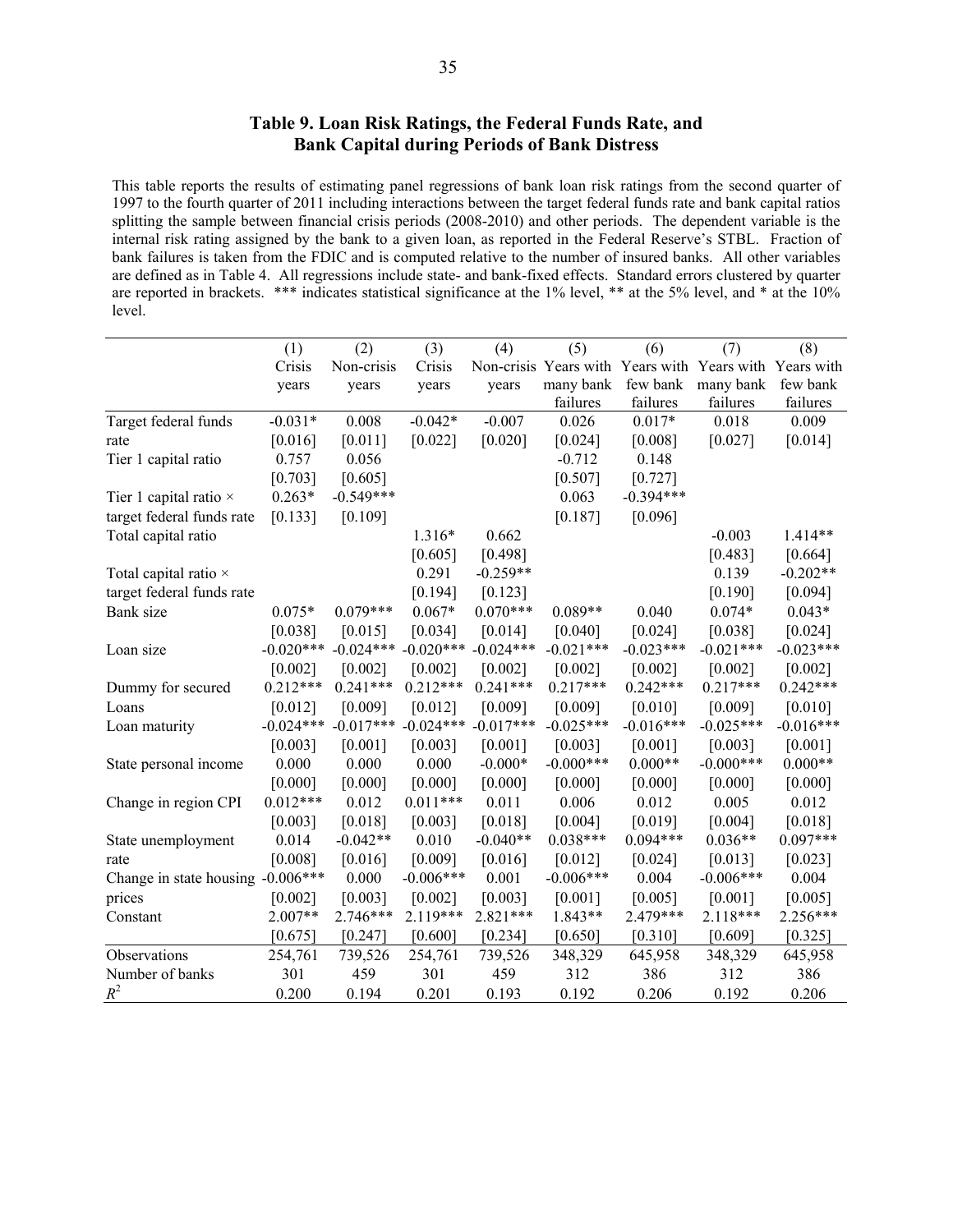## **Table 10. Loan Risk Ratings, Bank Capital, and Regional Monetary Policy Conditions**

This table reports the results of estimating panel regressions of bank loan risk ratings from the second quarter of 1997 to the fourth quarter of 2011 including regional measures of monetary policy conditions. The dependent variable is the internal risk rating assigned by the bank to a given loan, as reported in the Federal Reserve's STBL. In columns 1 and 2, regional monetary policy conditions are measured as the difference between the nominal target federal funds rate minus the change in regional CPI. In columns 3 and 4, regional monetary policy conditions are measured as the difference between the nominal target federal funds rate and the nominal rate implied by a simple Taylor rule applied to the state where the bank is headquartered, regional inflation +  $0.5\times$  (regional inflation – 2%) +  $0.5 \times$ (log(state income) – trend log(state income)). All other variables are defined as in Table 4. All regressions include state- and bank-fixed effects. Standard errors clustered by quarter are reported in brackets. \*\*\* indicates statistical significance at the 1% level, \*\* at the 5% level, and \* at the 10% level.

|                                                                   | (1)         | (2)         | (3)         | (4)         |
|-------------------------------------------------------------------|-------------|-------------|-------------|-------------|
| Target federal funds rate minus change in region CPI              | $-0.031***$ | $-0.007$    |             |             |
|                                                                   | [0.008]     | [0.009]     |             |             |
| Deviation from regional Taylor rule                               |             |             | $-0.031***$ | $-0.012$    |
|                                                                   |             |             | [0.008]     | [0.009]     |
| Tier 1 capital ratio                                              | $-0.107$    | 0.033       | $-0.098$    | 0.167       |
|                                                                   | [0.453]     | [0.445]     | [0.452]     | [0.432]     |
| Tier 1 capital ratio $\times$ Target federal funds rate minus     |             | $-0.274***$ |             |             |
| change in region CPI                                              |             | [0.083]     |             |             |
| Tier 1 capital ratio $\times$ Deviation from regional Taylor rule |             |             |             | $-0.217***$ |
|                                                                   |             |             |             | [0.080]     |
| Bank size                                                         | $0.081***$  | $0.082***$  | $0.081***$  | $0.083***$  |
|                                                                   | [0.013]     | [0.013]     | [0.013]     | [0.013]     |
| Loan size                                                         | $-0.024***$ | $-0.024***$ | $-0.024***$ | $-0.024***$ |
|                                                                   | [0.002]     | $[0.002]$   | [0.002]     | [0.002]     |
| Dummy for secured loans                                           | $0.227***$  | $0.227***$  | $0.227***$  | $0.227***$  |
|                                                                   | [0.008]     | [0.008]     | [0.008]     | [0.008]     |
| Loan maturity                                                     | $-0.018***$ | $-0.018***$ | $-0.018***$ | $-0.018***$ |
|                                                                   | [0.001]     | [0.001]     | [0.001]     | [0.001]     |
| State personal income                                             | $-0.000***$ | $-0.000***$ | $-0.000***$ | $-0.000***$ |
|                                                                   | [0.000]     | [0.000]     | [0.000]     | [0.000]     |
| Change in region CPI                                              | $-0.025**$  | $-0.026**$  | $-0.040***$ | $-0.042***$ |
|                                                                   | [0.012]     | [0.012]     | [0.014]     | [0.015]     |
| State unemployment rate                                           | $-0.021***$ | $-0.022***$ | $-0.020***$ | $-0.021***$ |
|                                                                   | [0.007]     | [0.007]     | [0.006]     | [0.007]     |
| Change in state housing prices                                    | 0.004       | 0.004       | 0.004       | $0.004*$    |
|                                                                   | [0.002]     | [0.002]     | [0.002]     | [0.002]     |
| Constant                                                          | $2.526***$  | $2.497***$  | $2.545***$  | $2.507***$  |
|                                                                   | [0.238]     | [0.235]     | [0.240]     | [0.240]     |
| Observations                                                      | 994,287     | 994,287     | 994,287     | 994,287     |
| Number of banks                                                   | 475         | 475         | 475         | 475         |
| $R^2$                                                             | 0.183       | 0.183       | 0.183       | 0.183       |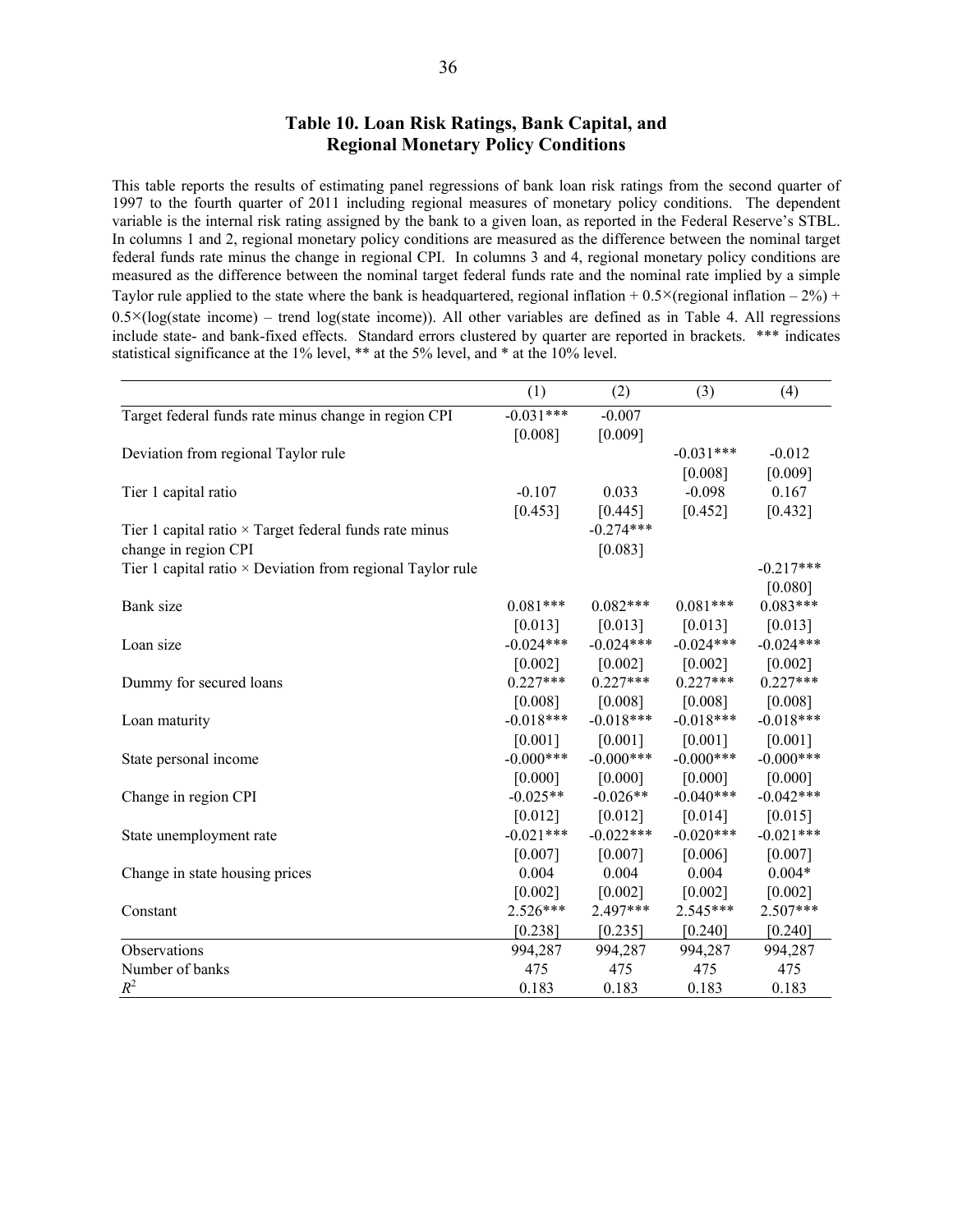## **Table 11. Loan Risk Rating, the Federal Funds Rate, Bank Capital, and the State of the Economy**

This table reports panel regression estimates of bank loan risk ratings from the second quarter of 1997 to the fourth quarter of 2011 including interactions between the target federal funds rate and bank capital, as well as interactions between the target federal funds rate and both real U.S. GDP growth and a time-specific dummy for NBER recessions. The dependent variable is the internal risk rating assigned by the bank to a given loan, as reported in the Federal Reserve's Survey of Terms of Business Lending (STBL). All other variables are defined as in Panel A of Table 4. All regressions include state- and bank-fixed effects. Standard errors clustered by quarter are reported in brackets. \*\*\* indicates statistical significance at the 1% level, \*\* at the 5% level, and \* at the 10% level.

|                                                              | (1)                    | (2)              | (3)              | (4)              | (5)              |
|--------------------------------------------------------------|------------------------|------------------|------------------|------------------|------------------|
| Target federal funds rate                                    | $-0.021***$            | 0.008            | 0.005            | $-0.019***$      | 0.027            |
|                                                              | [0.006]                | [0.009]          | [0.010]          | [0.006]          | [0.018]          |
| Target federal funds rate $\times$ GDP growth                | $-0.003$               | $-0.003$         | $-0.003$         | $-0.002$         | $-0.004$         |
|                                                              | [0.002]                | [0.002]          | [0.002]          | [0.002]          | [0.002]          |
| Target federal funds rate $\times$ NBER recession dummy      | $-0.028**$             | $-0.029**$       | $-0.031**$       | $-0.030**$       | $-0.022$         |
|                                                              | [0.013]                | [0.013]          | [0.013]          | [0.013]          | [0.022]          |
| Tier 1 capital ratio                                         | $-0.780*$              | $-0.360$         |                  |                  |                  |
|                                                              | [0.445]                | [0.442]          |                  |                  |                  |
| Tier 1 capital ratio $\times$ target federal funds rate      |                        | $-0.329***$      |                  |                  |                  |
|                                                              |                        | [0.084]          |                  |                  |                  |
| Total capital ratio                                          |                        |                  | 0.250            |                  |                  |
|                                                              |                        |                  | [0.417]          |                  |                  |
| Total capital ratio $\times$ target federal funds rate       |                        |                  | $-0.212***$      |                  |                  |
|                                                              |                        |                  | [0.070]          |                  |                  |
| Common stock-assets ratio                                    |                        |                  |                  | 5.408***         |                  |
|                                                              |                        |                  |                  | [1.426]          |                  |
| Common stock-assets ratio $\times$ target federal funds rate |                        |                  |                  | $-0.368**$       |                  |
|                                                              |                        |                  |                  | [0.177]          |                  |
| Market capitalization-assets ratio                           |                        |                  |                  |                  | $0.584**$        |
|                                                              |                        |                  |                  |                  | [0.226]          |
| Market capitalization ratio × target federal funds rate      |                        |                  |                  |                  | $-0.080**$       |
|                                                              |                        |                  |                  |                  | [0.039]          |
| GDP growth                                                   | 0.007                  | 0.007            | 0.007            | 0.007            | 0.006            |
|                                                              | [0.005]                | [0.006]          | [0.006]          | [0.006]          | [0.011]          |
| NBER recession dummy                                         | $-0.020$               | $-0.015$         | $-0.006$         | $-0.010$         | 0.067            |
|                                                              | [0.034]                | [0.035]          | [0.035]          | [0.034]          | [0.072]          |
| Bank size                                                    | $0.068***$             | $0.069***$       | $0.060***$       | $0.071***$       | $0.192***$       |
|                                                              | [0.023]                | [0.022]          | [0.021]          | [0.021]          | [0.042]          |
| Loan size                                                    | $-0.024***$            | $-0.024***$      | $-0.024***$      | $-0.024***$      | $-0.044***$      |
|                                                              | [0.001]                | [0.002]          | [0.002]          | [0.001]          | [0.003]          |
| Dummy for secured loans                                      | $0.223***$             | $0.223***$       | $0.223***$       | $0.223***$       | $0.306***$       |
|                                                              | [0.008]                | [0.008]          | [0.008]          | [0.008]          | [0.010]          |
| Loan maturity                                                | $-0.018***$            | $-0.018***$      | $-0.018***$      | $-0.018***$      | $-0.009***$      |
|                                                              | [0.001]                | [0.001]          | [0.001]          | [0.001]          | [0.003]          |
| State personal income                                        | $-0.000***$            | $-0.000***$      | $-0.000***$      | $-0.000***$      | $-0.000$         |
|                                                              |                        |                  |                  |                  |                  |
|                                                              | [0.000]<br>0.003       | [0.000]<br>0.003 | [0.000]<br>0.003 | [0.000]<br>0.003 | [0.000]<br>0.018 |
| Change in region CPI                                         |                        |                  |                  |                  |                  |
|                                                              | [0.009]<br>$-0.024***$ | [0.009]          | [0.009]          | [0.009]          | $[0.018]$        |
| State unemployment rate                                      |                        | $-0.025***$      | $-0.025***$      | $-0.026***$      | $0.023*$         |
|                                                              | [0.005]                | [0.005]          | [0.005]          | [0.005]          | [0.012]          |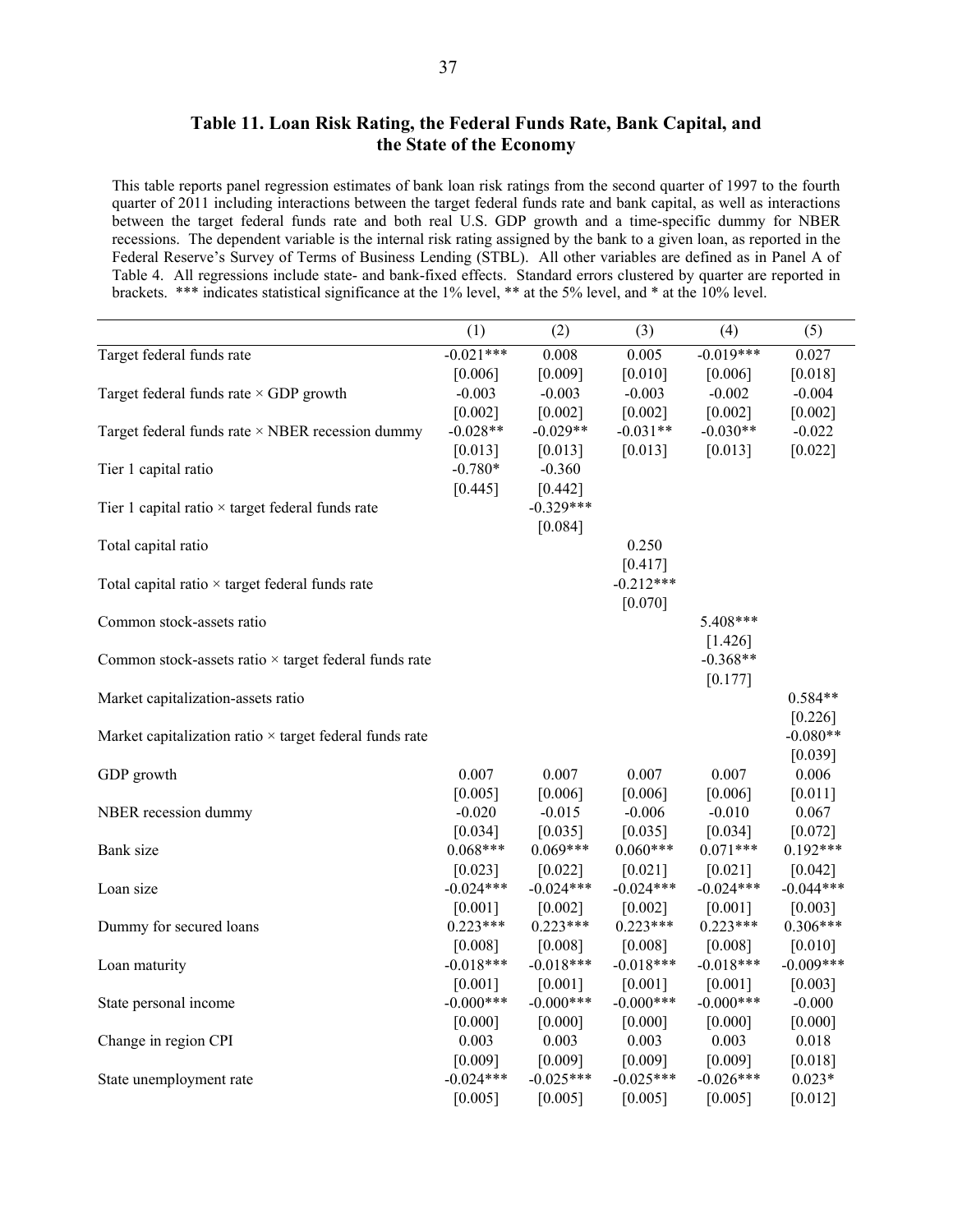| Change in state housing prices | $-0.002$   | $-0.002$   | $-0.002$ | $-0.002$   | $-0.005$ |
|--------------------------------|------------|------------|----------|------------|----------|
|                                | [0.002]    | [0.002]    | [0.002]  | [0.002]    | [0.005]  |
| Constant                       | $2.832***$ | $2.802***$ | 2.889*** | $2.704***$ | 0.176    |
|                                | [0.404]    | [0.389]    | [0.374]  | [0.382]    | [0.778]  |
| <i><b>Observations</b></i>     | 994,287    | 994.287    | 994.287  | 994,287    | 374,192  |
| Number of banks                | 0.185      | 0.186      | 0.185    | 0.186      | 0.197    |
| $R^2$                          | 475        | 475        | 475      | 475        | 118      |

## **Table 11. Loan Risk Rating, the Federal Funds Rate, Bank Capital, and the State of the Economy (contd…)**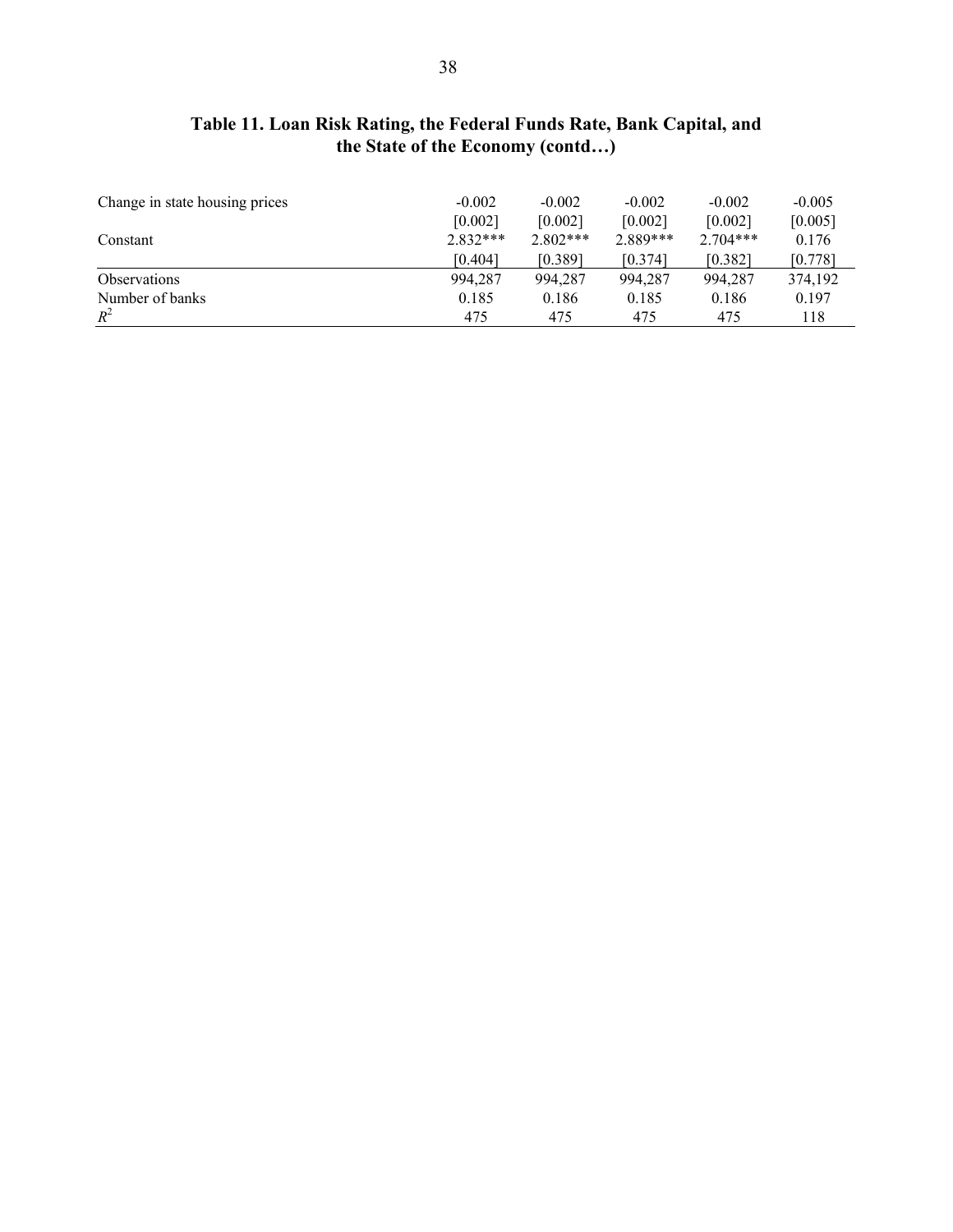## **Table 12. Loan Risk Rating, Bank Capital, and Long Periods of Low Interest Rates**

This table reports the results of estimating panel regressions of bank loan risk ratings from the second quarter of 1997 to the fourth quarter of 2011 including a measure of the length of periods of low interest rates. The dependent variable is the internal risk rating assigned by the bank to a given loan, as reported in the Federal Reserve's STBL. Periods without increase in rates is the number of consecutive quarters without an increase in the target federal funds rate. All other variables are defined as in Table 4. All regressions include state- and bank-fixed effects. Standard errors clustered by quarter are reported in brackets. \*\*\* indicates statistical significance at the 1% level, \*\* at the 5% level, and \* at the 10% level.

|                                                                      | (1)         | (2)         | (3)         | (4)         |
|----------------------------------------------------------------------|-------------|-------------|-------------|-------------|
| Periods without increase in rates                                    | $0.005*$    | $-0.001$    | $-0.007*$   | $0.006*$    |
|                                                                      | [0.002]     | [0.003]     | [0.003]     | [0.003]     |
| Tier 1 capital ratio                                                 | 0.633       | 0.459       | $-0.298$    | 0.116       |
|                                                                      | [0.556]     | [0.531]     | [0.468]     | [0.489]     |
| Periods without increase in rates $\times$ tier 1 capital ratio      |             | $0.058*$    | $0.080**$   |             |
|                                                                      |             | [0.029]     | [0.033]     |             |
| Target federal funds rate                                            |             |             | $-0.031***$ | $-0.024***$ |
|                                                                      |             |             | [0.008]     | [0.008]     |
| Periods without increase in rates $\times$ target federal funds rate |             |             |             | $-0.004**$  |
|                                                                      |             |             |             | [0.002]     |
| Bank size                                                            | $0.093***$  | $0.093***$  | $0.082***$  | $0.076***$  |
|                                                                      | [0.014]     | [0.014]     | [0.012]     | [0.014]     |
| Loan size                                                            | $-0.024***$ | $-0.024***$ | $-0.024***$ | $-0.024***$ |
|                                                                      | [0.002]     | [0.002]     | [0.002]     | [0.002]     |
| Dummy for secured loans                                              | $0.227***$  | $0.227***$  | $0.227***$  | $0.227***$  |
|                                                                      | [0.008]     | [0.008]     | [0.008]     | [0.008]     |
| Loan maturity                                                        | $-0.019***$ | $-0.019***$ | $-0.018***$ | $-0.018***$ |
|                                                                      | [0.001]     | [0.001]     | [0.001]     | [0.001]     |
| State personal income                                                | $-0.000***$ | $-0.000***$ | $-0.000***$ | $-0.000***$ |
|                                                                      | [0.000]     | [0.000]     | [0.000]     | [0.000]     |
| Change in region CPI                                                 | 0.005       | 0.005       | 0.007       | 0.010       |
|                                                                      | [0.008]     | [0.008]     | [0.010]     | [0.009]     |
| State unemployment rate                                              | 0.003       | 0.003       | $-0.020***$ | $-0.025***$ |
|                                                                      | [0.005]     | [0.005]     | [0.006]     | [0.007]     |
| Change in state housing prices                                       | $0.006**$   | $0.006**$   | 0.004       | 0.001       |
|                                                                      | [0.003]     | [0.003]     | [0.002]     | [0.002]     |
| Constant                                                             | $2.045***$  | $2.063***$  | $2.517***$  | $2.610***$  |
|                                                                      | [0.247]     | [0.244]     | [0.219]     | [0.245]     |
| Observations                                                         | 994,287     | 994,287     | 994,287     | 994,287     |
| Number of banks                                                      | 475         | 475         | 475         | 475         |
| $R^2$                                                                | 0.182       | 0.182       | 0.183       | 0.183       |